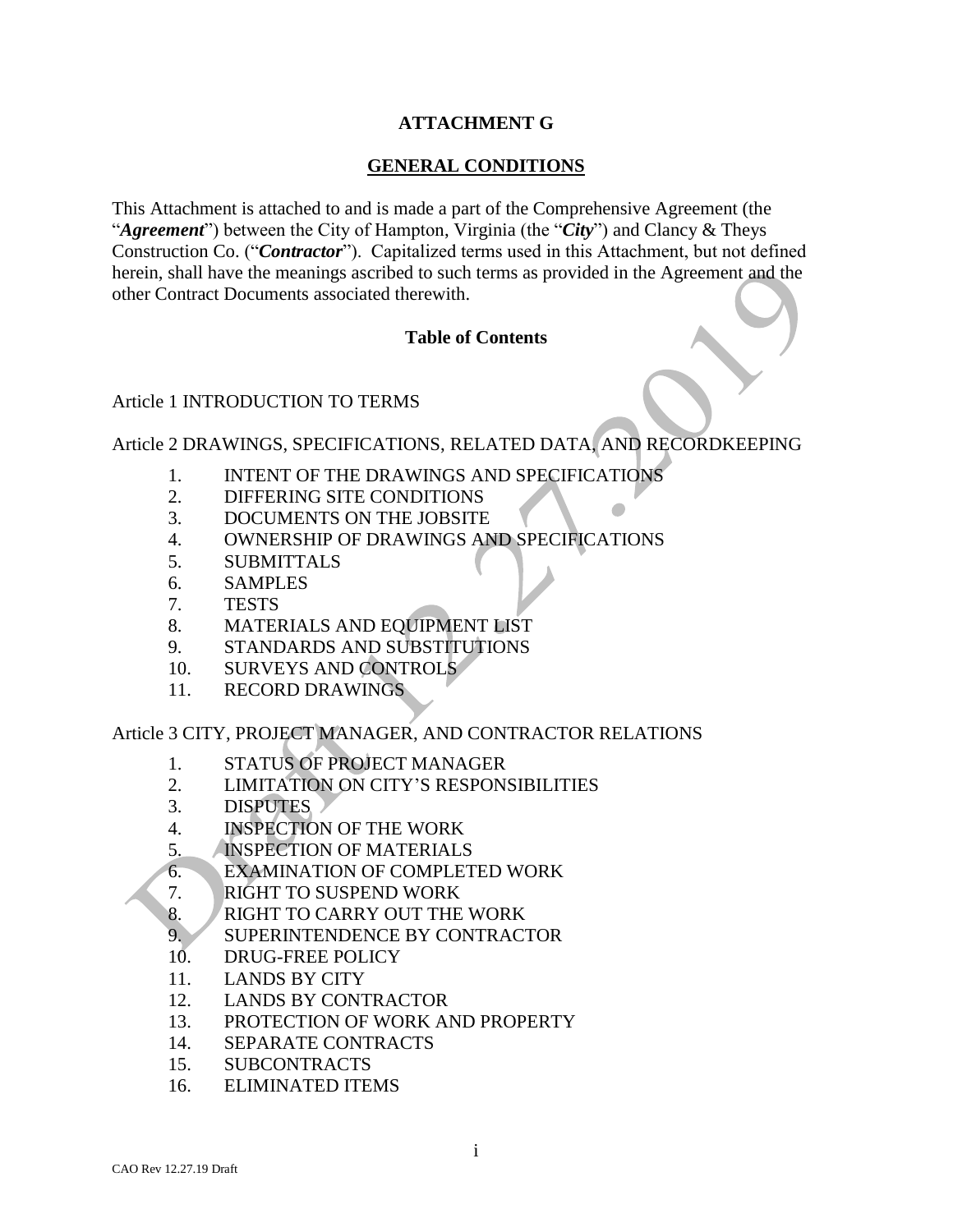#### Article 4 MATERIALS AND WORKMANSHIP

- 1. MATERIALS FURNISHED BY CONTRACTOR
- 2. IBC AND VUSBC REQUIREMENTS
- 3. ADA COMPLIANCE
- 4. MANUFACTURER'S DIRECTIONS
- 5. WARRANTY
- 6. CORRECTION OF DEFECTIVE WORK.
- 7. INSPECTION, ACCEPTANCE AND TITLE TO MATERIALS
- 8. CONTRACTOR'S TITLE TO MATERIALS
- 9. TITLE TO MATERIALS AND WORK COVERED BY PARTIAL PAYMENTS
- 10. MAINTENANCE OF NEWLY CONSTRUCTED WORK
- 11. CUTTING, PATCHING AND DIGGING
- 12. REJECTED WORK AND MATERIALS
- 13. OSHA REQUIREMENTS
- 14. HAZARDOUS MATERIALS
- 15. HAZARDOUS WASTE
- 16. ASBESTOS
- 17. PROHIBITION AGAINST ASBESTOS CONTAINING MATERIALS
- 18. POLLUTION PREVENTION/UNAUTHORIZED DISCHARGES

Article 5 LEGAL RESPONSIBILITY AND PUBLIC SAFETY

- 1. SITE INVESTIGATION AND CONDITIONS AFFECTING THE WORK
- 2. PUBLIC CONVENIENCE
- 3. SAFETY AND ACCIDENT PREVENTION
- 4. CROSSING UTILITIES
- 5. OVERHEAD HIGH VOLTAGE LINES SAFETY ACT
- 6. SANITARY PROVISIONS
- 7. WORK SITE DAMAGES
- 8. CLEANING UP

Article 6 PROGRESS AND COMPLETION OF THE WORK

- 1. TIME FOR COMPLETION
- 2. CONDITIONS FOR COMPLETION
- 3. CONSTRUCTION SCHEDULE AND CASH FLOW
- 4. USE OF COMPLETED PORTIONS

Article 7 PAYMENT, CHANGES, CLAIMS, AND DELAYS

- 1. PAYMENTS TO CONTRACTOR
- 2. PAYMENTS WITHHELD
- 3. CHANGES IN WORK
- 4. CLAIMS FOR EXTRA COST
- 5. DAMAGES FOR DELAY; EXTENSIONS OF TIME
- 6. TIME EXTENSIONS FOR WEATHER
- 7. RELEASE OF LIENS
- 8. FINAL PAYMENT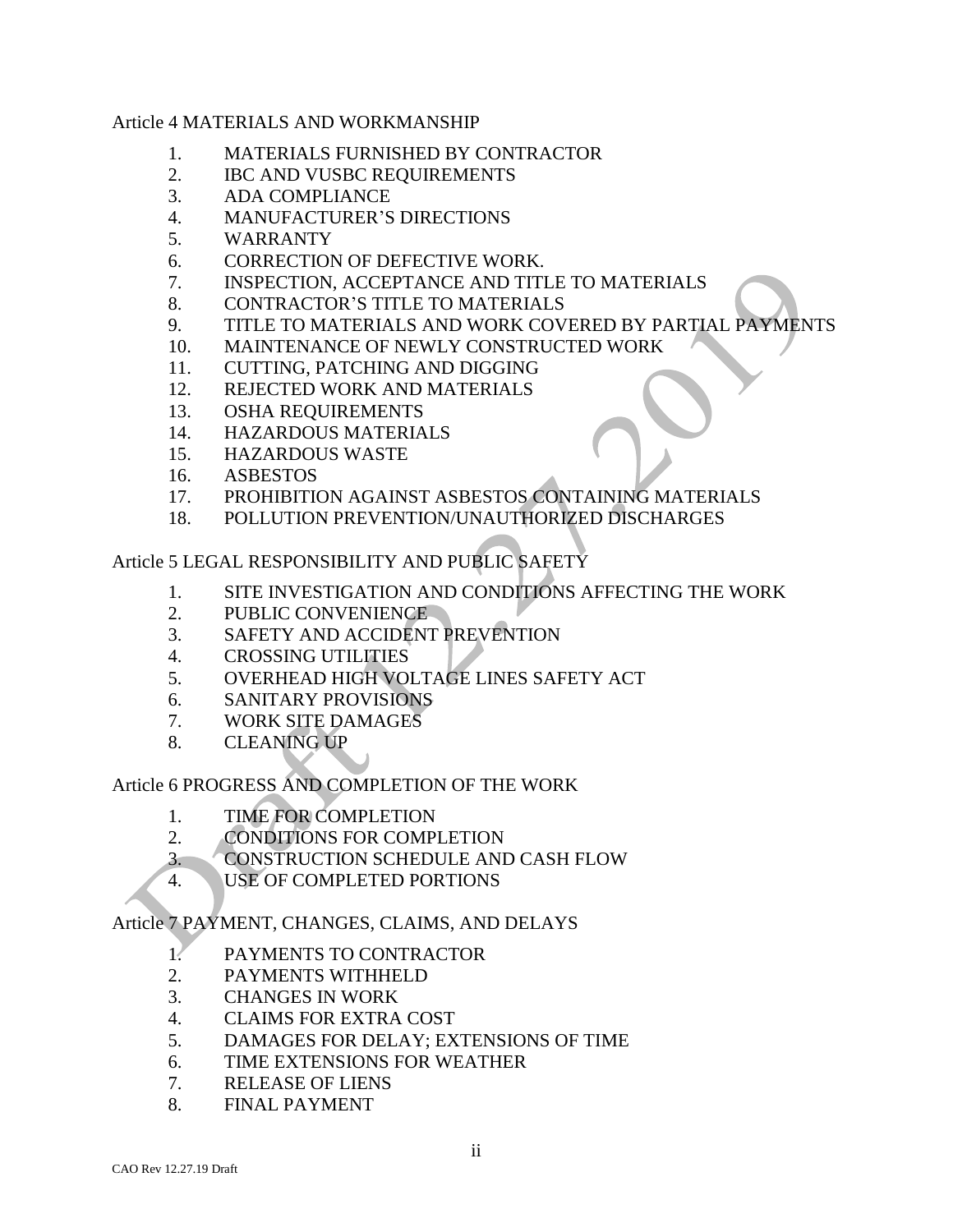$\bullet$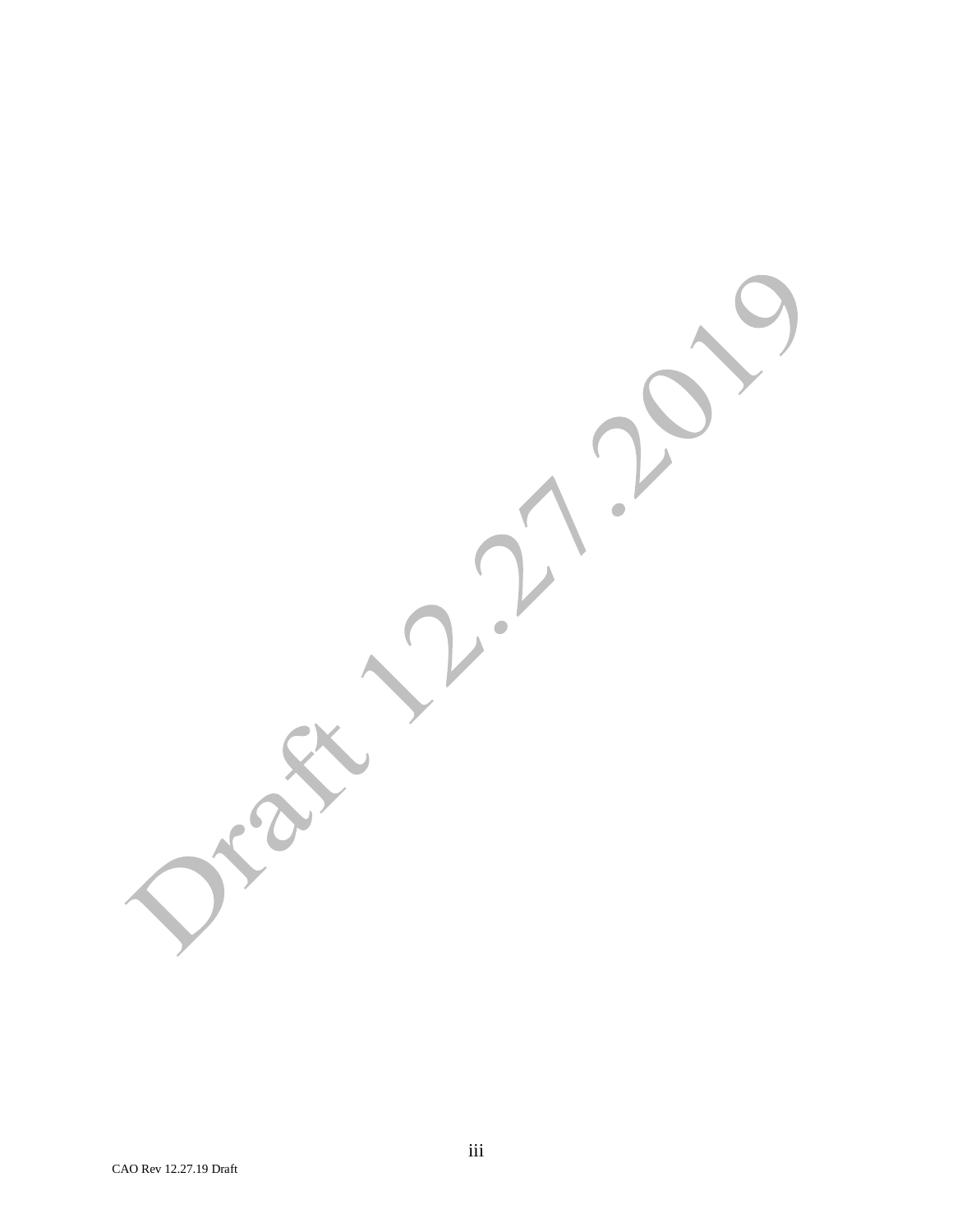#### ARTICLE 1 INTRODUCTION TO TERMS

1.1 The term "*ADA*" means the Americans with Disabilities Act of 1990.

1.2 The term "*Agreement*" means, collectively, the completed and signed Comprehensive Agreement between the City and Contractor and all exhibits and attachments thereto or identified therein.

1.3 The term "*As-Built Drawings*" shall mean the IFC Set of Drawings that have been kept, maintained and marked by Contractor during completion of the Work as required by Section [2.10](#page-10-0) below.

1.4 The term "*Basis of Design*" shall have the meaning provided for in Section 2.2 of the Scope of Work.

1.5 The term "*Business Day*" shall refer to any day that the City is open for general business.

1.6 The term "*Calendar Day*" means any day of twenty-four (24) hours measured from midnight to the next midnight. Included are weekends and holidays. When the term "Day" or "day" is used it shall be assumed to refer to a Calendar Day unless otherwise specified.

1.7 The term "Certificate of Occupancy" means a certificate issued by the appropriate Code Official certifying (i) compliance with all provisions of the Hampton City Code applicable to the construction of the Project; and (ii) allowing use by the public for the Project's intended purpose. The term shall not include a temporary certificate of occupancy, which may be issued by the applicable Code Official from time to time.

1.8 The term "*Change Order*" means a written order to Contractor, signed by the Project Manager and Contractor, which authorizes a change in the Work, and/or adjustment to the GMP, and/or an adjustment to the Time for Completion. A Change Order once signed by all the parties shall be incorporated into and become a part of the Contract Documents.

1.9 The terms "*City*'' and "*Contractor*'' mean the respective parties to the Agreement and their respective authorized agents and representatives. They shall be treated throughout the Contract Documents as though each were of the singular number and masculine gender.

1.10 The term "*Code Officials*" means, collectively, all local, state, and federal governmental authorities having jurisdiction over the Project, or any its individual component parts or systems, or the inspection or approval thereof.

1.11 The term "*Construction Change Directive*'' means a written order issued by the City directing a change in the Work prior to agreement on adjustment, if any, in the GMP, or Time for Completion, or both.

1.12 The term "*Contract Documents*" means the Agreement and all the documents and attachments identified therein and arising out of the Agreement, these General Conditions, and the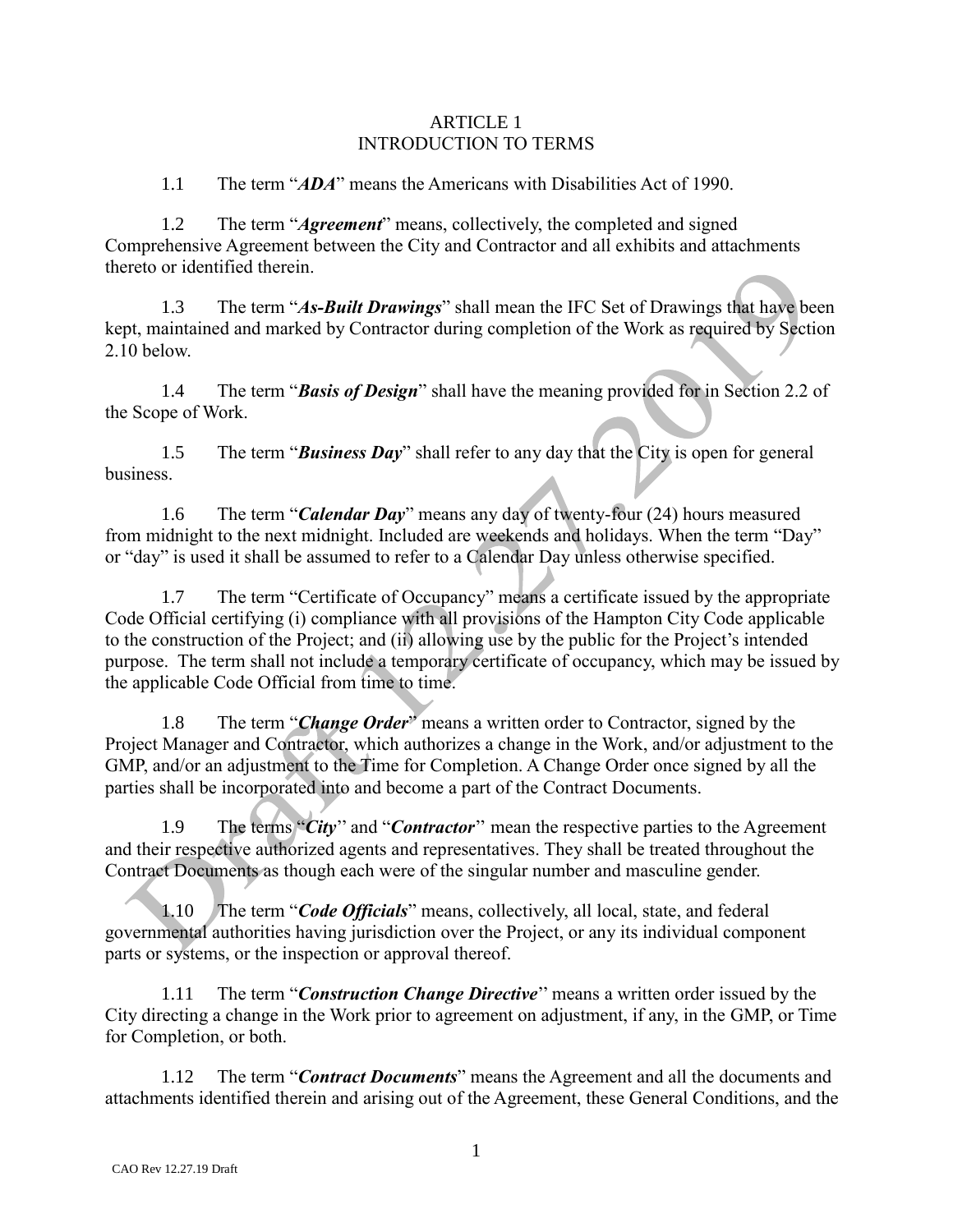Construction Documents prepared and approved by the Project Manager in accordance with Section 3.1 of the Scope of Work, as well as all duly authorized modifications, amendments and Change Orders thereto.

1.13 The term "*Construction Implementation Stage*" shall mean the period when construction of the Project shall occur, as more specifically described in Section 3.2 of the Scope of Work. The Construction Implementation Stage shall commence when the City issues the Construction NTP.

1.14 The term "*Construction NTP*" shall mean the notice to proceed issued by the City to Contractor to commence the Construction Implementation Stage.

1.15 The term "*Construction Schedule*" shall have the meaning provided for in Section  $6.3(a)(i)$  below, and shall be a component part of the Project Schedule.

1.16 The term "*Control Budget*" shall mean the detailed line item budget for the Project prepared by Contractor based on the Basis of Design.

1.17 The term "*Cost of the Work*" shall have the meaning provided for in Section 4.1.1 of the Scope of Work.

1.18 The term "*Critical Path*" means the sequence of critical tasks for the Project that add up to the minimum time necessary to complete the Project.

1.19 The term "*Critical Path Method*" or "*CPM*" means a step-by-step project management technique for process planning that defines critical and non-critical tasks with the goal of preventing time-frame problems and process bottlenecks.

1.20 The term "*Delay*" or "*delay*" means an event or condition that results in a work activity starting or being completed later than originally planned.

1.21 The term "*Design Confirmation Phase*" means the period during which the Basis of Design shall be established, as more particularly set forth in Section 2 of the Scope of Work.

1.22 The term "*Design Criteria*" shall mean the general design criteria and specifications for the City of Hampton Aquatic Center that are attached to the Agreement as Attachment D thereto.

1.23 The term "*Design Fee*" means, collectively, any fees incurred by Contractor from time to time with respect to architectural and design services for Work related to the Project. The Design Fee is a part of the Cost of the Work.

1.24 The term "*Design Implementation Stage*" shall mean the period during which the Drawings are prepared and finalized, as more particularly described in Section 3.1 of the Scope of Work. The Design Implementation Stage shall commence when the City issues the Implementation NTP.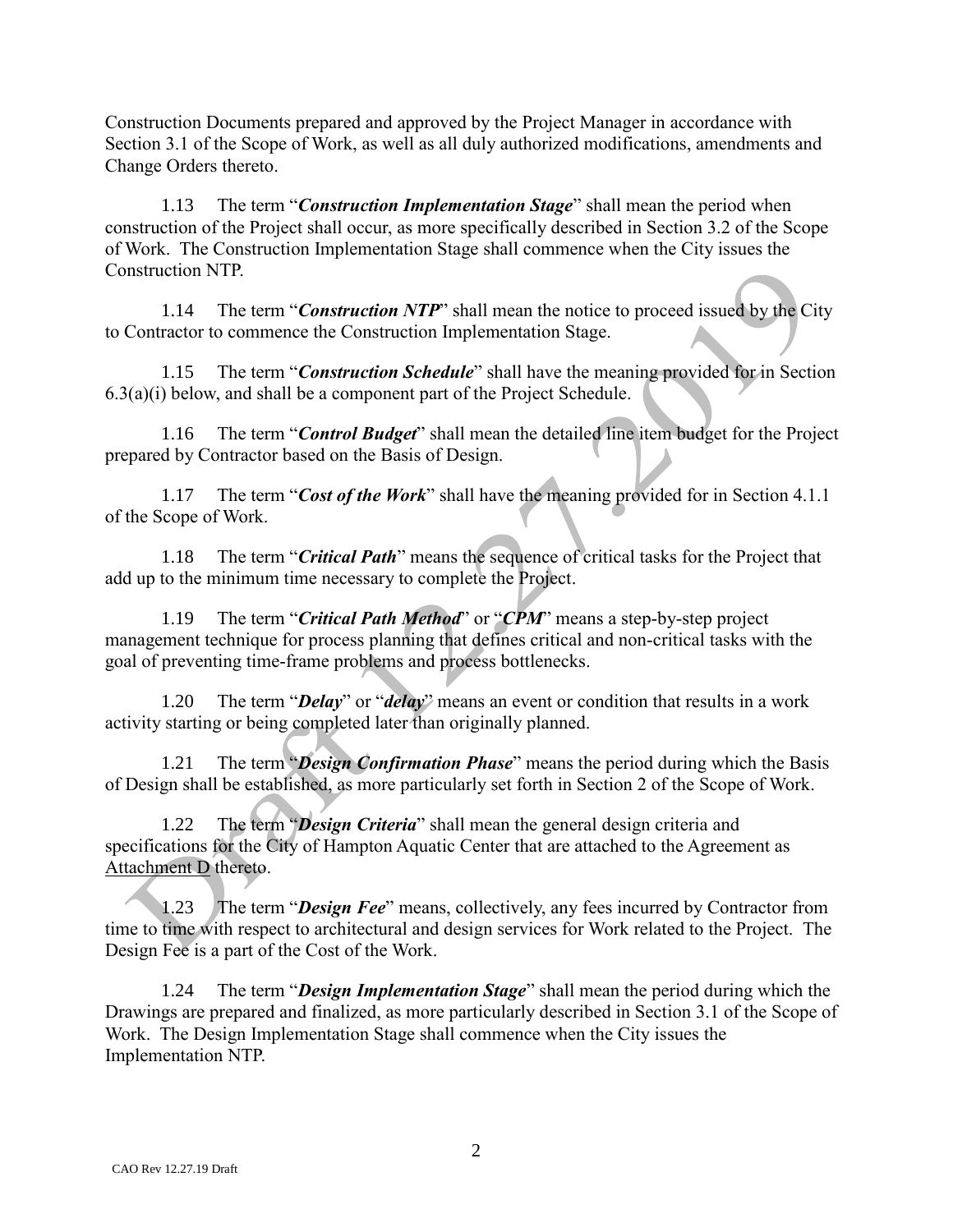1.25 The term "*Design Team*" shall have the meaning set forth in Section 1.2 of the Scope of Work.

1.26 The term "*Drawings*" means the IFC Set of plans and drawings prepared by Contractor and approved by the City in accordance with the terms of the Scope of Work. In general, the Drawings show and describe the locations, character, dimensions, and details of the Work to be performed under the Agreement.

1.27 The term "*Final Acceptance*" means the date on which the City issues the Final Payment for the Work.

1.28 The terms "*Final Completion*" or "*Final Completion of the Work*" mean the condition when the City agrees that all the Work has been fully completed in accordance with the Contract Documents. The date of the Final Completion of the Work under the Agreement is the date on which Final Completion is accomplished, including but not limited to the satisfactory completion of all items on the Punchlist, but not including warranty items.

1.29 The term "*Final Payment*" shall mean the final progress payment payable to Contractor upon Final Completion of the Work in accordance with the requirements of the Agreement including, without limitation, Section [7.8](#page-37-0) below.

1.30 The term "*Force Majeure Event*" shall mean, in relation to a party to the Agreement, any event or circumstance beyond the reasonable control of that party such as fire, riot, rebellion, natural disaster, war, act of terrorism, or act of God, which makes performance by such party impossible or illegal, including, but not limited to the inability (notwithstanding good faith and diligent efforts) to procure, or general shortage of, labor, equipment, facilities, materials, or supplies in the open market, defaults of independent contractors or subcontractors (provided that remedies are being diligently pursued against the same), failures of transportation, fires, other casualties, epidemics, quarantine restrictions, freight embargoes, severe weather, inability (notwithstanding good faith and diligent efforts) to obtain governmental permits or approvals, or delays of subcontractors due to such causes, it being the purpose and intent of this provision that in the event of the occurrence of any such enforced delays, the time or times for the performance of the covenants, provisions, and agreements of the Agreement shall be extended for the period of the enforced delay (including any time reasonably required to recommence performance due to such enforced delay). The affected party shall use reasonable efforts to remedy with all reasonable dispatch the cause or causes preventing it from carrying out its obligations under the Agreement. Notwithstanding the above, the Contractor may not rely on as ground for delay in its performance (a) its own acts or omissions or (b) the absence of immediately available funds.

1.31 The term "*General Conditions*" shall mean these General Conditions, as amended, which are attached to the Agreement as Attachment G thereto.

1.32 The terms "*Guaranteed Maximum Price*" or "*GMP*" shall have the meaning set forth in the Agreement.

1.33 The term "*IFC Set*" shall have the meaning set forth in Section 3.1.11 of the Scope of Work.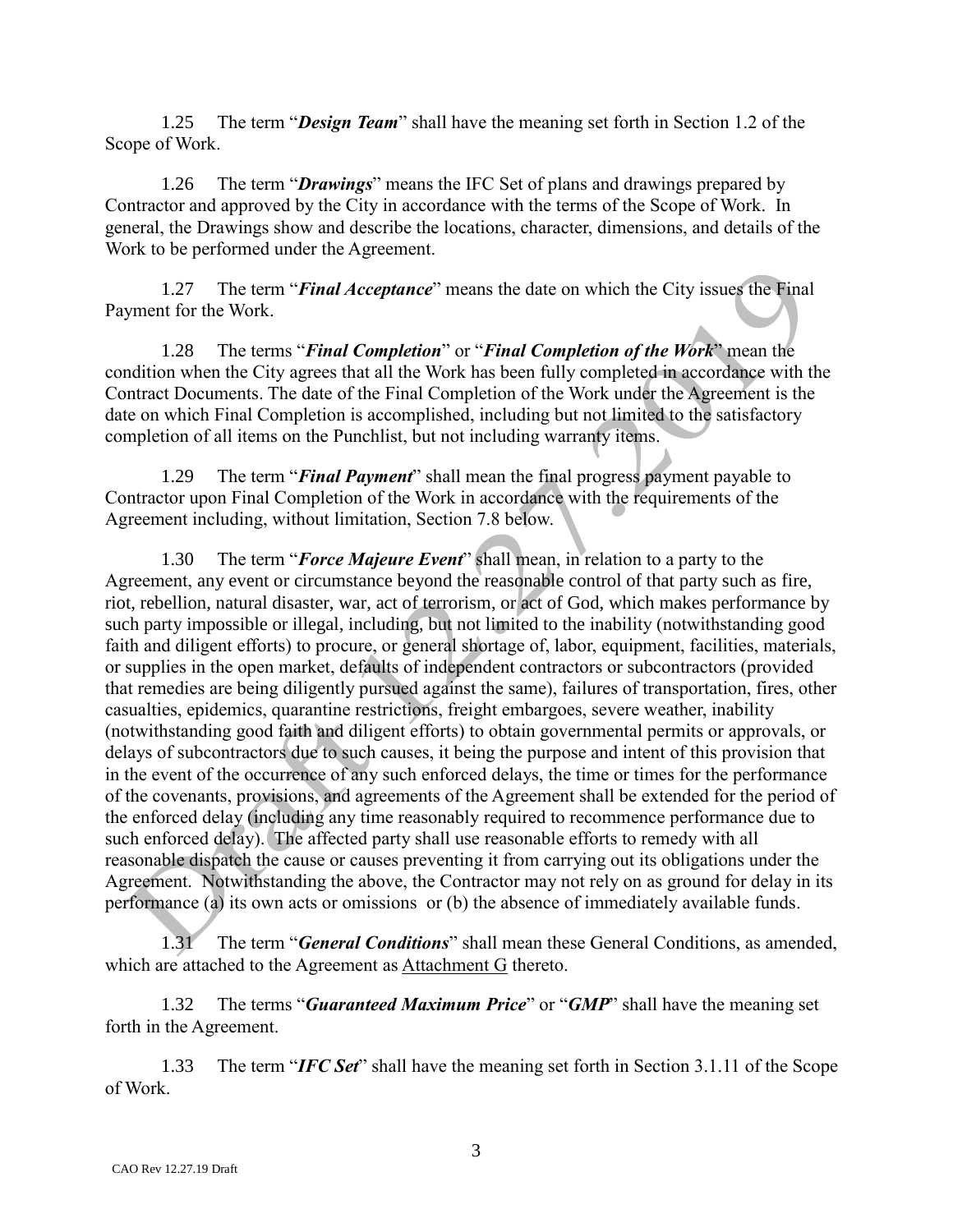1.34 The term "*Implementation Phase*" shall mean, collectively, the Design Implementation Stage and the Construction Implementation Stage.

1.35 The term "*Implementation NTP*" shall mean the notice to proceed issued by the City to Contractor that shall commence the Implementation Phase.

1.36 The term "*Initial NTP*" shall mean the notice to proceed issued by the City to Contractor that shall commence the Design Confirmation Phase.

1.37 The term "*Insurance Requirements*" shall mean Contractor's insurance coverage requirements set forth in Attachment I to the Agreement.

1.38 The term "*Milestone Date*" shall mean each date or dates set forth in the Project Schedule by which a specific component of the Work must be substantially completed by Contractor.

1.39 The term "*Procurement Officer*" shall mean the City's Director of Finance or his designee.

1.40 The term "*Project*" means the entire proposed construction to be executed as stipulated in the Contract Documents.

1.41 The term "*Project Initiation Deliverables*" means those deliverables to be provided to the City by Contractor and identified as Project Initiation Deliverables in the Design Criteria.

1.42 The term "*Project Manager*" means the Project Manager assigned by the City's Manager, and/or the Project Manager's designee. When one or more designee(s) to act on behalf of the Project Manager is used by the City, the name of the designee(s) and the duties and authority of such designee(s) will be identified in a written notice to Contractor from the Project Manager responsible for the Project. The designee(s) may be a professional architect or engineer or other person(s) employed by the City or contracted by the City to perform design consultation, construction administration services, or Project oversight. The City may substitute or replace the Project Manager or a Project Manager designee from time to time by written notice thereof to Contractor.

1.43 The term "*Project Schedule*" shall mean the agreed upon schedule for the completion of the Work that is attached to the Agreement as Attachment H.

1.44 The term "*Punchlist*" means unfinished items of the construction of the Project, which unfinished items of construction are minor or insubstantial details of construction, mechanical adjustment or decoration remaining to be performed, the non-completion of which would not materially affect use of the Project, and which are capable of being completed within the time specified for Final Completion after Substantial Completion has been achieved.

1.45 The term "*Record Drawings*" shall have the meaning set forth in Section [2.10](#page-10-0) below.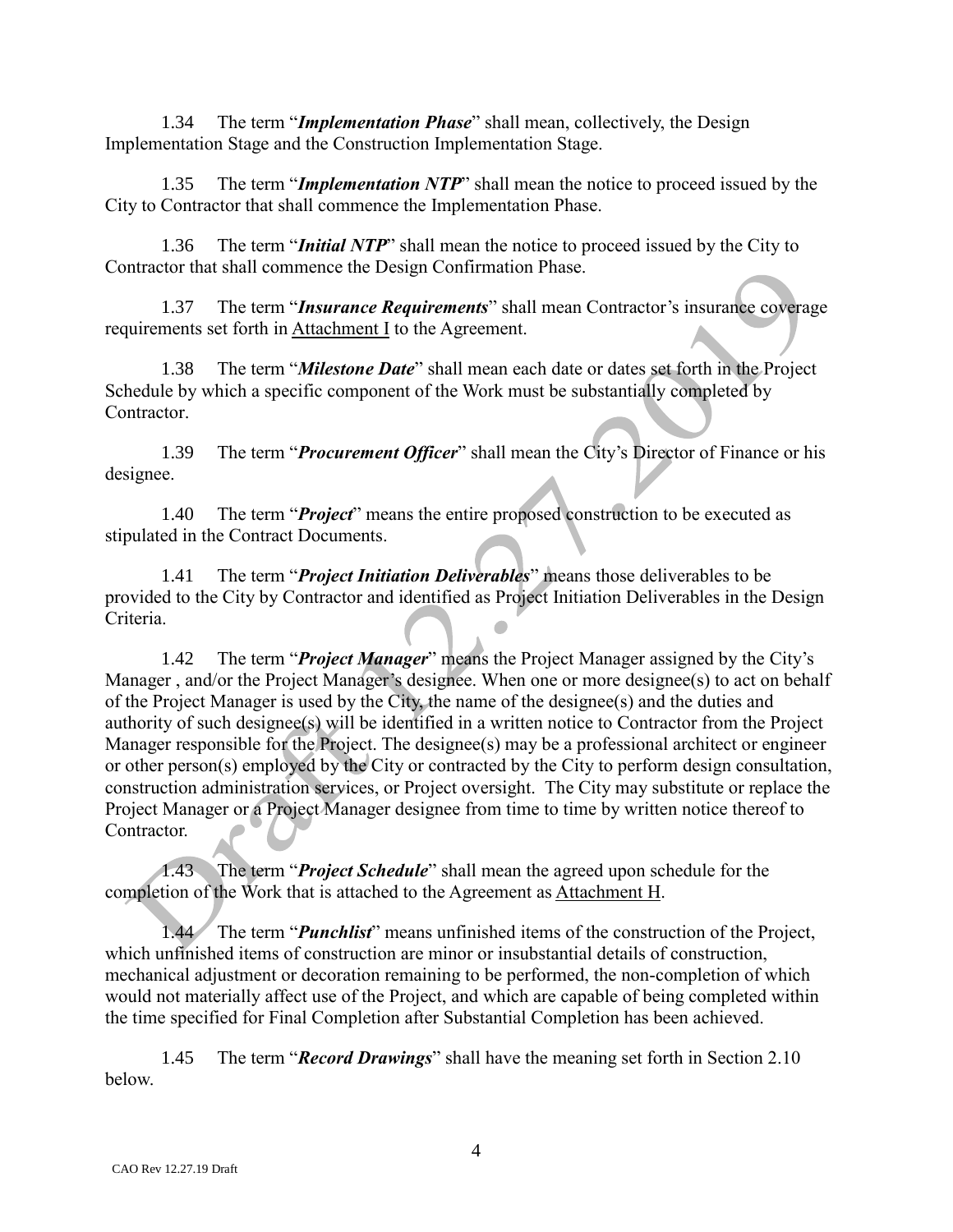1.46 The term "*Request for Interpretations*" or "*RFI*" means a request originated by either Contractor one of its trade subcontractors requesting clarification or additional information either (i) from the Design Team where Contractor believes there is insufficient information or a conflict in the Contract Documents, or (ii) from the City in regards to the design intent.

1.47 The term "*Scope of Work*" means the Scope of Work that is attached to the Agreement as Attachment F thereto.

1.48 The term "*Schedule of Values*" means a detailed scheduled apportioning the GMP among all cost code divisions of work, itemized in accordance with Construction Specifications Institute divisions.

1.49 The term "*Site*" refers to that portion of the Property on which the Work is to be performed or which has otherwise been set aside for use by Contractor.

1.50 The term "*Specifications*" means that part of the Contract Documents prepared by Contractor acceptable to the City that contain the written design parameters and the technical descriptions of materials, equipment, construction systems, standards, and workmanship that describe the proposed Work in sufficient detail and provide sufficient information for the City to determine code compliance and for Contractor to perform the Work.

1.51 The term "*Substantial Completion*" or "*Substantial Completion of the Work*", with respect to the Project, shall have the meaning set forth in Section 6.2(a). The date of Substantial Completion of the Work under the Agreement is the date on which the City confirms that the Substantial Completion condition is accomplished.

1.52 The term "*Time for Completion*" means the time period set forth in the Project Schedule for all or any portion of the Work.

1.53 The term "*Work*" means all of Contractor's design, construction, and other services required by the Contract Documents to fully complete the Project, including, but not limited to, procuring and furnishing all materials, equipment, services and labor reasonably inferable from the Contract Documents, and all cost estimating, value engineering, scheduling, trade subcontractor bidding, submittals and shop drawing associated therewith.

## ARTICLE 2

DRAWINGS, SPECIFICATIONS, RELATED DATA, AND RECORDKEEPING

## 2.1 INTENT OF THE DRAWINGS AND SPECIFICATIONS DURING IMPLEMENTATION PHASE.

(a) It is understood that, except as otherwise specifically stated in the Contract Documents, Contractor shall provide and pay for all professional services, materials, labor, tools, equipment, water, water haulage, light power, transportation, superintendence, temporary construction of all kinds, and other services and facilities of every nature whatsoever that are necessary to execute and deliver the Work, complete and usable within the scope of the Contract Documents with all parts in working order, and all connections properly made.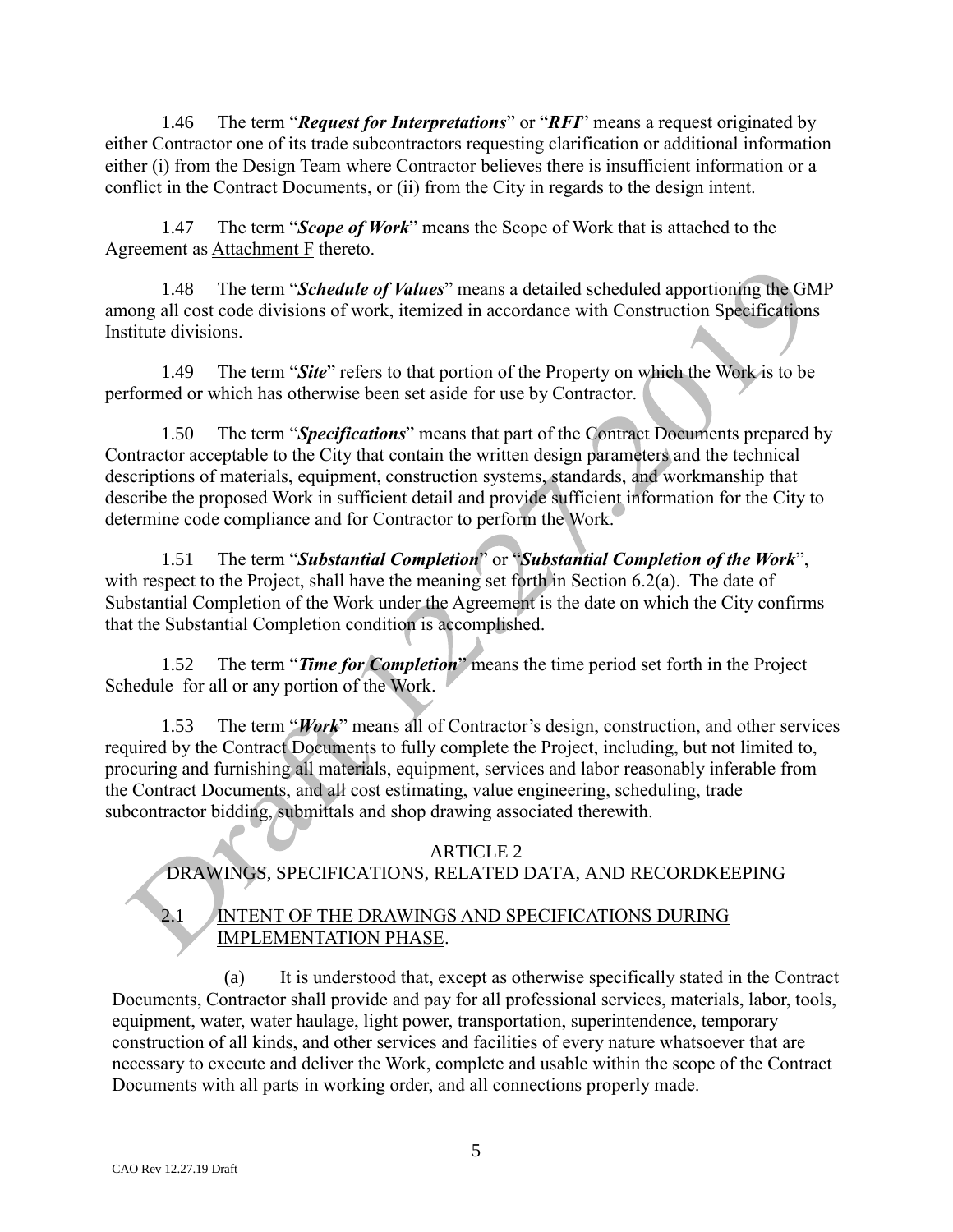(b) The general character and scope of the Work are illustrated by the Drawings and listed in the Specifications prepared by Contractor. The level of detail on the plans and stipulated in the Specifications shall be sufficient to clearly demonstrate that the design conforms to the requirements of the Contract Documents. Any additional drawings and/or other instructions deemed necessary by the Project Manager will be furnished to Contractor when required for the Work and shall be incorporated into the Contract Documents.

2.2 DOCUMENTS ON THE JOBSITE. Contractor shall keep at the Site a copy of current Drawings and Specifications, to include all authorized revisions and RFI responses, and shall at all times give the City and its authorized representatives access thereto. Contractor shall mark up the Drawings on a daily basis in red in accordance with Section [2.10](#page-10-0) below.

2.3 OWNERSHIP OF DRAWINGS AND SPECIFICATIONS. All Drawings and Specifications and copies thereof are the property of the City and shall not be used by Contractor on any other projects.

## 2.4 SUBMITTALS.

(a) The term "submittals", as used herein, shall include fabrications, erection and setting drawings, manufacturers' standard drawings, schedules, descriptive literature, catalogs, brochures, performance and test data, wiring and control diagrams, product data, samples, and other descriptive data pertaining to the materials and equipment as required to demonstrate compliance with the Agreement requirements.

(b) Contractor shall be responsible for managing the submittal and RFI process between the subcontractors and Contractor. Contractor bears the risk of delays associated with the submittal process.

(c) Submittals shall be submitted in *[TBD – Mutually Accessible Electronic Management System or Comparable System – See Also Scope of Work]*, with the exception of samples. Each submission shall be accompanied by a letter of transmittal, listing the contents of the submission and identifying each item by reference to specification section or drawing. All submittals shall be clearly labeled with the name of the Project and such information as may be necessary to enable their complete review by the Project Manager. Catalog plates and other similar material that cannot be so labeled conveniently shall be bound in suitable covers bearing the identifying data.

(d) Submittals shall be accompanied by all required certifications and other such supporting material, and shall be submitted in sequence or groups that all related items can be checked together.

(e) City shall have up to fifteen (15) days after a submittal or re-submittal is received to review and provide comments on that submittal. Contractor shall make such revisions as necessary to incorporate comments, feedback and other direction provided by the Project Manager.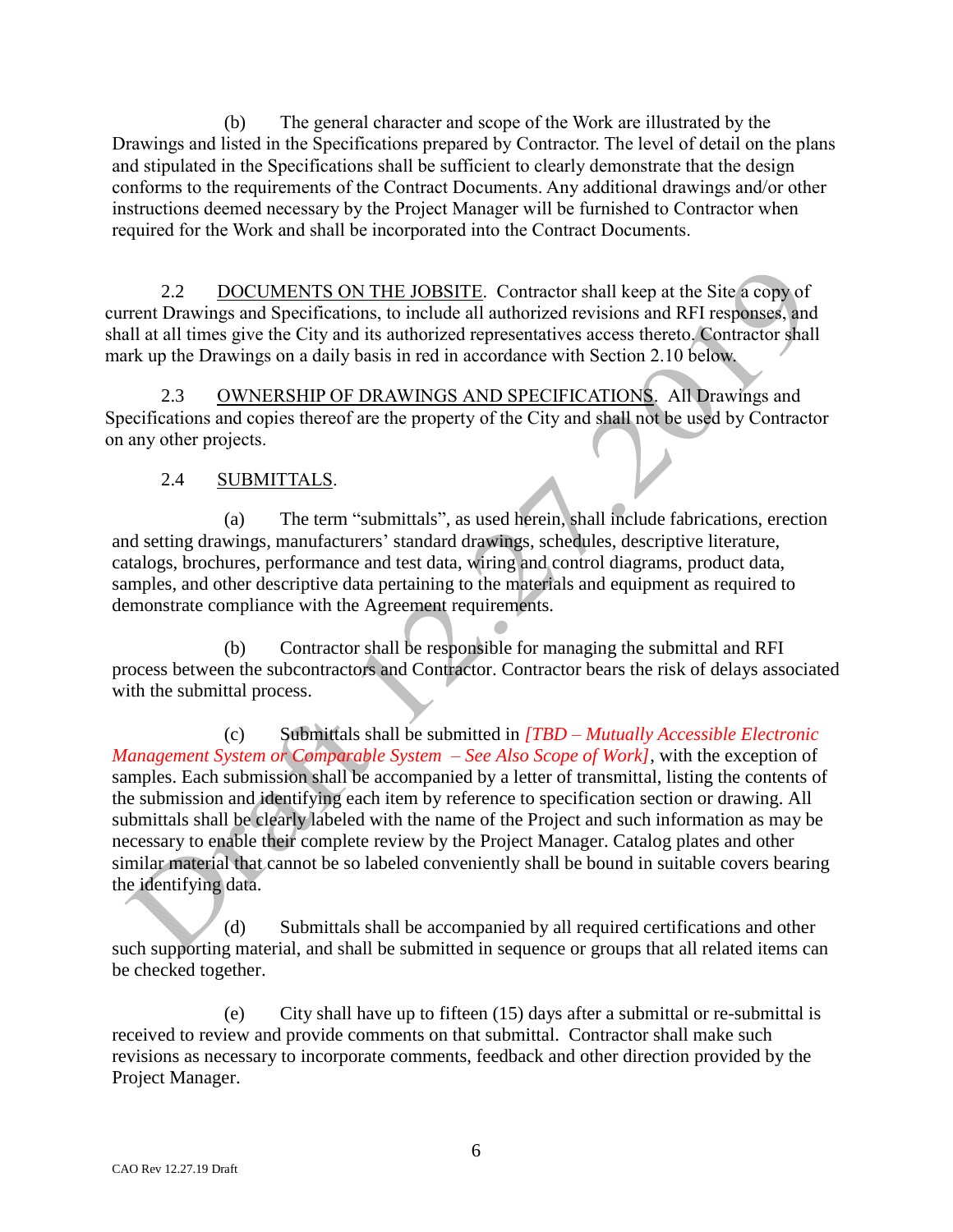2.5 SAMPLES. Contractor shall submit to the Project Manager all samples required by the Specifications or reasonably requested by the Project Manager. Contractor shall submit three (3) samples, which may be retained by the Project Manager after review and acceptance. Each sample shall bear a label indicating the material represented, including, but not limited to, the name of the producer and the title of the Project. Acceptance of a sample shall be only for conformance with the design concept of the Project and compliance with the information given in the Contract Documents, and only for the characteristics or use named in such acceptance. Such acceptance shall not be construed to change or modify any Contract requirements or the GMP. Materials and equipment incorporated in the Work shall match the accepted samples. The Contractor agrees that the City may use samples accepted pursuant to this section in marketing and other promotional activities related to the Project. Contractor shall be responsible for researching the availability of the specified product in the dimensions and colors specified at no additional cost to the City. Failure of Contractor to identify specified products that are not commercially produced in sufficient time to maintain compliance with the Construction Schedule shall not be grounds for additional time or compensation.

2.6 TESTS. Any specified laboratory tests of materials and finished articles shall be made by bureaus, laboratories, or agencies approved by the Project Manager and the certified reports of such tests shall be submitted to the Project Manager. All costs in connection with the testing, except testing performed by a special inspector, and test failures shall be borne by Contractor. Failure of any material to pass the specified tests will be sufficient cause for refusal by the City to consider that material and any further materials of the same brand or make of that material. Samples of various materials delivered on the site or in place may be taken by the Project Manager or a special inspector, if applicable, for testing. Contractor will not be compensated for additional time and/or cost incurred in finding an acceptable replacement or the removal and replacement of the defective item.

# 2.7 MATERIALS AND EQUIPMENT LIST.

(a) Within thirty (30) days of the IFC Set approval, Contractor shall submit to the Project Manager a submittal log for use in connection with the Project. Partial lists and/or addendums to the list approved by the Project Manager that may be submitted from time to time will not be considered unless specifically approved by the Project Manager.

(b) After any material or piece of equipment has been approved through the submittal process, no change in brand or make will be permitted unless satisfactory written evidence is presented to prove that the manufacturer cannot make the scheduled delivery of the accepted material, or that the material delivered has been rejected and the substitution of a suitable material is an urgent necessity, or that other conditions have become apparent which indicate that acceptance of such other material is in the best interest of the City. Contractor is solely responsible for the cost and time required to obtain and install a suitable replacement.

# 2.8 STANDARDS AND SUBSTITUTIONS.

(a) Any material specified by reference to the number, symbol, or title of a specific standard, such as a Commercial Standard, a Federal Specification, a Trade Association Standard, or other similar standard, shall comply with the requirements in the latest revision of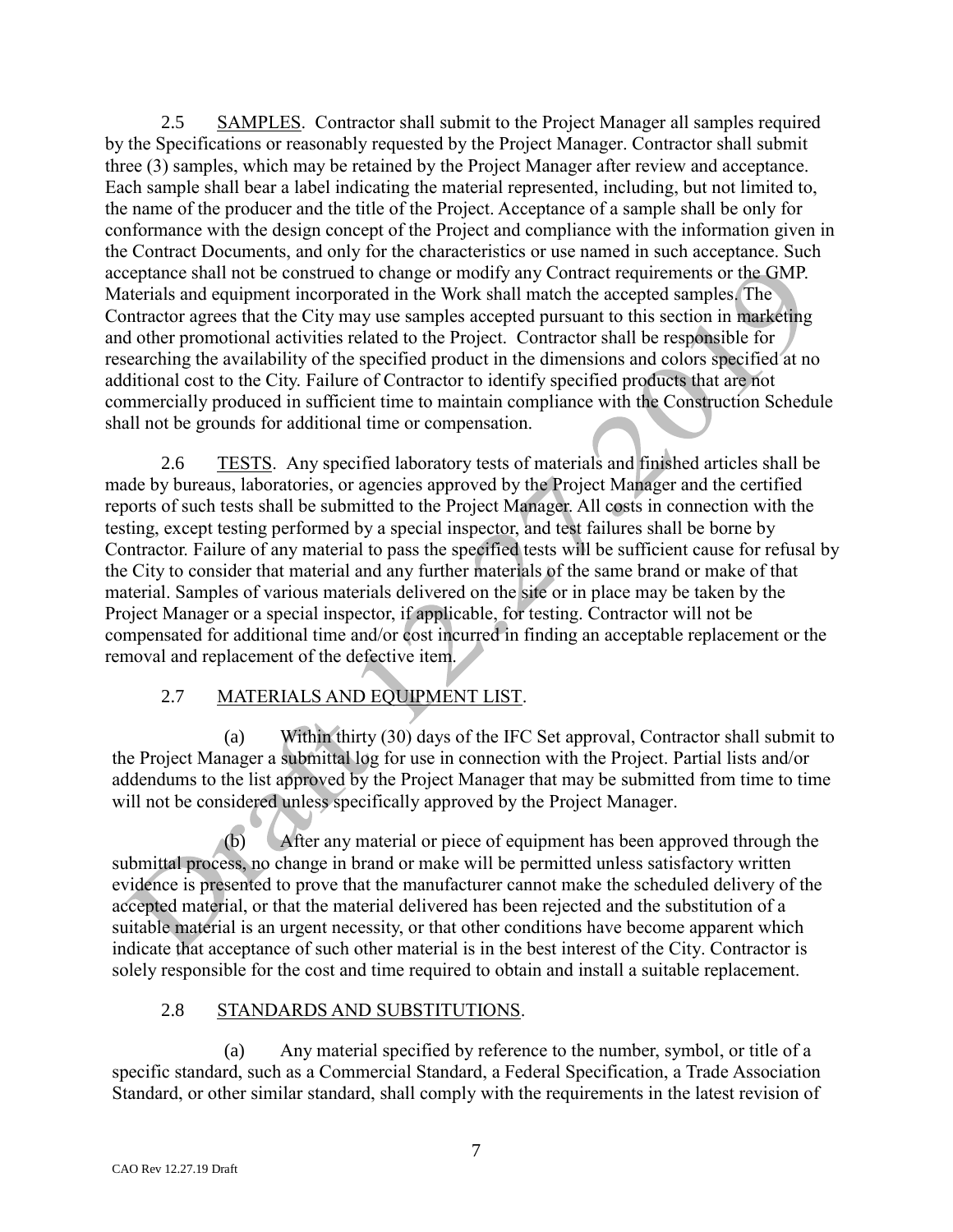the standards or specification and any amendment or supplement in effect at the time building permits are first obtained for the Project, except as limited to type, class or grade, or as modified in such reference. The standard referred to, except as modified in the Specifications, shall have full force and effect as though printed in the Specifications.

(b) Technical words, abbreviations and acronyms in the Contract Documents shall be used and interpreted in accordance with customary usage in the construction industry.

(c) Reference in the Specifications or on the Drawings to any article, device, product, material, fixture, form or type of construction by name, make or catalog number shall be interpreted as establishing a standard of quality and shall not be construed as eliminating from competition other products of equal or better quality by other approved manufacturers. Applications for acceptance of substitutions for the specified items will be considered only upon request of Contractor, not of individuals, trades or suppliers, and only for a specific purpose; no blanket acceptance will be granted. No acceptance of a substitution shall be valid unless it is in written form and signed by the Project Manager.

(d) If any proposed substitution will affect a correlated function, adjacent construction, or the Work of other contractors, then the necessary changes and modifications to the affected Work necessary to implement the proposed substitution shall be considered an essential part of the proposed substitution, to be accomplished by Contractor without additional expense to the City or an extension of the Time for Completion unless otherwise agreed in writing by the City, if and when the proposed substitution is accepted by the City. Detail drawings and other information necessary to show and explain the proposed changes and modifications shall be submitted to the City simultaneously with any request for acceptance of the substitution.

2.9 SURVEYS AND CONTROLS. Unless otherwise specified, Contractor shall establish all baselines for the location of the principal component parts of the Work, establish a suitable number of benchmarks adjacent to the Work, and develop all detail surveys necessary for construction. Contractor shall carefully preserve benchmarks, reference points, and stakes, and in the case of destruction thereof by Contractor or due to Contractor's negligence or the negligence of any of Contractor's subcontractors or suppliers at any tier, Contractor shall be responsible for expense and damage resulting therefrom and shall be responsible for any mistakes that may be caused by the loss or disturbance of such benchmarks, reference points, and stakes. Contractor shall perform a full site survey to verify all control points shown on the drawings against existing conditions within the Site limits. Such survey shall be scheduled and performed so as not to delay the commencement of the Work. Any discrepancies found during this effort shall be made known immediately to the Project Manager. Failure to perform this survey and provide proof and acceptance of Project datum, control points, and existing benchmarks will not give rise to any extensions of the Time for Completion or increases in the GMP, unless otherwise agreed to in writing by the City.

<span id="page-10-0"></span>2.10 AS-BUILT DRAWINGS. As-Built Drawings shall be the responsibility of Contractor. Contractor shall maintain and mark up one set of prints of the IFC Set to portray actual construction. The prints shall be neatly and clearly marked in red to show all variations between the Work actually provided and that indicated on the IFC Set, and all utilities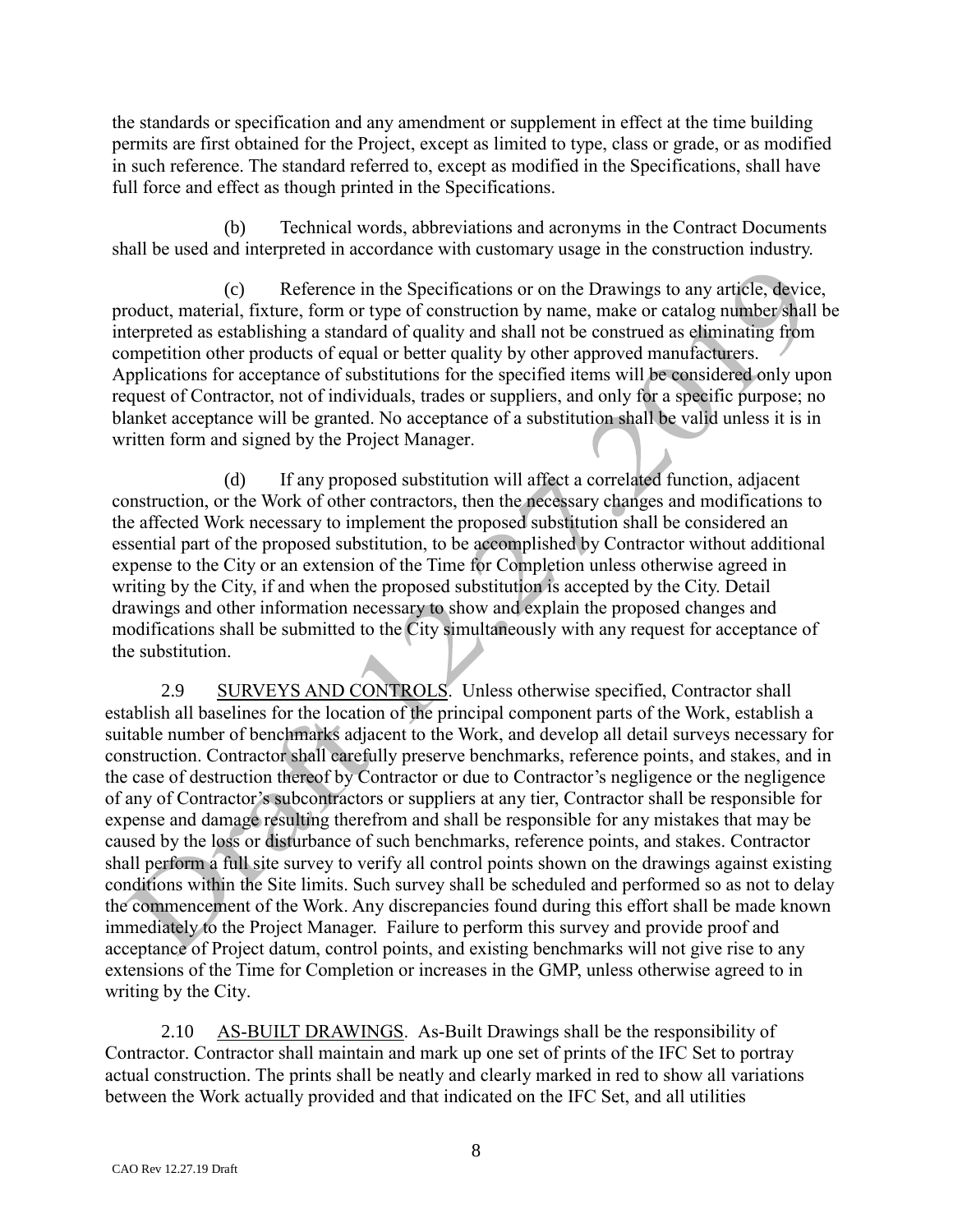encountered in the Work. All drafting shall conform to good drafting practice and shall include such supplementary notes, legends and details as may be necessary for legibility and clear portrayal of the record construction. These Drawings shall be marked upon any approved change to the Work or discovery of any undocumented utility or obstruction and shall be submitted to the Project Manager in sufficient time to be approved no later than thirty (30) calendar days after the date of Substantial Completion. The final As-BuiltDrawings approved by the Project Manager shall be submitted in paper copy and .pdf format electronic files prior to Final Completion. In addition, no later than upon Final Completion, the City, at its sole cost and expense, may request that Contractor prepare a set of updated Drawings that accurately reflect the Work, without mark up ("*Record Drawings*").

#### ARTICLE 3

## CITY, PROJECT MANAGER, AND CONTRACTOR RELATIONS

3.1 STATUS OF PROJECT MANAGER. The Project Manager shall be the City's representative. The Project Manager shall have authority to suspend the Work whenever such suspension may be necessary in the reasonable opinion of the Project Manager to ensure the proper execution of the Contract Documents. The Project Manager shall also have authority to reject all Work and materials that do not conform to the Contract Documents and to decide questions that arise in the execution of the Work. The Project Manager will, within a reasonable time, make decisions on all matters relating to the execution and progress of the Work.

3.2 LIMITATION ON CITY'S RESPONSIBILITIES. The City shall not supervise, direct, or have control or authority over, nor be responsible for: Contractor's means, methods, techniques, sequences or procedures of construction; the safety precautions and programs related to safety, or Contractor's failure to perform or furnish the Work in accordance with the Contract Documents.

- <span id="page-11-0"></span>3.3 DISPUTES.
	- (a) Procedure for Consideration of Contractual Claims:

(i) Prompt knowledge by the City of an existing or impending claim for damages or other relief may alter the plans, scheduling, or other action of City and/or result in mitigation or elimination of the effects of the claim. Therefore, Contractor shall provide City with written notice of Contractor's intention to file a claim ("*Notice of Claim*") which (A) describes the act or omission by City or its agents that Contractor contends caused the damages or entitles Contractor to other relief; (B) provides a description of the nature and amount of the claim; and  $(C)$  the time, place, and manner in which the claim arose.

(ii) Contractor's Notice of Claim shall be submitted to City within twenty (20) days of (a) the time of the occurrence; or (b) beginning of the Work upon which the claim is based, whichever occurs first; provided, however, if such damage is deemed certain in the opinion of Contractor to result if Contractor acts on an order from City, Contractor shall provide the City written explanation of the expected damage prior to acting thereon, and shall not act until said then affirmed or modified by the City. For purposes of this Section [3.3,](#page-11-0) "claim"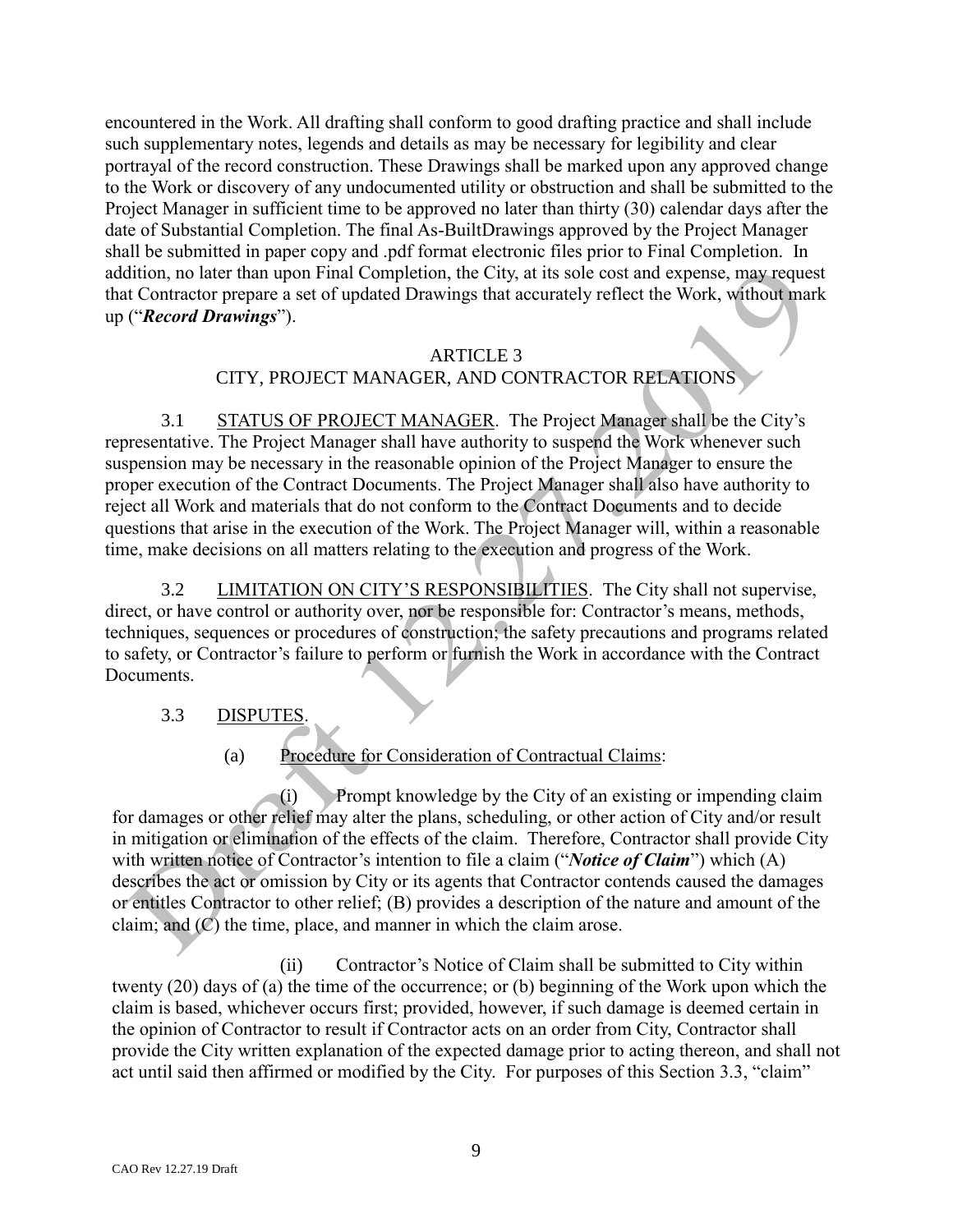shall include, without limitation, any request for an increase in the GMP or Time for Completion and any request for equitable adjustment.

(iii) Submission of a Notice of Claim in compliance with the requirements described above shall be mandatory, and failure to submit a Notice of Claim that complies with the requirements above shall be a conclusive waiver to such claim for damages or other relief by Contractor. Oral notice and/or untimely notice shall not be sufficient to satisfy the requirements stated in this Section 3.3.

(iv) The City will review each Notice of Claim and provide Contractor with a written decision forty-five (45) days after its receipt of the claim.

(b) Final Decision. The final decision of the City shall be considered final and conclusive unless Contractor appeals the decision within three (3) months of the final decision or the due date of the final decision by instituting legal action, subject to the applicable law, venue, forum, and jurisdiction provisions set forth in Section 43 of the Agreement.

(c) No Cessation of Performance. Nothing in this Section [3.3](#page-11-0) shall be construed to authorize or permit Contractor to cease performance of the Agreement while utilizing the dispute resolution procedures outlined in this Section [3.3](#page-11-0) or any other dispute resolution procedures available to Contractor. Pendency of claims shall not delay payment of amounts agreed by the City to be due in the Final Payment.

<span id="page-12-0"></span>3.4 INSPECTION OF WORK. As a Party to the Agreement and separate and apart from its duties and obligations as a Code Official, the City and representatives of any public authority having jurisdiction shall, at all times, have access to the Work while in progress. Contractor shall provide suitable facilities for such access and for proper observation of the Work and shall conduct all special tests required by the Specifications, the Project Manager's instructions, and any laws, ordinances or regulations of any public authority applicable to the Work. Nothing in this Section [3.4](#page-12-0) shall abrogate or otherwise limit or relieve Contractor's independent duty to inspect the Work or obligation of Contractor to call for and receive the approval of the Work by Code Officials.

<span id="page-12-1"></span>3.5 INSPECTION OF MATERIALS. All articles, materials, and supplies purchased by Contractor for the Work are subject to inspection by the City upon delivery to the Site and during manufacturing or fabrication. The City reserves the right to return for full credit, at the risk and expense of Contractor, all or part of the articles, materials, or supplies furnished contrary to those otherwise agreed to pursuant to the Contract Documents. Nothing in this Section [3.5](#page-12-1) shall abrogate or otherwise limit or relieve Contractor's independent duty to inspect materials.

3.6 EXAMINATION OF COMPLETED WORK. If the Project Manager requests it, Contractor, at any time before acceptance of the Work, shall remove or uncover such portions of the finished Work as may be directed. After examination, Contractor shall restore said portions of the Work to the standard required by the Specifications. Should the Work thus exposed or examined prove acceptable, then the uncovering or removing and the replacing of the covering or making good of the parts removed shall be paid for as extra Work as set forth in Section 7.3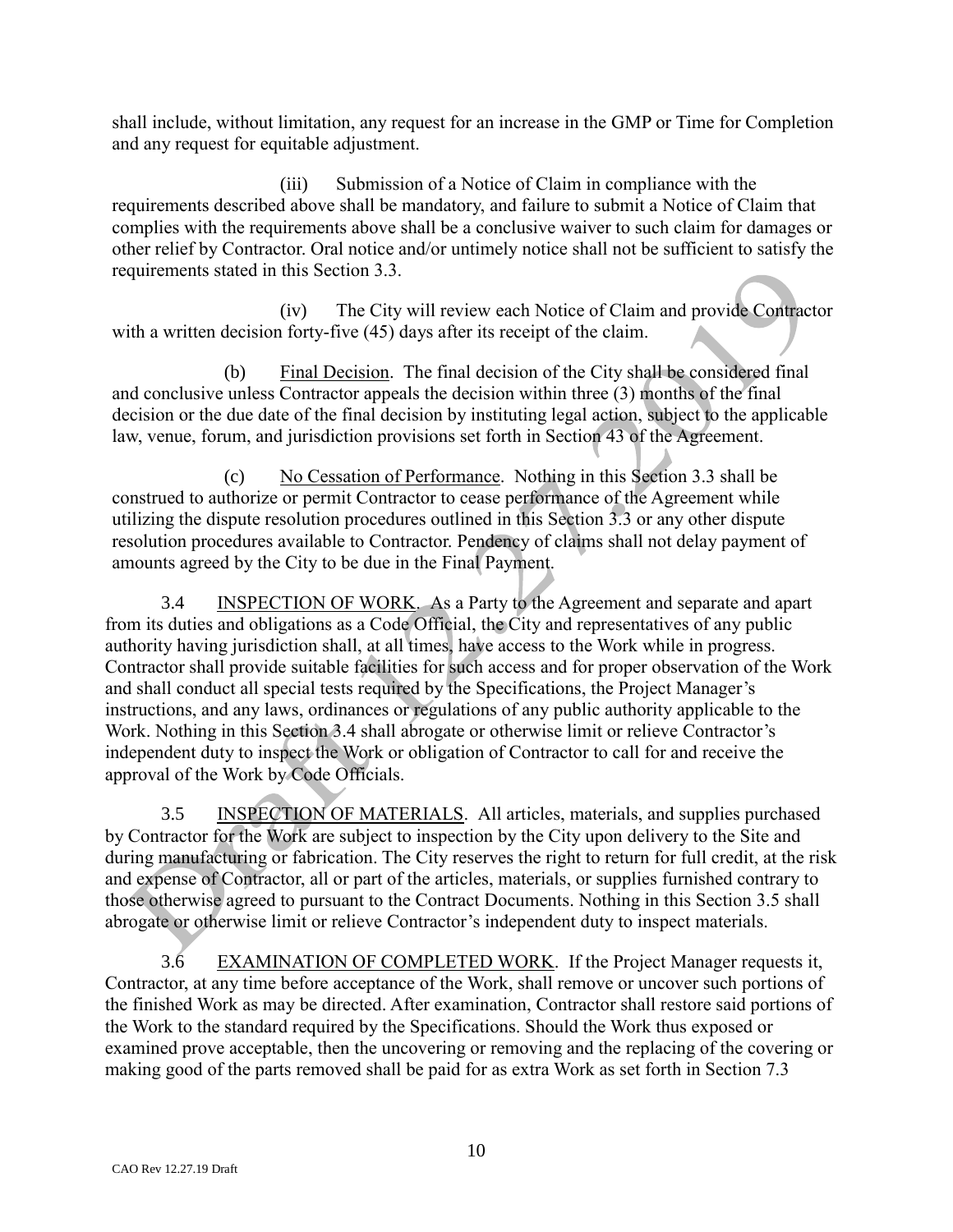below, but should the Work so exposed or examined prove unacceptable, then the uncovering, removing and replacing shall be at Contractor's expense, and shall not be reimbursed by the City.

3.7 RIGHT TO SUSPEND WORK. As a Party to the Agreement and separate and apart from its duties and obligations as a Code Official, the City shall have the authority to suspend the Work, in whole or in part, for such periods and such reasons as the City may reasonably deem necessary or desirable. Any such suspension shall be in writing to Contractor and Contractor shall obey such order immediately and not resume the Work until so ordered in writing by the City. Unless otherwise agreed by the City, no such suspension of the Work shall be the basis for any claim by Contractor, including, but not limited to a claim for any increase in the GMP or modification to the Project Schedule, provided that the suspension is for a reasonable time under the circumstances then existing. However, if the suspension of Work is caused by the City's belief that non-conforming Work is being or has been installed, and subsequent investigation proves that the Work was non-conforming, Contractor shall not be awarded additional time or costs. If the suspension is due to reasons other than Contractor's nonconforming Work, Contractor may request an adjustment to the Project Schedule and/or the Guaranteed Maximum Price.

3.8 RIGHT TO CARRY OUT THE WORK. In addition to the remedies available to the City in Sections 23, 24, and 25 of the Agreement, if Contractor defaults or neglects to carry out the Work in accordance with the Contract Documents and fails within a ten (10) day period after receipt of written notice from the City or such shorter time as may be reasonable under the circumstances and is clearly stated in the City's written notice, to commence and continue correction of such default or neglect with diligence and promptness, the City may, without prejudice to other remedies the City may have, correct such deficiencies. In such case an appropriate Change Order shall be issued by the City deducting from payments then or thereafter due Contractor the actual cost of correcting such deficiencies for which the City provided Contractor notice, including, but not limited to, the City's actual expenses, and any additional architect or engineering costs necessary due to the Contractor's default, neglect, or failure. If payments then or thereafter due Contractor are not sufficient to cover such amounts, Contractor shall pay the difference to the City upon written demand.

3.9 SUPERINTENDENCE BY CONTRACTOR. Contractor shall at all times enforce strict discipline and good order among the workers performing Work under the Agreement, and shall not employ on the Work any person not reasonably proficient in the Work assigned. Persons permitted to perform Work under Contractor, or any subcontractor, or sub-subcontractor at any tier, shall meet all employment eligibility, safety training, security or drug/alcohol testing requirements required by law or by the City. Any person not complying with all such requirements shall be immediately removed from the Site.

3.10 LANDS BY CITY. The City shall provide access to the Property and to any other lands of the City which it agrees may be used for rights of way and for access. In case all the lands, rights-of-way, or easements have not been obtained as herein contemplated before construction begins, then Contractor shall begin its Work on such lands and rights-of-way that the City has acquired access to. No additional time or compensation shall be awarded to Contractor for modifying the Work location provided other locations are comparable and available for Work.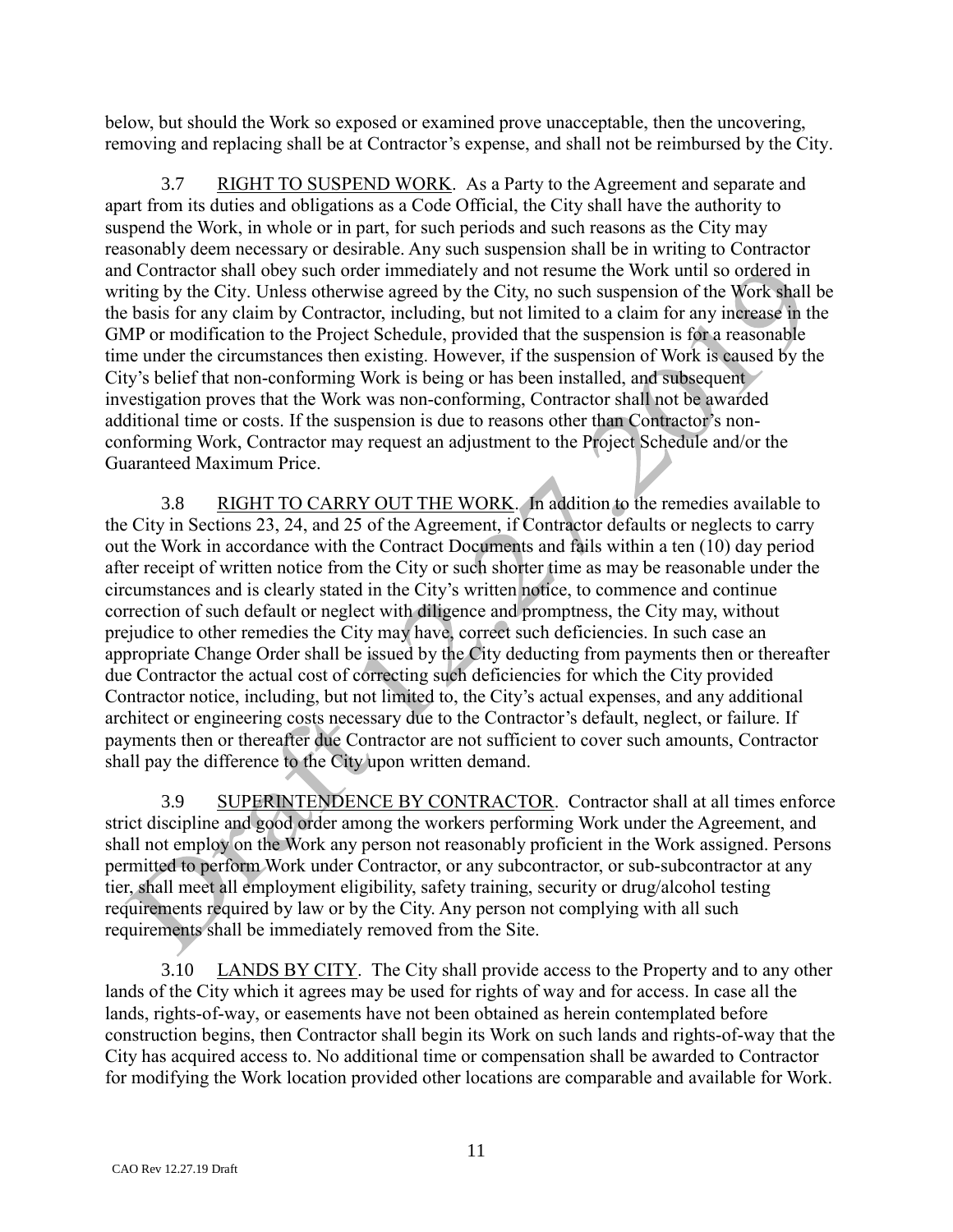3.11 LANDS BY CONTRACTOR. If Contractor requires additional land or lands for temporary construction facilities and for storage of materials and equipment other than the areas available on the Site or right-of-way, or as otherwise furnished by the City, then Contractor shall provide such other lands and access thereto entirely at Contractor's own expense and without liability to the City. Contractor shall not enter upon private property or City-owned property other than the Property for any purpose without prior written permission of all of the persons and entitles who own the property. Contractor shall provide copies of any and all agreements to the City and shall include language in those agreements indemnifying and holding the City harmless for any damages, repairs, restoration, or fees associated with Contractor's use of the property. Upon termination of any such agreement, Contractor shall provide to the City a fully executed release from the property owner. Contractor shall be responsible for obtaining permission from adjoining land owners (such as crane swing easements) should such access rights be required in order to prosecute the Work.

3.12 PROTECTION OF WORK AND PROPERTY. Through insurance required pursuant to the terms of the Agreement, or otherwise:

(a) Contractor shall continuously maintain protection of all its Work from damage and shall protect the City's property from damage or loss arising in connection with the Agreement. Contractor shall make good any such damage or loss, except such as may be caused by agents or employees of the City.

(b) Contractor shall not place upon the Work, or any part thereof, any loads which are not consistent with the design strength of that portion of the Work.

(c) Contractor shall be responsible for the preservation of all public and private property, trees, monuments, etc., along and adjacent to the street and/or right-of-way, and shall use every reasonable precaution to prevent damage to pipes, conduits, and other underground structures, curbs, pavements, etc., except those to be removed or abandoned in place and shall protect carefully from disturbance or damage all monuments and property marks until the City has witnessed or otherwise referenced their location and shall not remove them until directed by the City. Any damage which occurs by reason of the the Work performed under the Contract Documents, whether or not shown on the approved construction plans, shall be completely repaired by Contractor at Contractor's expense.

(d) Contractor shall shore, brace, underpin, secure, and protect, as may be necessary, all foundations and other parts of existing structures adjacent to, adjoining, and in the vicinity of the Site that may be affected in any way by excavations or other operations connected with dewatering or any other the Work required under the Contract Documents. Contractor shall be responsible for giving any and all required notices to owners or occupants of any adjoining or adjacent property or other relevant parties before commencement of any Work. Contractor shall provide engineering services (signed and sealed), supportive excavation, and other matters as are customarily the responsibility of a contractor. Contractor shall indemnify and hold the City harmless from any damages on account of settlements or loss of all damages for which the City may become liable in consequence of such injury or damage to adjoining and adjacent structures and their premises.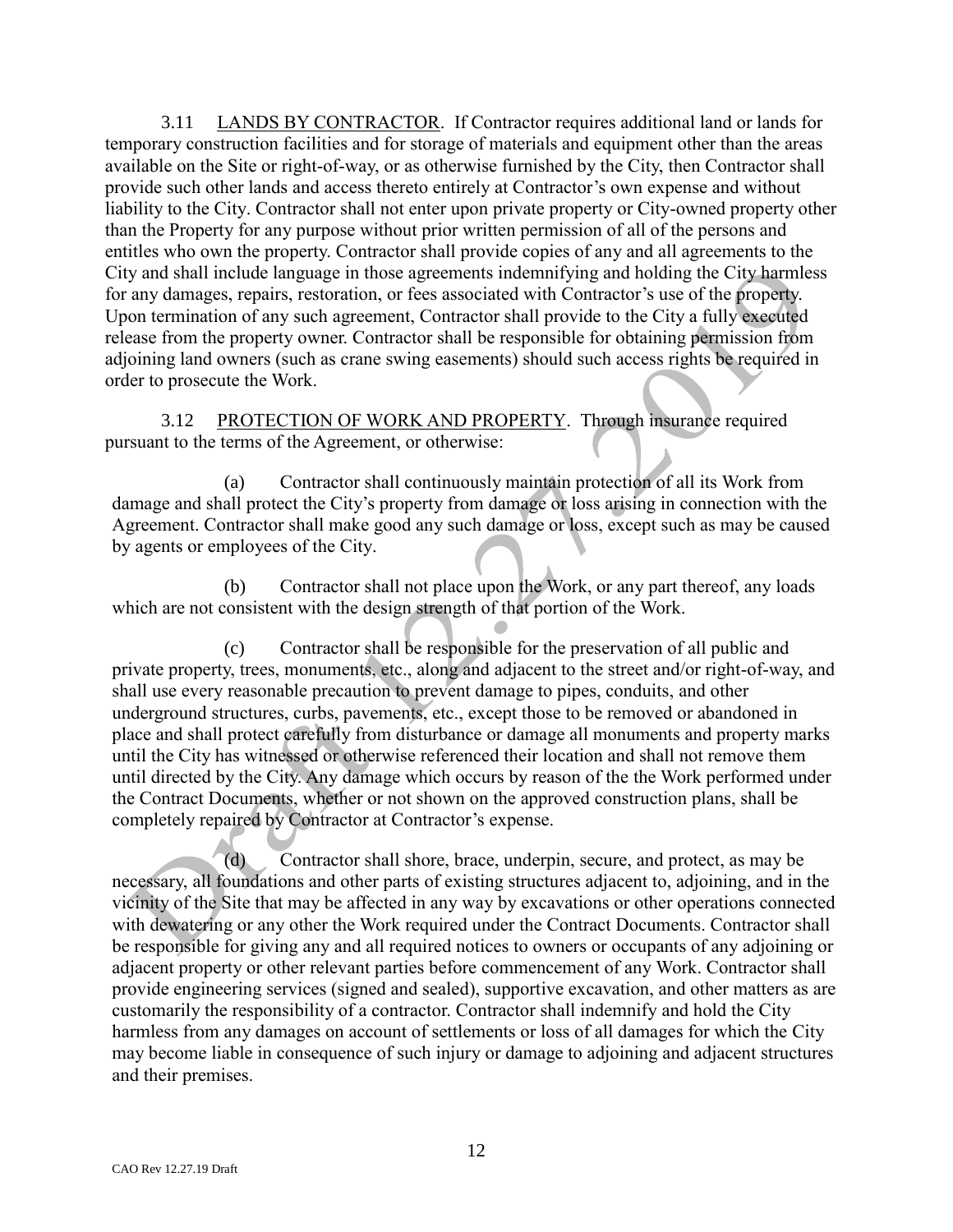(e) In an emergency affecting the safety of life or of the Work, or of adjoining property, Contractor, without special instruction or authorization from the Project Manager, or the City, shall act so as to prevent and/or minimize such threatened loss or injury, and Contractor shall so act without appeal, if so instructed or authorized by the City.

## 3.13 SEPARATE CONTRACTS.

(a) The City reserves the right to enter into other contracts in connection with this Project. Contractor shall afford other contractors reasonable access to the Project including storage of their materials and the execution of their work, and shall properly connect and coordinate its Work with the work of other such contractors.

(b) If any part of Contractor's Work depends, for proper execution or results, upon the work of any other contractor under separate contract with the City, Contractor shall inspect and promptly report to the Project Manager any defects in such work that renders it unsuitable for such proper execution and results. Contractor's failure to so inspect and report shall constitute an acceptance of the other contractor's work as fit and proper for the reception of Contractor's Work, except as to defects which may develop in other contractor's work after its execution.

(c) If Contractor or any of Contractor's subcontractors at any tier or employees cause loss or damage to any separate contractor on that separate contractor's work, Contractor agrees to settle or make every effort to settle or compromise with such separate contractor. If such separate contractor sues the City on account of any loss so sustained, the City shall notify Contractor, who shall indemnify and hold the City harmless against any expense, claim, or judgment arising therefrom, including reasonable attorney's fees.

(d) For the purposes of this subsection, City shall provide to Contractor no later than or simultaneous with its approval of the IFC Set, a list of tasks for which the City anticipates entering into separate contracts so that Contractor may integrate that work into the Project Schedule. The City shall subsequently provide Contractor notice of those subcontractors actually engaged for those tasks as they are engaged by the City from time to time.

# 3.14 SUBCONTRACTS BY CONTRACTOR.

(a) Contractor acknowledges that the City has a policy to solicit proposals from minority and/or women owned businesses when feasible (see Hampton City Code §2-320 *et. seq*.). Contractor agrees to also abide by that policy in the solicitation of subcontractors to perform Work on the Project, to the extent practicable and in consideration of the compensation to be paid to Contractor under the Agreement. For that purpose, the GMP shall not be modified, but may be considered by the Contractor in determining the practicability of any subcontract so awarded.

(b) Contractor shall provide the City a list, to include the name, address, and primary point of contact, of all subcontractors engaged by Contractor to work on the Project, and shall make no substitutions for any subcontractor previously selected/approved unless first submitted to the City for approval. The Contractor shall supplement this list as additional subcontractors are retained by Contractor from time to time.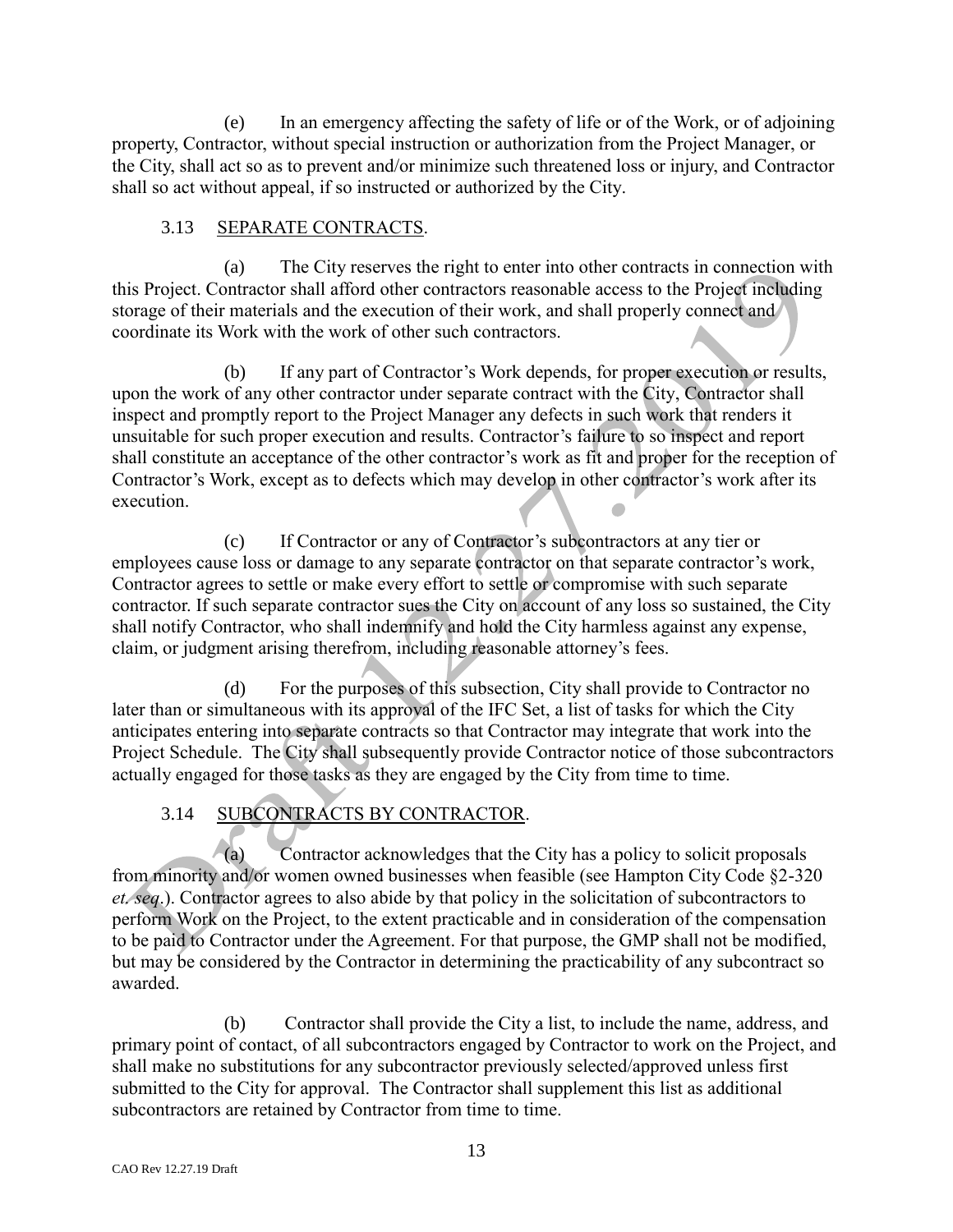(c) Contractor shall be as fully responsible to the City for the acts and omissions of subcontractors as Contractor is for the acts and omissions of persons directly employed by Contractor.

(d) Contractor shall cause appropriate provisions to be inserted in all subcontracts relative to the Work to bind subcontractors to Contractor by the terms of these General Conditions and other Contract Documents comprising the Agreement insofar as such documents are applicable to the work of subcontractors. In addition, in each subcontractor contract, Contractor shall require each subcontractor to be and remain registered with and authorized to transact business in the Commonwealth of Virginia during the entire term of its subcontract, and keep valid licensure and maintain in good standing with any applicable license division of the Virginia Department of Professional and Occupational Regulation, or other licensing authority of the Commonwealth of Virginia.

(e) Nothing contained in the Agreement shall be construed to create any contractual relation between any subcontractor and the City, nor shall it establish any obligation on the part of the City to pay to, or see to the payment of any sums to any subcontractor. The City will not discuss, negotiate or otherwise engage in any contractual disputes with any subcontractor.

(f) If requested by the City, Contractor shall replace any subcontractor at no cost to the City within thirty (30) days of the Project Manager's written notice or as otherwise specified. No additional time or compensation will be provided in the event a subcontractor is removed due to non-compliance with the requirements outlined within the Contract Documents.

(g) For the purposes of this Section and all purposes under the Agreement, the term "subcontractor" shall include all those persons and/or entities having a direct contract with Contractor for Work to be performed on the Project and it shall include, but not be limited to, (i) all those who provide all or any part of the design, construction, and other services required by the Contract Documents; and (ii) those who furnish material worked to a special design according to the plans and Specifications for the Work but shall not include those who merely furnish material not so worked to a special design.

## ARTICLE 4 MATERIALS AND WORKMANSHIP

4.1 MATERIALS FURNISHED BY CONTRACTOR. Unless otherwise specified, all materials and equipment incorporated in the Work under the Agreement shall be new and as required per the Contract Documents. All Work shall be accomplished by persons qualified in the respective trades.

4.2 IBC AND VUSBC REQUIREMENTS. Contractor certifies that all material supplied or used under the Contract Documents meets all current requirements of the Virginia Uniform Statewide Building Code ("*VUSBC*") at the time Contractor obtains building permits for the Project; and further certifies that, if the material delivered or used in the performance of the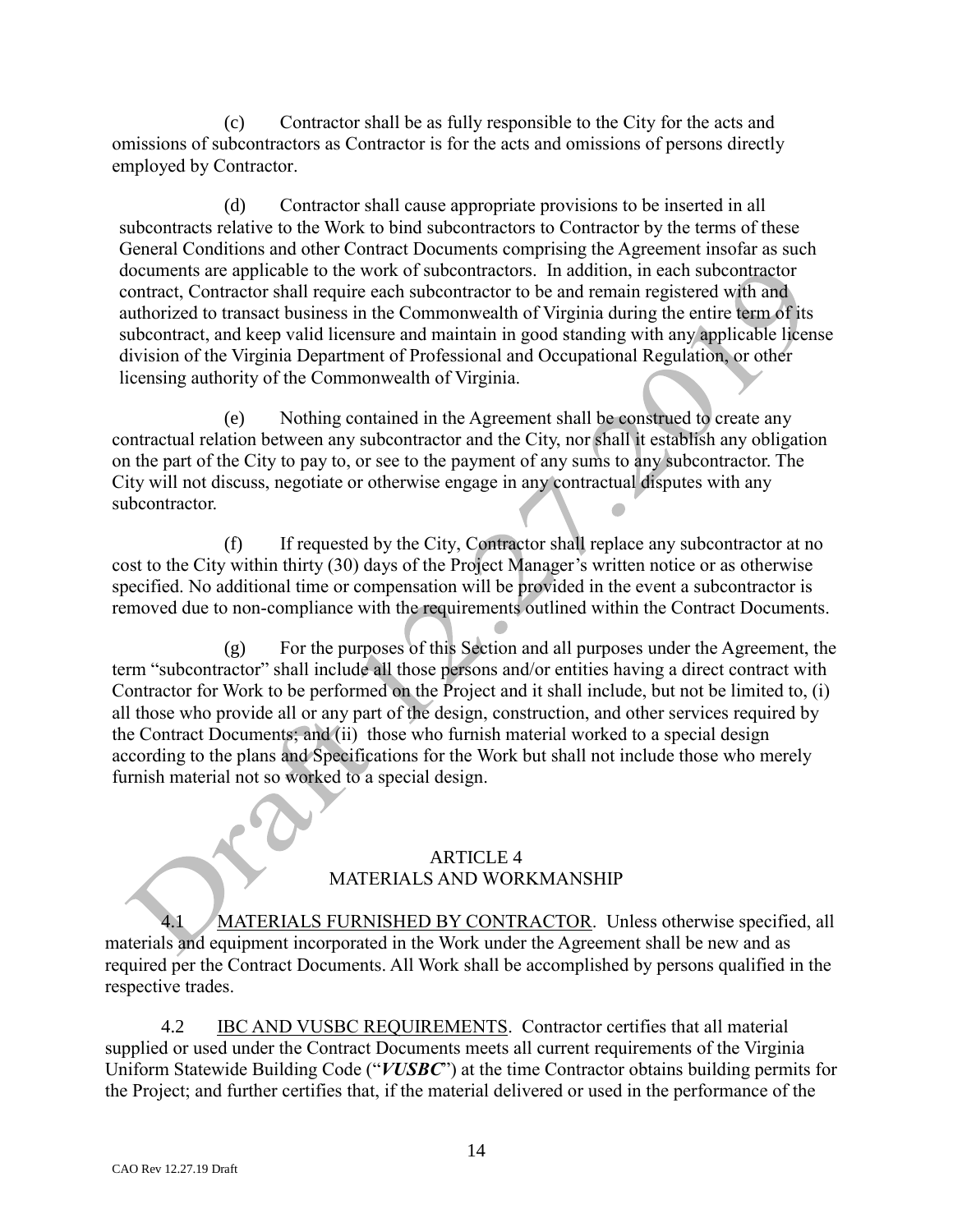Work is found to be deficient in any of the applicable state or national code requirements, all costs necessary to bring the material into compliance with the requirements shall be borne by Contractor. The City shall be entitled to offset such costs against any sums owed by the City to Contractor under the Agreement.

## 4.3 ADA COMPLIANCE.

(a) Contractor is solely responsible for Contractor's and the Project's compliance with the ADA and must defend and hold the City harmless from any expense or liability arising from Contractor's non-compliance. Contractor's responsibilities related to ADA compliance include, but are not limited to, the following:

(i) Contractor must design and construct the Project to meet all ADA requirements applicable at the time Contractor obtains building permits for the Project ("*Applicable ADA*").

(ii) Contractor must monitor construction Work and inform the City immediately of any Work that does not conform with the Applicable ADA.

(b) Neither the City nor any third-party inspection service is responsible for verifying that the Project's design complies with the Applicable ADA.

(c) Contractor shall ensure that all Work performed under the Agreement is completed in accordance with the Contract Documents, including Work intended to meet the accessibility requirements of the Applicable ADA, and any other applicable regulations and standards.

(d) Contractor shall defend and hold the City harmless from any expense or liability arising from Contractor's non-compliance in meeting its obligations set forth in this Section 4.3. Contractor shall be responsible for all costs related to permitting delays, redesign, corrective Work, and litigation relating to any such non-compliance.

4.4 MANUFACTURER'S DIRECTIONS. Manufactured articles, material, and equipment shall be applied, installed, connected, erected, used, cleaned, and conditioned in accordance with the manufacturer's directions as accepted by the Project Manager, unless herein specified to the contrary.

# 4.5 WARRANTY.

<span id="page-17-0"></span>(a) To the extent the City is not otherwise a party, the Contractor shall cause the City to become a third party beneficiary to all design contracts or agreements between the Contractor and the Design Team in a form acceptable to the City, approval for which shall not be unreasonably withheld. The Contractor shall further cause such design contracts to include provisions reasonably acceptable to the City that indemnify the Contractor from any and all acts and omissions on the part of the Design Team, and such parties employees and agents, and such indemnification rights shall be assigned to the City. In addition, upon or before Final Completion, Contractor and the Design Team, as applicable, shall confirm in a written warranty certificate satisfactory to the City that the Project's design complies with all applicable federal,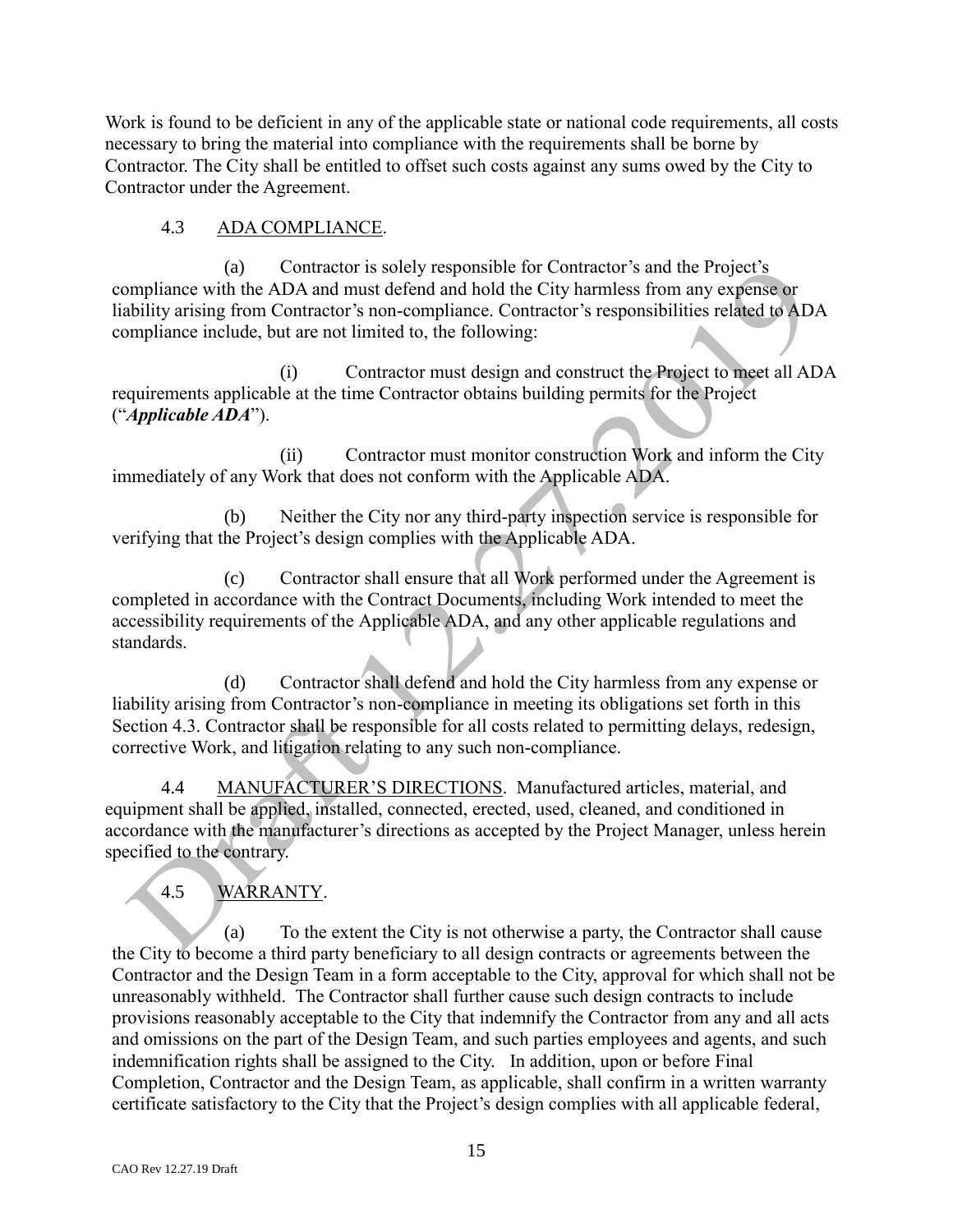state, and local laws and regulations, including, but not limited to, the VUSBC. Said warranty shall be for a period of one (1) year from the date of Final Completion or, if longer, as set forth in the Specifications of the Work by the City or as otherwise set for in this Agreement or under the law. In that certificate, the Contractor shall further cause the Design Team to consent in writing to the Contractor's rights (but not obligations) under the contracts for the design of the Project to the City, and will cause title to all design work to be conveyed to the City (if not already done so at the time of execution of the certificate). In all cases, the Contractor shall cooperate with the City in asserting any claim the City reasonably deems worthy of assertion as to the Project's design, or any other Work applicable to the Design Team.

(b) All material provided to the City shall be new and shall be fully guaranteed against manufacturing defects within the period of the manufacturer's standard warranty. Such defects shall be corrected by Contractor at no expense to the City during Contractor's warranty period set forth in Section 4.5(c) below, and for that purpose Contractor shall make all reasonable efforts to use and/or assist the City in obtaining the benefit of all applicable manufacturers' warranties. Contractor shall provide all manufacturers' warranties to the Project Manager by the date of Final Completion.

(c) All Work is guaranteed by Contractor against defects, including, but not limited to defects resulting from the use of inferior or faulty materials. Contractor warrants that the Work will conform to the requirements of the Contract Documents and will be free from defects, or inferior or faulty workmanship, and that any Work not in accordance with the Contract Documents, for a period of one (1) year from the date of Substantial Completion or, if longer, as set forth in the Specifications of the Work by the City, as otherwise set forth in this Agreement, or under the law, in addition to and irrespective of any manufacturer's or supplier's warranty, except that the warranty term of the following elements of the Work shall be as follows:

(i) Glazing, including all elements of windows, curtain walls and other fenestration shown in the Contract Documents, including the joining between the glazing assemblies and the building shell: The warranty period shall be a minimum of three (3) years, including labor and materials.

(d)  $\bigcup$  Upon or before Substantial Completion, Contractor shall confirm in a written warranty certificate satisfactory to the City the provisions of subsections (b) and (c) above and that all Work complies with all applicable federal, state, and local laws and regulations, including, but not limited to, the VUSBC.

(e) No date other than the date of Substantial Completion shall govern the effective date of any warranty, unless that date is agreed upon by the City and Contractor in advance and in a signed writing.

(f) Without limiting any other obligation set forth in this Agreement or otherwise, Contractor shall assign to the City no later than upon conveyance of title to the City any and all warranties of any kind or nature, including extended warranties and service life policies, of Contractor, subcontractor, and vendors as to any equipment, materials, or services (including, but not limited to, design work product) furnished, or as to the performance of any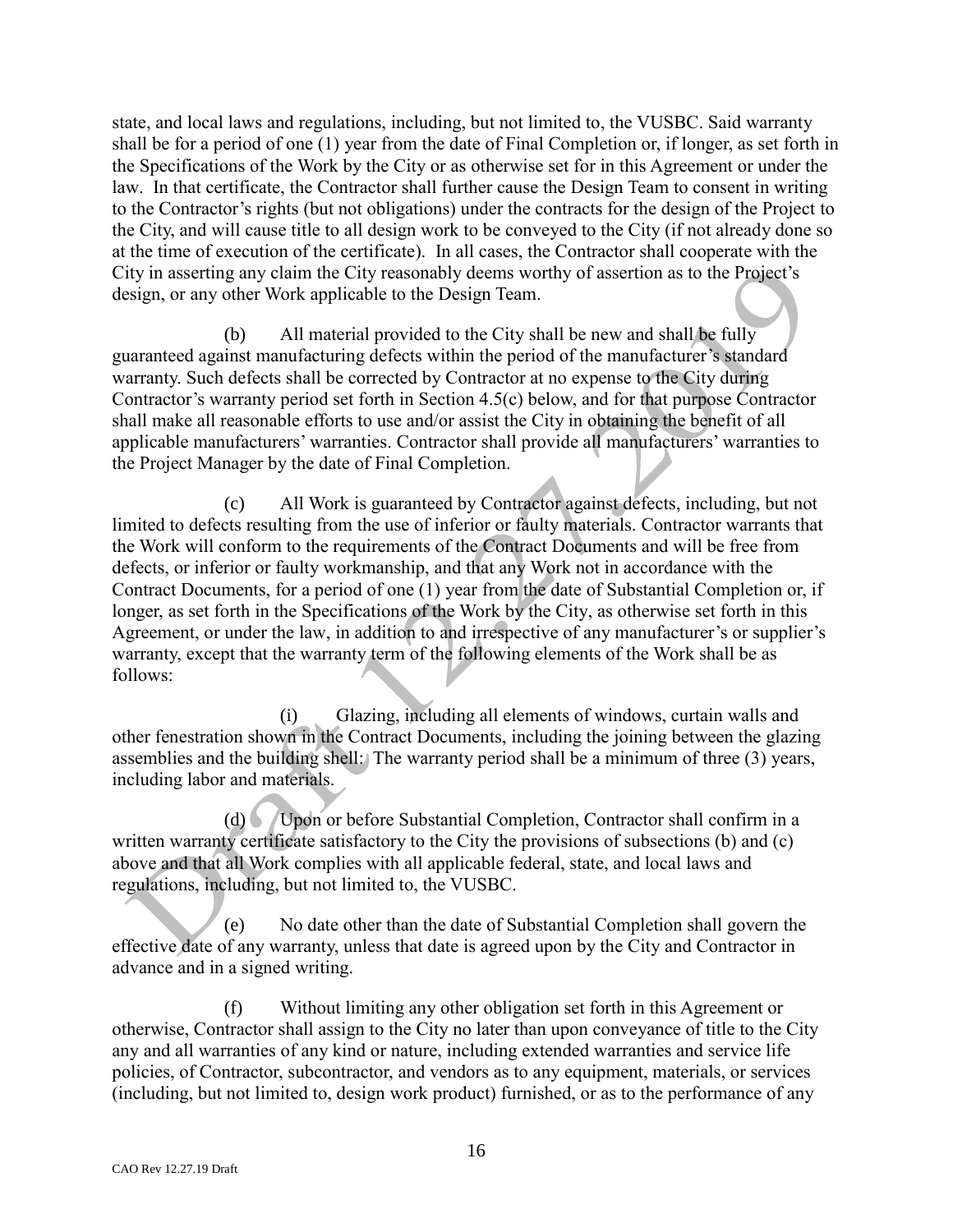construction or development of the Project. When special guarantees are required by the Specifications or other terms of the Agreement for specific parts of any aspect of the construction and development of the Project, the Contractor shall procure Contractor-certified copies of such guarantees or warranties, countersigned and submitted to the City in triplicate. Delivery of any such guarantees or warranties shall not relieve Contractor from any obligations assumed under any provision of this Agreement. Upon request of the City, Contractor shall cooperate with the City in enforcing any rights arising under any warranties, guarantees, service life policies and patent indemnities of manufacturers of equipment or items incorporated in the Project, and the Contractor shall assign to the City any rights that Contractor has related thereto. At the request of the City, Contractor shall give notice (with copies to the City) to any such manufacturers of the assignment of such warranties, service life policies and patent indemnities.

(g) Nothing contained in this Section [4.5](#page-17-0) shall be construed to establish a period of limitations with respect to other obligations Contractor may have under the Agreement.

Agreement.

(h) The provisions of this section 4.6 shall survive the termination this

4.6 CORRECTION OF DEFECTIVE WORK. All elements of the Project not conforming to the Specifications and other Contract Documents shall be considered "defective." Any and all such defective elements, including design elements, shall be promptly corrected by Contractor at no cost to the City after receipt of a written notice from the City to do so. In addition, if within one (1) year after the Final Completion of the Project (or such longer period as may be prescribed by the terms of any other applicable special guarantee or warranty), any of the elements of the Project is found to be defective, Contractor shall, at its sole expense, promptly correct any such defects after written notice of the City to do so. All corrective redesign and all corrective Work shall be covered by the same warranties set forth in Section 4.5 for the remainder of the original 12-month period, or six (6) months after completion of the corrective redesign or corrective Work, whichever is longer. The Contractor, at its sole cost and expense, shall provide or shall cause to be provided all labor, supervision, engineering, field service representation, equipment, tools, materials, and anything else necessary to gain access to and correct the defective condition and shall bear all expenses (including, but not limited to, redesign and labor costs) in connection therewith. The cost of transporting new, repaired, replaced, or modified items of material or equipment to and from the Project site shall be borne by the Contractor. All defective work that is not corrected as provided in this Section 4.6 shall be removed from the Project, if deemed necessary by the City. The Contactor shall perform or cause to be performed remedial obligations hereunder in a timely manner consistent with the City's reasonable expectations and requirements. If the Contractor fails to correct timely defective Work in conformity with this Agreement, including the Specifications and other Contract Documents, City may correct such defective work, and Contractor shall be obligated to reimburse City for all actual costs, expenses, and damages, including, but not limited to, redesign fees, repair and replacement costs, reasonable attorneys' fees, interest, and litigation costs incurred by the City in correcting the defective work.

The provisions of this section 4.6 shall survive the termination of this Agreement. .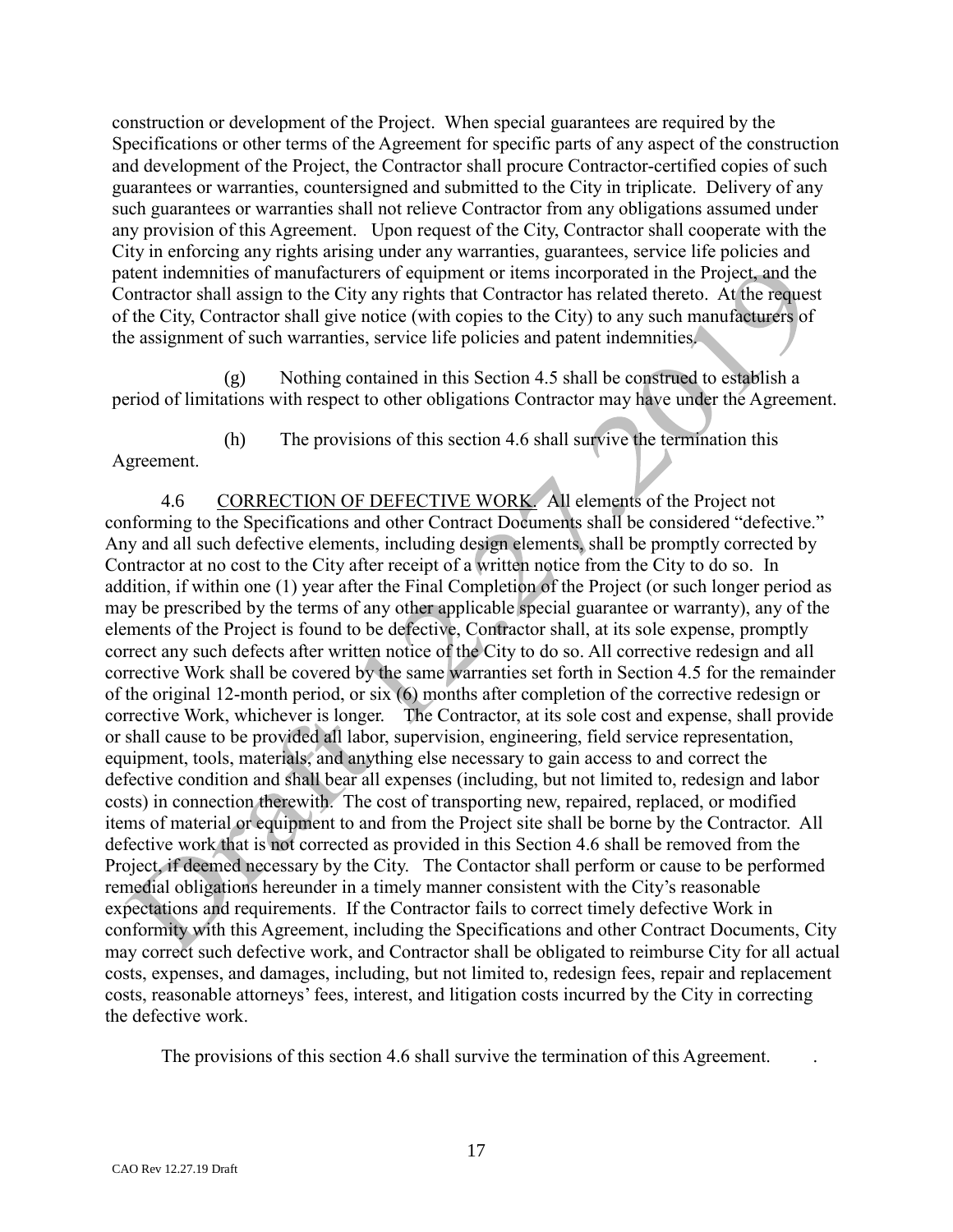4.7 INSPECTION, ACCEPTANCE, AND TITLE OF MATERIALS. Inspection and acceptance of materials by the City will be at the Site and within ten (10) calendar days of delivery unless otherwise provided for in the Contract Documents. Title of materials shall pass to the City in accordance with Section 4.9 below; however, risk of loss or damage to all items and the sole responsibility, care, and custody thereof shall be the responsibility of Contractor until Final Acceptance by the City. The City's right of inspection shall not be deemed to relieve Contractor of its obligation to ensure that all articles, materials, and supplies are consistent with Specifications and instructions and are fit for their intended use and in accordance with the VUSBC and any other applicable laws and regulations. The City reserves the right to conduct any tests or inspections it may deem appropriate before acceptance. Contractor shall be responsible for maintaining all articles, materials, and supplies in the condition in which they were accepted until they are used in the Work.

4.8 CONTRACTOR'S TITLE TO MATERIALS. No materials or supplies for the Work shall be purchased by Contractor or any subcontractor at any tier subject to any chattel mortgage or under a conditional sale or other agreement by which an interest is retained by the seller. Contractor warrants that it has good title to, and that it will require all subcontractors, regardless of tier, to warrant that they have good title to, all materials and supplies for which Contractor invoices for payment. The City may request proof of title or payment prior to acceptance of Contractor's invoice.

4.9 TITLE TO MATERIALS AND WORK COVERED BY PARTIAL PAYMENTS. All material and Work covered by progress or partial payments made by the City will become the property solely of the City at the time the progress or partial payment is made, regardless of any sum retained in accordance with the Agreement. However, risk of loss or damage to all items shall be the responsibility of Contractor until Final Acceptance by the City. This provision will not be construed as relieving Contractor from having sole responsibility for all materials and Work upon which payments have been made and for the restoration of any damaged Work or replacement or repair at the City's option of any damaged materials. This provision will not be construed as a waiver of the City's right to require fulfillment of all terms of the Agreement, including full rights under the terms of the warranty provisions of these General Conditions or the Contract Documents, nor shall payment indicate acceptance of the materials or Work.

4.10 MAINTENANCE OF NEWLY CONSTRUCTED WORK. Prior to Final Completion, Contractor is solely responsible for protecting and maintaining all the Work and materials installed on the Work. Failure to adequately protect the Work and materials installed on the Work shall not be grounds for additional compensation for any maintenance and/or repairs to such Work or materials.

4.11 CUTTING, PATCHING, AND DIGGING. Contractor shall do all cutting, patching, or digging of Contractor's Work that may be required to make its several parts come together properly and fit it to receive or be received by Work of other contractors as shown upon or reasonably implied by the Drawings and Specifications for the completed Project. This Work will be performed in a workmanlike manner utilizing proper care and equipment to achieve proper line and grade. Contractor shall not endanger any Work by cutting, patching, or digging, or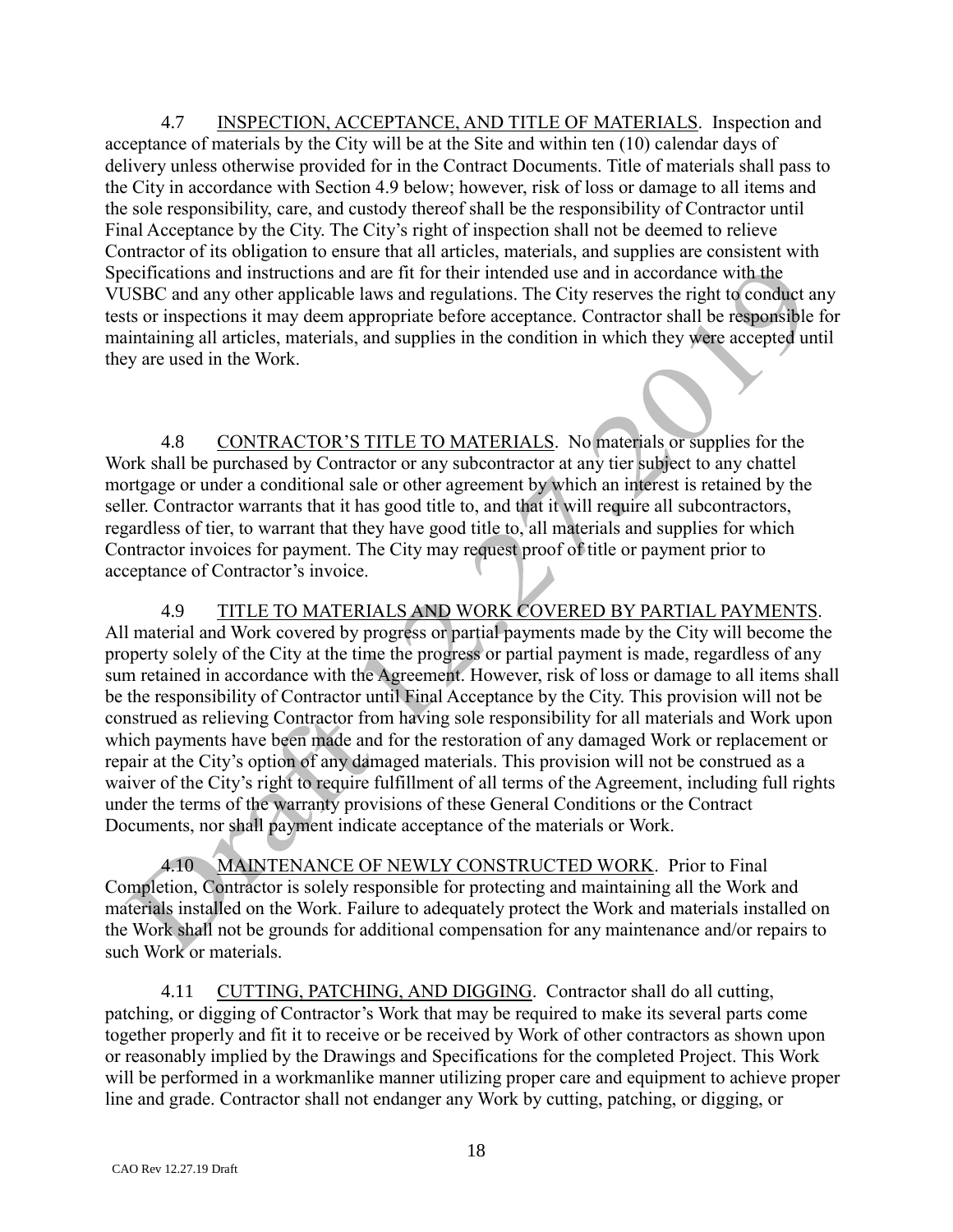otherwise, and shall not cut or alter the work of any other contractor except with the prior written consent of the Project Manager. Contractor shall ensure that seamless physical appearance of the newly constructed and existing areas is maintained.

## 4.12 REJECTED WORK AND MATERIALS.

(a) Any of the Work or materials, goods, or equipment which do not conform to the requirements of the Contract Documents, or are not equal to samples accepted by the Project Manager, or are in any way unsatisfactory or unsuited to the purpose for which they are intended, shall be rejected and promptly replaced by Contractor so as not to cause delay to the Project or Work by others. Any defective Work, whether the result of poor workmanship, use of defective materials, damage through carelessness or any other cause, shall be removed and the Work shall be re-executed by Contractor. The fact that the Project Manager may have previously overlooked such defective Work shall not constitute acceptance of any part of it.

(b) If Contractor fails to promptly proceed with the replacement of rejected material and/or the correction of defective workmanship when notified to do so by the Project Manager, the City may, by contract or otherwise, replace such material or correct such workmanship and charge the cost to Contractor. This clause applies during the Agreement and during any warranty or guarantee period.

(c) Contractor shall be responsible for managing, addressing within a timely manner, and formally closing out all non-compliances related to the Work issued by the Project Manager, the Design Team, and any Code Official, including, but not limited to, the City's Code Officials and any special inspectors. Contractor shall be solely liable for any costs or time associated with the corrective action to address any non-compliance with Work or materials. Contractor must work directly with the entity issuing the non-compliance.

(d) If the Project Manager deems it expedient not to require correction of Work which has been damaged or not done in accordance with the Agreement, a reasonable and appropriate adjustment to the GMP may be made.

4.13 OSHA REQUIREMENTS. Contractor certifies that all material supplied or used under the Agreement meets all Occupational Safety and Health Administration ("*OSHA*") requirements, both Federal and those of the Commonwealth of Virginia, and further certifies that, if the material delivered or used in the performance of the Work is found to be deficient in any of the applicable state or federal occupational safety and health requirements, all costs necessary to bring the material or Work into compliance with the requirements shall be borne by Contractor.

<span id="page-21-0"></span>4.14 HAZARDOUS MATERIALS. As applicable to the Work, Contractor agrees that it will provide or cause to be provided Safety Data Sheets ("*SDS*") required under the Hazard Communication Standard, 29 CFR §1910.1200 ("*Standard*") for all hazardous materials supplied to the City or used in the performance of the Work. Such SDS shall be delivered to the City no later than the time of actual delivery of any hazardous materials to the City or use of such material in the performance of Work under the Agreement by Contractor or its subcontractors at all tiers, whichever occurs first. Container labeling meeting the requirements of the Standard shall be appropriately affixed to the shipping or internal containers. The City reserves the right to refuse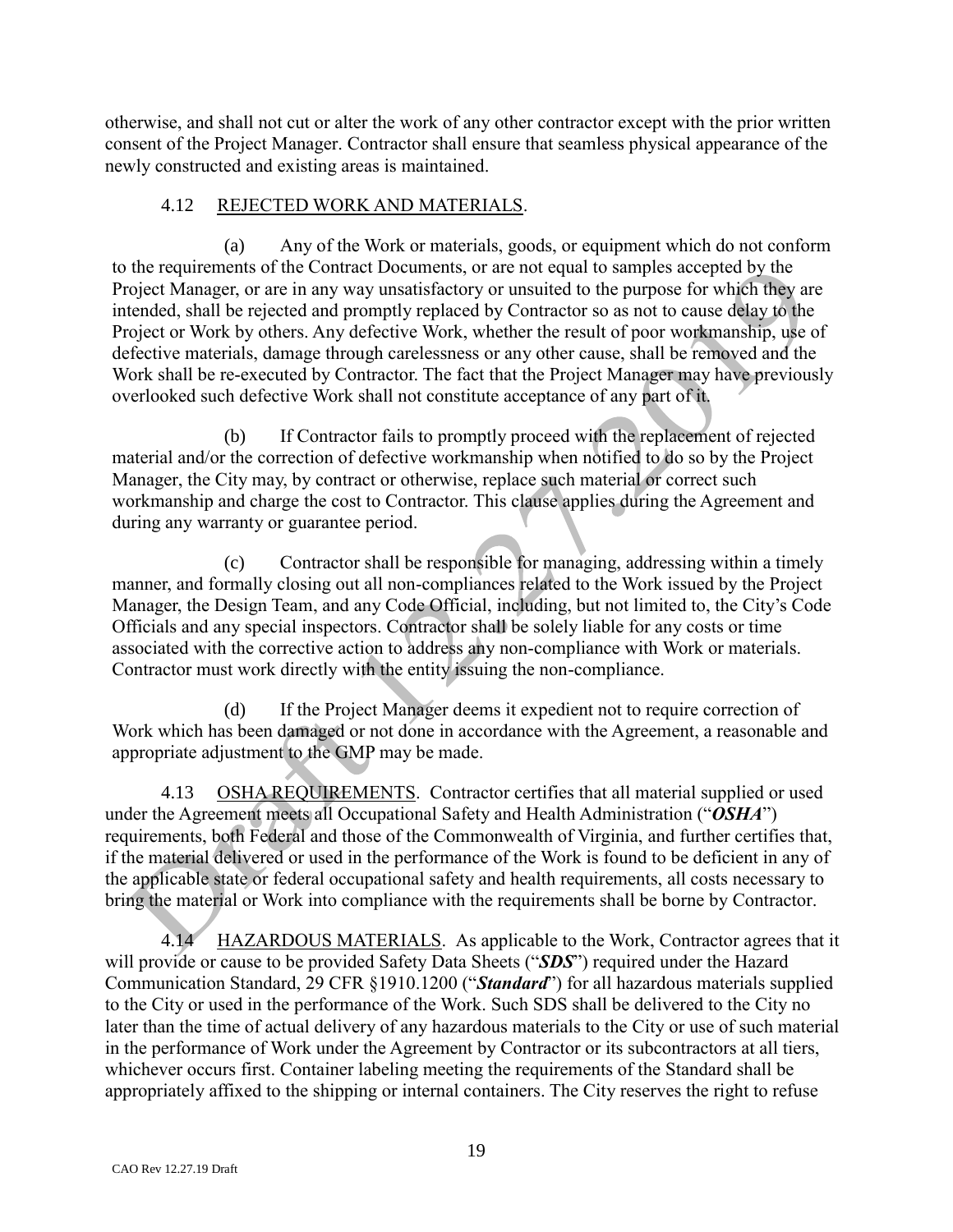shipments of hazardous materials not appropriately labeled, or when SDS have not been received prior to or at the time of receipt of the shipment for use by the City or for use by Contractor in the performance of the Agreement, or whenever the material is delivered in a manner inconsistent with any applicable law or regulation. Any expenses incurred due to the refusal or rejection of SDS are the responsibility of Contractor. Contractor shall comply with all federal, state, and local laws governing the storage, transportation, and use of toxic and hazardous materials. Contractor shall maintain onsite an up to date SDS binder for all material used and delivered to the Project. The Project Manager shall be allowed access to the SDS book at all times.

Contractor agrees that it shall dispose of all Hazardous Materials in strict compliance with local, City, state, and federal statutes, laws, ordinances, codes, rules, regulations, orders, or decrees, and shall within five (5) days of any such disposal provide evidence of such disposal satisfactory to City to the Project Manager. In the event of Contractor's failure to comply, Contractor shall, at its sole cost and expense, promptly commence and diligently pursue any required investigation, assessment, cleanup, remediation, restoration, and monitoring of any waters and lands affected by Contractor's failure to comply, and to restore the damaged water and/or land to the condition existing immediately prior to the occurrence which caused the damage. Upon discovery of a failure or violation related to its disposal operations, Contractor shall immediately report such failure or violation to all applicable governmental agencies having jurisdiction, and to the City. The provisions of this Section [4.14](#page-21-0) shall survive the termination or expiration of the Agreement.

4.15 PROHIBITION AGAINST ASBESTOS CONTAINING MATERIALS. No goods or equipment provided to the City or construction material installed shall contain asbestos. If a Contractor or supplier provides or installs any goods, equipment, supplies, or materials that contain asbestos in violation of this prohibition, Contractor shall be responsible for all costs related to the immediate removal and legal disposal of the goods, equipment or materials containing asbestos and replacement with a City-approved alternate. Contractor shall be responsible for all goods, equipment, supplies, or materials installed or provided by any of its employees, agents, or subcontractors, including any tier subcontractor, in connection with the Work under the Agreement. Contractor shall also reimburse to the City all costs of such goods, equipment, supplies or materials installed if not corrected by Contractor.

## 4.16 CONTRACTOR ACKNOWLEDGMENTS.

(a) Contractor also acknowledges that it has satisfied itself as to the character, quality, and quantity of surface and subsurface materials or obstacles to be encountered insofar as this information is reasonably ascertainable from an inspection of the Site, including all exploratory work done by the City, as well as from the Drawings and Specifications made a part of the Agreement. Any failure of Contractor to take the actions described and acknowledged in this paragraph will not relieve Contractor from responsibility for estimating properly the difficulty and cost of successfully performing the Work without additional expense to the City.

(b) The locations of existing utilities, including underground utilities, which may affect the Work, are indicated on the Drawings or in the Specifications insofar as their existence and location were known at the time of preparation of the Drawings. However, nothing in these Drawings or Specifications shall be construed as a guarantee that such utilities are in the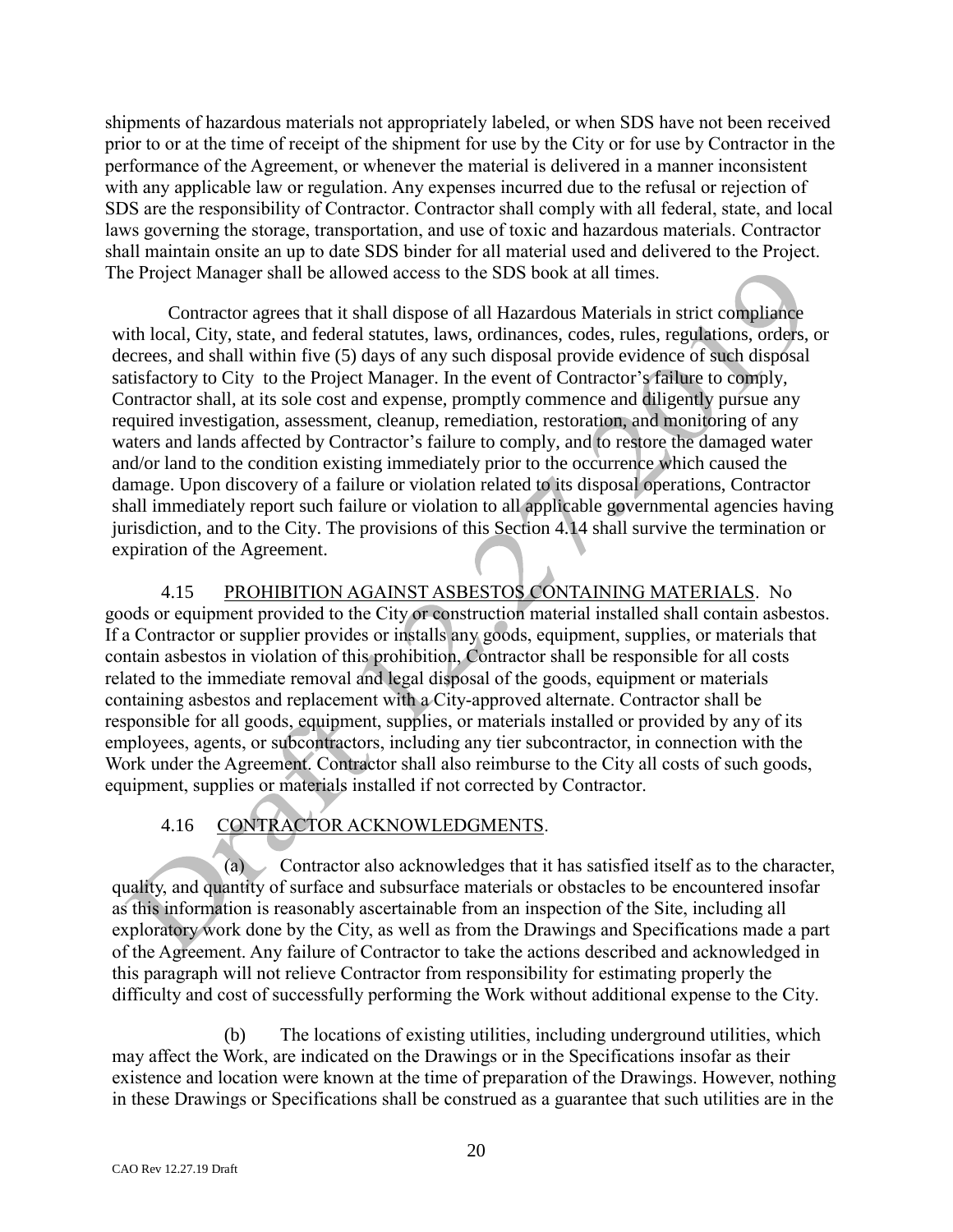location indicated or that they actually exist, or that other utilities are not within the area of the operations. Contractor shall make all necessary investigations to determine the existence and locations of such utilities. Contractor will be held responsible for any damage to and maintenance and protection of existing utilities and structures, of both public and private ownership. However, if it is determined that such existing utility lines or structures require relocation or reconstruction or any other Work beyond normal protection, then such additional Work will be ordered under Section [7.3](#page-31-0) below.

(c) The City assumes no responsibility for any conclusions or interpretations made by Contractor based on the information made available by the City. The City assumes no responsibility for any understanding reached or representation made concerning conditions which can affect the Work by any of its officers or agents before the execution of the Agreement, unless that understanding or representation is expressly stated in the Agreement.

## 4.17 POLLUTION PREVENTION/UNAUTHORIZED DISCHARGES.

(a) Unauthorized discharges and pollution releases are prohibited from entering the City's Municipal Separate Storm Sewer System ("*MS4*"), which includes the curb and gutter as well as the underground pipe network. An unauthorized discharge is any discharge to the storm drain system or surface waters that is not composed entirely of uncontaminated stormwater or authorized under the City's MS4 permit, or a separate Virginia Pollutant Discharge Elimination System permit. Unauthorized discharges include sediment, slurry runoff from saw cutoff, discharges associated with vehicle, equipment, and/or material washing, concrete water wash, process water, waste water, leaks from portable lavatories, equipment, vehicles and/or waste receptacles.

(b) Contractor must implement pollution prevention measures and controls to prevent unauthorized discharges to the City's storm drain system or surface waters. Contractor shall ensure the pollution prevention practices are implemented throughout the Project and, to the extent required, are in conformance with the Hampton City Code §33.2-1 *et. seq*., as it may be amended from time to time, and all other federal, state, and local laws and regulations applicable to the responsible management of stormwater and pollution discharge are implemented throughout the duration of the Project.

## ARTICLE 5 LEGAL RESPONSIBILITY AND PUBLIC SAFETY

# 5.1 SITE INVESTIGATION AND CONDITIONS AFFECTING THE WORK.

(a) Contractor acknowledges that it has taken steps reasonably necessary to ascertain the nature and locations of the Work of the Contract Documents, and that it has investigated and satisfied itself as to the general and local conditions and factors which can affect the Work or its cost, including, but not limited to:

(i) conditions bearing upon transportation, disposal, handling, and

storage of materials;

(ii) the availability of labor, water, electric power, and roads;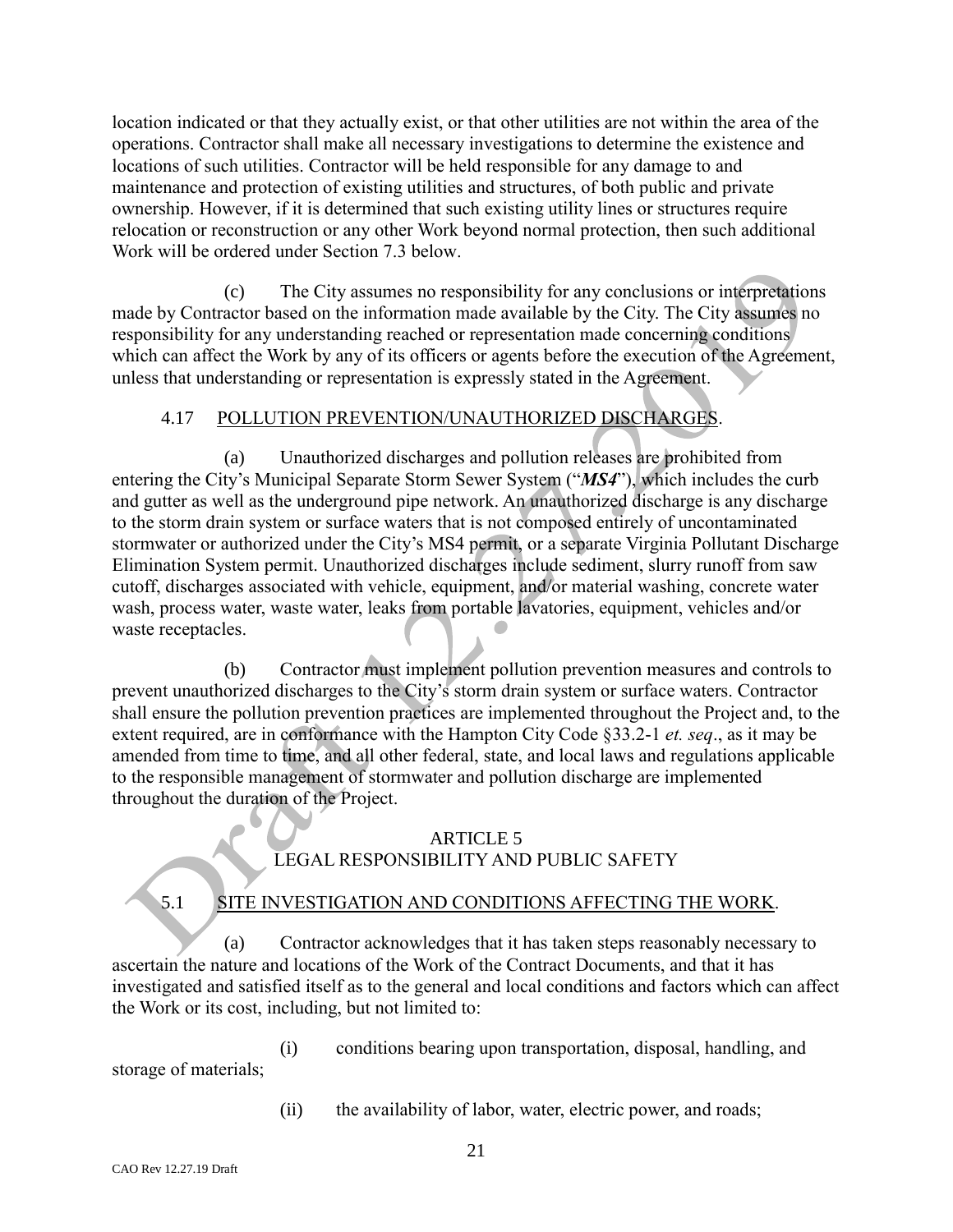(iii) uncertainties of weather, river stages, tides, or similar physical conditions at the Site;

- (iv) the information and conditions of the ground; and
- (v) the character of equipment and facilities needed before and during

work performance.

(b) Contractor, by executing the Agreement, represents that it has reviewed and understands the Contract Documents and has notified the City of and obtained clarification of any discrepancies which have become apparent during the bidding period.

(c) Contractor also acknowledges that it has satisfied itself as to the character, quality, and quantity of surface and subsurface materials or obstacles to be encountered insofar as this information is reasonably ascertainable from an inspection of the Site, including all exploratory work done by the City and included as an Attachment(s) to the Agreement. Any failure of Contractor to take the actions described and acknowledged in this paragraph will not relieve Contractor from responsibility for estimating properly the difficulty and cost of successfully performing the Work without additional expense to the City.

(d) Contractor shall make all necessary investigations to determine the existence and locations of underground utilities, including, but not limited to, review and consideration of the survey attached to the Agreement as Attachment J. Contractor will be held responsible for any damage to and maintenance of protection of existing utilities and structures, of both public and private ownership.

(e) The City assumes no responsibility for any conclusions or interpretations made by Contractor based on the information made available by the City. The City assumes no responsibility for any understanding reached or representation made concerning conditions which can affect the Work by any of its officers or agents before the execution of the Agreement, unless that understanding or representation is expressly stated in the Agreement.

5.2 PUBLIC CONVENIENCE. Contractor shall at all times conduct its Work so as to reasonably ensure the least possible obstruction to traffic (vehicular, bicycle and pedestrian) and inconvenience to the general public, City employees, and the residents in the vicinity of the Work. Traffic shall be maintained by Contractor in accordance with a City-approved plan for the traffic maintenance. No road, street or sidewalk shall be closed to the public except with the permission of the Project Manager and proper governmental authority. Fire hydrants on or adjacent to the Work shall be kept accessible to firefighting equipment at all times. Temporary provisions shall be made by Contractor to ensure the use of sidewalks and the proper functioning of all gutters, drainage inlets, drainage ditches, and irrigation ditches, which shall not be obstructed except as approved by the Project Manager.

## 5.3 SAFETY AND ACCIDENT PREVENTION.

(a) Contractor shall comply with, and ensure that Contractor's employees and subcontractors at all tiers comply with, all current applicable local, state and federal policies, regulations and standards relating to safety and health, including, by way of illustration and not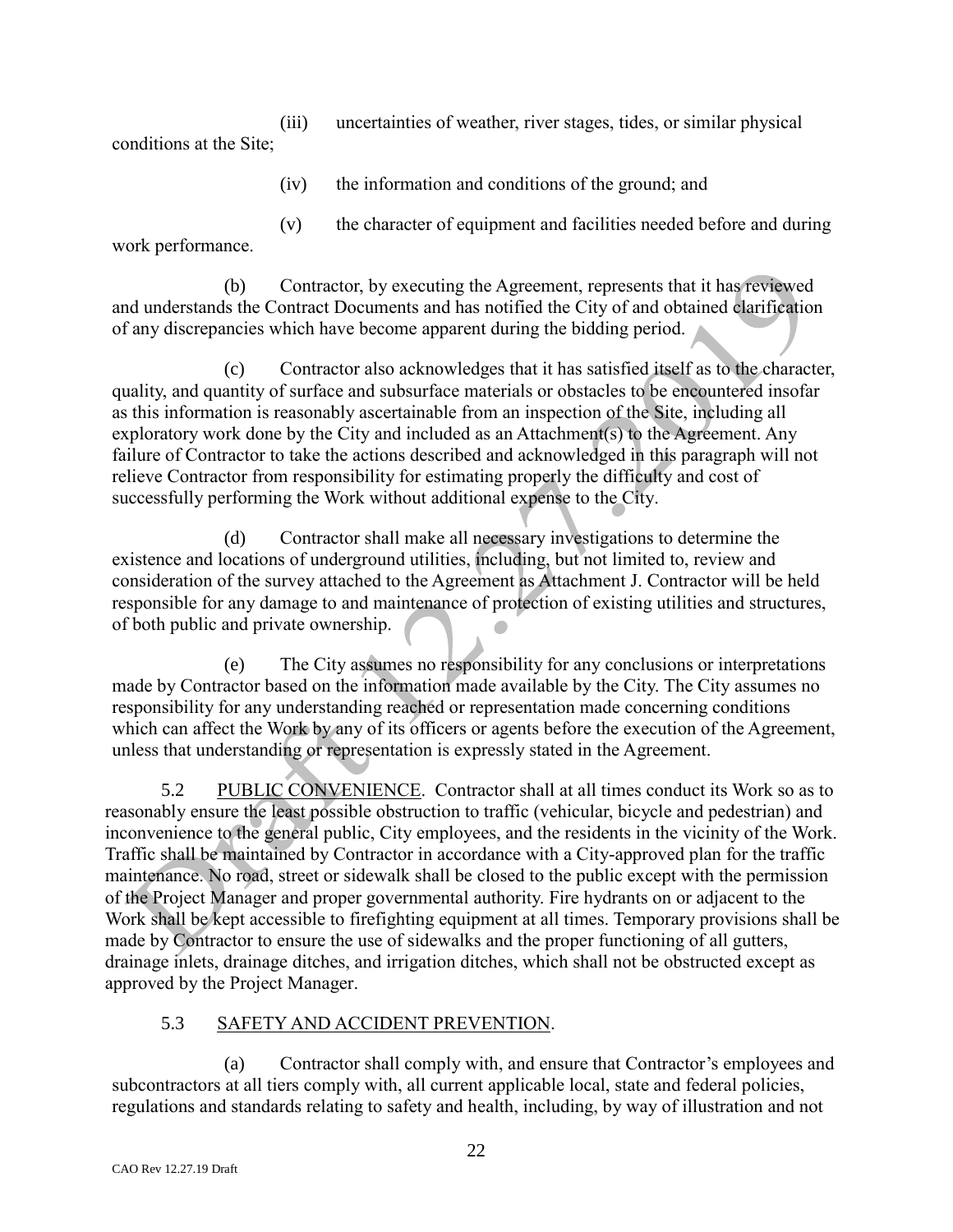limitation, OSHA Construction Industry Regulations, the standards of the Virginia Occupational Safety and Health program of the Department of Labor and Industry for General Industry and for the Construction Industry, the Federal EPA Standards and the applicable standards of the Virginia Department of Environmental Quality.

(b) Contractor shall provide, or cause to be provided, all technical expertise, qualified personnel, equipment, tools and material to safely accomplish the Work specified to be performed by Contractor and subcontractor(s) at any tier.

(c) Contractor shall identify to the Project Manager at least one on-site person who is Contractor's competent, qualified, and authorized safety officer on the worksite and who is, by training or experience, familiar with and trained in policies, regulations and standards applicable to the work being performed. The competent, qualified and authorized person must be capable of identifying existing and predictable hazards in the surroundings or working conditions which are unsanitary, hazardous or dangerous to employees, shall be capable of ensuring that applicable safety regulations are complied with, and shall have the authority and responsibility to take prompt corrective measures, which may include removal of Contractor's personnel from the work site.

(d) Prior to the start of construction activities, Contractor shall prepare a safety plan (the "*Safety Plan*") for the Construction Implementation Phase conforming to all applicable OSHA regulations and in accordance with the General Conditions. The Safety Plan shall be submitted to the Project Manager, and Contractor shall incorporate such comments as the City may reasonably request. Once such plan has been approved, Contractor shall comply with it at all times during construction.

(e) Contractor shall exercise proper precaution at all times for the protection of persons and property and shall be responsible for all injury to persons and damage to property either on or off the site, which occur as a result of Contractor's prosecution of the Work.

(f) Contractor shall take or cause to be taken such additional safety and health measures as the City may determine to be reasonably necessary. Machinery, equipment, and all hazards shall be guarded in accordance with the safety provisions of the current version of "Manual of Accident Prevention" published by the Associated General Contractors of America, Inc., to the extent that such provisions are not in conflict with applicable local laws. Contractor is directed to the "Rules and Regulations Governing Construction, Demolition and All Excavation" and adopted by the Safety Codes Commission of Virginia, 1966, or latest edition, covering requirements for shoring, bracing, and sheet piling of trench excavations.

5.4 CROSSING UTILITIES. When construction crosses highways, railroads, streets, or utilities under the jurisdiction of the Commonwealth of Virginia, the City, or other public agency, public utility, or private entity, Contractor shall secure written permission where necessary from the proper authority before executing such new construction. A copy of such written permission must be filed with the City before any work is started. Contractor shall be required to furnish a release from the proper authority before Final Acceptance of the Work.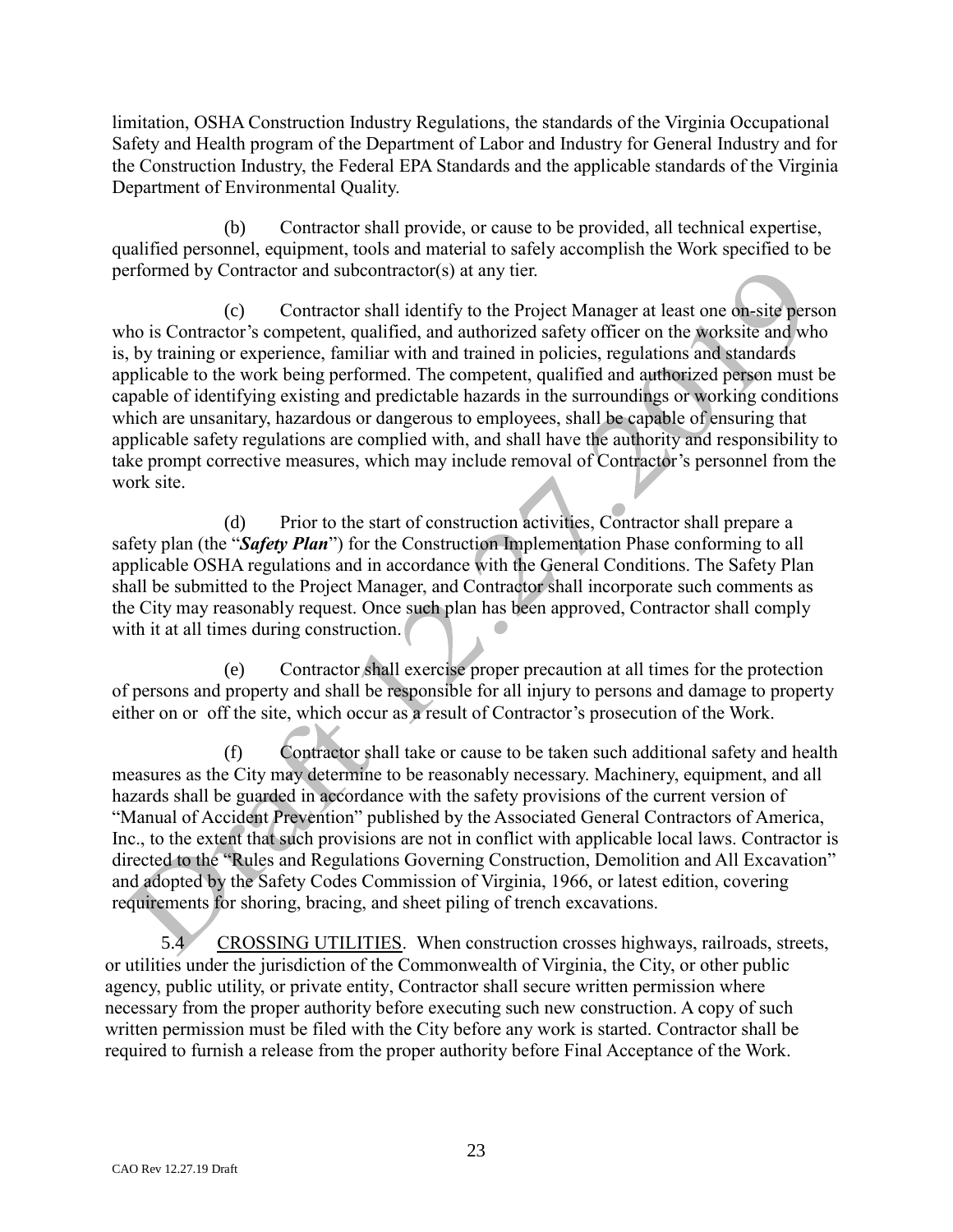5.5 OVERHEAD HIGH VOLTAGE LINES SAFETY ACT. If any Work required herein will be performed within ten (10) feet of an overhead high voltage line, the provisions of Code of Virginia §59.1-406, et. seq., "Overhead High Voltage Line Safety Act" (the "*Act*") shall apply. The "person or contractor responsible for the work to be done", as that term is used in the Act, will be interpreted to mean Contractor. Contractor shall notify the owner or operator of the high voltage line in the manner prescribed in Section 59.1-411 of the Act in sufficient time prior to the time Work is to be commenced to avoid any delays in the Work. The City will not pay for lost time, profits, or permit any extension of the Work for any delays caused by the failure of Contractor to make such arrangements in a timely manner. All costs for the Work shall be paid by Contractor. The City shall reimburse Contractor for the actual reasonable cost paid to the owner or operator of the high voltage line by Contractor on presentation to the City by Contractor of original invoices from the owner or operator of the high voltage line in the same manner as for other Contractor invoices submitted for Work performed. Retention, if applicable to the Agreement, shall not be withheld from the payment to Contractor by the City for this Work. No processing, administrative, or other charges above the actual amount charged by the owner or operator of the high voltage line shall be paid to Contractor by the City.

5.6 SANITARY PROVISIONS. Contractor shall provide and maintain such sanitary accommodations for the use of Contractor's employees and those of its subcontractors at all tiers as may be necessary to comply with the requirements and regulations of OSHA and of the local and State departments of health.

5.7 WORK SITE DAMAGES. Any damage to finished surfaces resulting from Work performed under the Agreement shall be repaired to the City's reasonable satisfaction at Contractor's expense unless caused in whole or in part by the City.

5.8 CLEANING UP. Contractor shall remove and legally dispose of, as frequently as necessary or at the request of the City, all refuse, rubbish, scrap materials and debris from the Site to the extent they are the result of Contractor's operations to the end that the Site shall present a neat, orderly, and workmanlike appearance at all times. Contractor shall isolate the trash cans and recycling bins installed during construction related to the Project from public use until Final Acceptance. However, failure to adequately restrict public access shall not relieve Contractor from maintenance of those cans and bins. At completion of the Work, but before Final Acceptance, Contractor shall remove and legally dispose of all surplus material, falsework, temporary structures including foundations thereof, and debris of every nature resulting from Contractor's operations or resulting from any activity on the site related to Contractor's operations and put the Site in a neat, orderly condition; if Contractor fails to do so, the City shall have the right to remove and legally dispose of the surplus material, falsework, temporary structures including foundations thereof, and debris, put the Site in a neat, orderly condition, and charge the actual costs to Contractor.

# ARTICLE 6

## PROGRESS AND COMPLETION OF THE WORK

6.1 TIME FOR COMPLETION. It is hereby understood and mutually agreed by and between Contractor and the City that the date of issuance of the Construction Implementation Stage NTP, the rate of progress, and the Time for Completion of the Work to be done hereunder in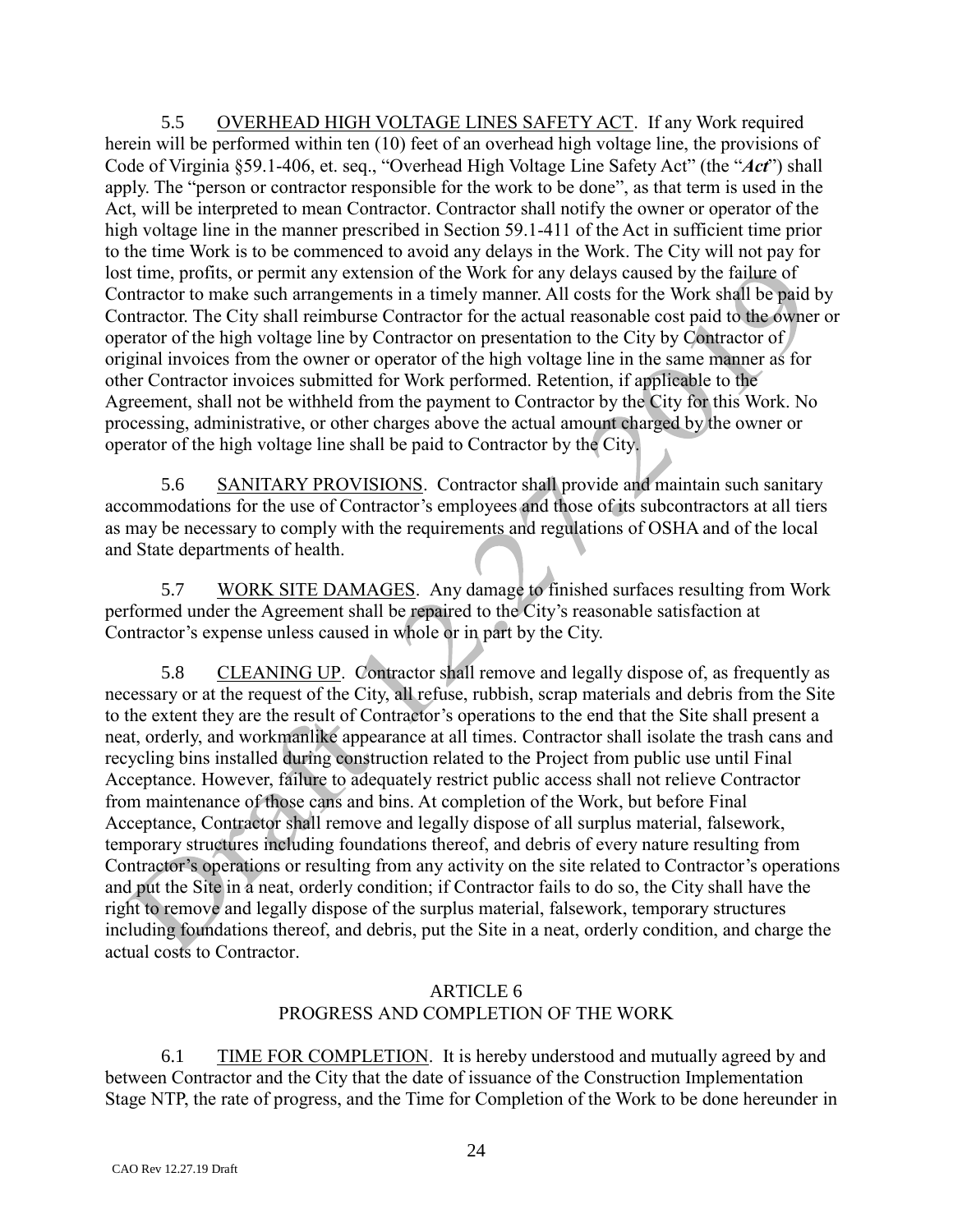accordance with the Project are essential conditions of the Agreement. The Work shall be prosecuted regularly, diligently, and uninterruptedly at a rate of progress that will ensure full completion of the Project within the Time for Completion specified in the Project Schedule, the Construction Schedule, and the Contract Documents. Contractor shall perform the Implementation Phase services in accordance with the timelines set forth in the Scope of Work and the Project Schedule approved by the Project Manager. Contractor agrees that the Implementation Phase Work shall be started promptly upon issuance of the Implementation NTP by the City and shall be completed in accordance with the schedule set forth in the Project Schedule and the other Contract Documents.

#### 6.2 CONDITIONS FOR COMPLETION.

<span id="page-27-0"></span>(a) SUBSTANTIAL COMPLETION: Substantial Completion of the Work will be considered to have occurred when the City agrees that the Work, or a specific portion thereof, is sufficiently complete, in accordance with the Contract Documents, so the Project can be utilized by the City for the intended purposes, and all of the conditions set forth in this Section [\(a\)](#page-27-0) have been satisfied:

(i) The Project Manager has agreed that the condition of the Work warrants Substantial Completion;

(ii) Contractor has provided a Punchlist and that list has been reviewed and approved by the Project Manager. Failure to include an item on the Punchlist does not alter the responsibility of Contractor to complete all Work in accordance with the Contract Documents;

(iii) Final test reports as required by the Agreement and certificates of inspection and approval required for use and occupancy have been accepted by the Project Manager;

Fire Marshal's report, if applicable, has been accepted by the Project Manager;

(v) Approval forms and transfer documents for all utilities have been accepted by the Project Manager;

(vi) All life safety systems, including fire alarms, visual and audios alarms, fire detectors and fire alarm annunciator system, sprinkler systems, and all mechanical and electrical systems are complete and working in an automatic mode, and the City has been adequately trained in the operation of the systems;

(vii) The HVAC system Testing and Balancing Report need for commissioning and building air quality test results as required by LEED standards have been accepted by the Project Manager;

(viii) Operation and Maintenance Manuals have been submitted for

review;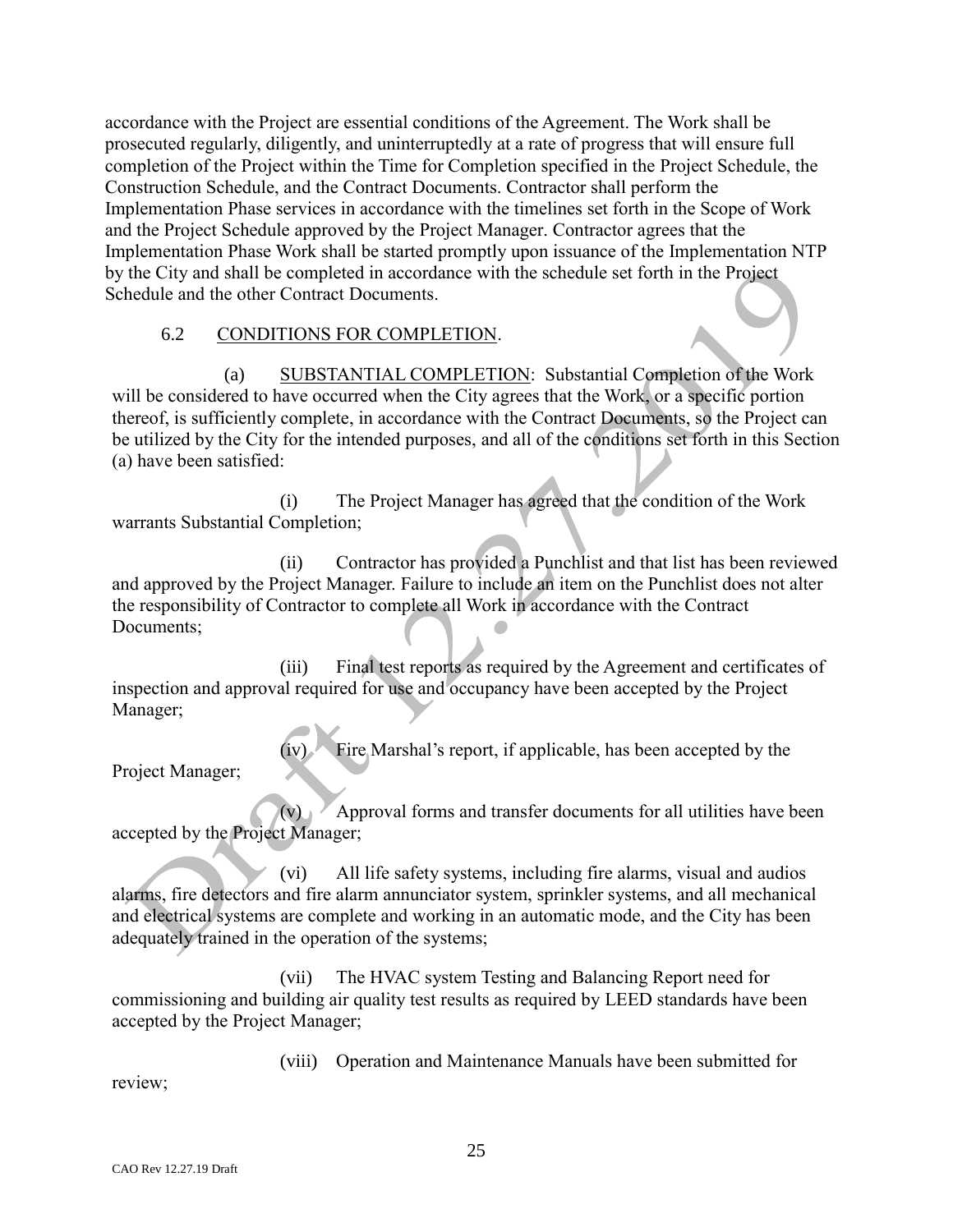(ix) All documents and verification of training required in accordance with any Commissioning Plan have been accepted by the Project Manager;

(x) Mark-ups of construction Drawings showing the record condition have been submitted for review and approval by the Project Manager;

(xi) Entrances and egress pathways have been constructed and can remain clear of construction activities;

(xii) A Certificate of Occupancy has been issued for the Project by the City's applicable Code Official;

(xiii) All commissioning has been performed and completed to the satisfaction of the Project Manager; and

(xiv) A schedule to complete the Punchlist and value of Work not yet complete has been accepted by the Project Manager.

(b) FINAL COMPLETION: The Work will be considered Finally Complete when all of the following conditions have been met:

(i) The Project Manager has agreed that the condition of the Work warrants Final Completion;

(ii) All construction deficiencies and Punchlist items have been closed and all construction deficiencies corrected and accepted by the Project Manager;

(iii) All spare parts and attic stock requested by the City have been delivered, stored in an orderly manner in a space designated by the Project Manager and a complete inventory list has been verified and accepted by the Project Manager;

(iv) All warranty certificates and contact information for parties providing warranties have been delivered, are in the name of or assigned to the City, and accepted by the Project Manager;

(v) All final Operating and Maintenance manuals have been delivered and approved and accepted by the Project Manager;

(vi) All final As Built Drawings in .pdf format on a CD or a flash drive delivered and accepted by the Project Manager;

(vii) All commissioning has been completed and any open construction items in the commissioning agent's report have be closed and accepted by the Project Manager; and

(viii) All documents and submittals necessary to confirm compliance with LEED Silver standards to be provided by Contractor or subcontractors have been submitted and accepted by the Project Manager.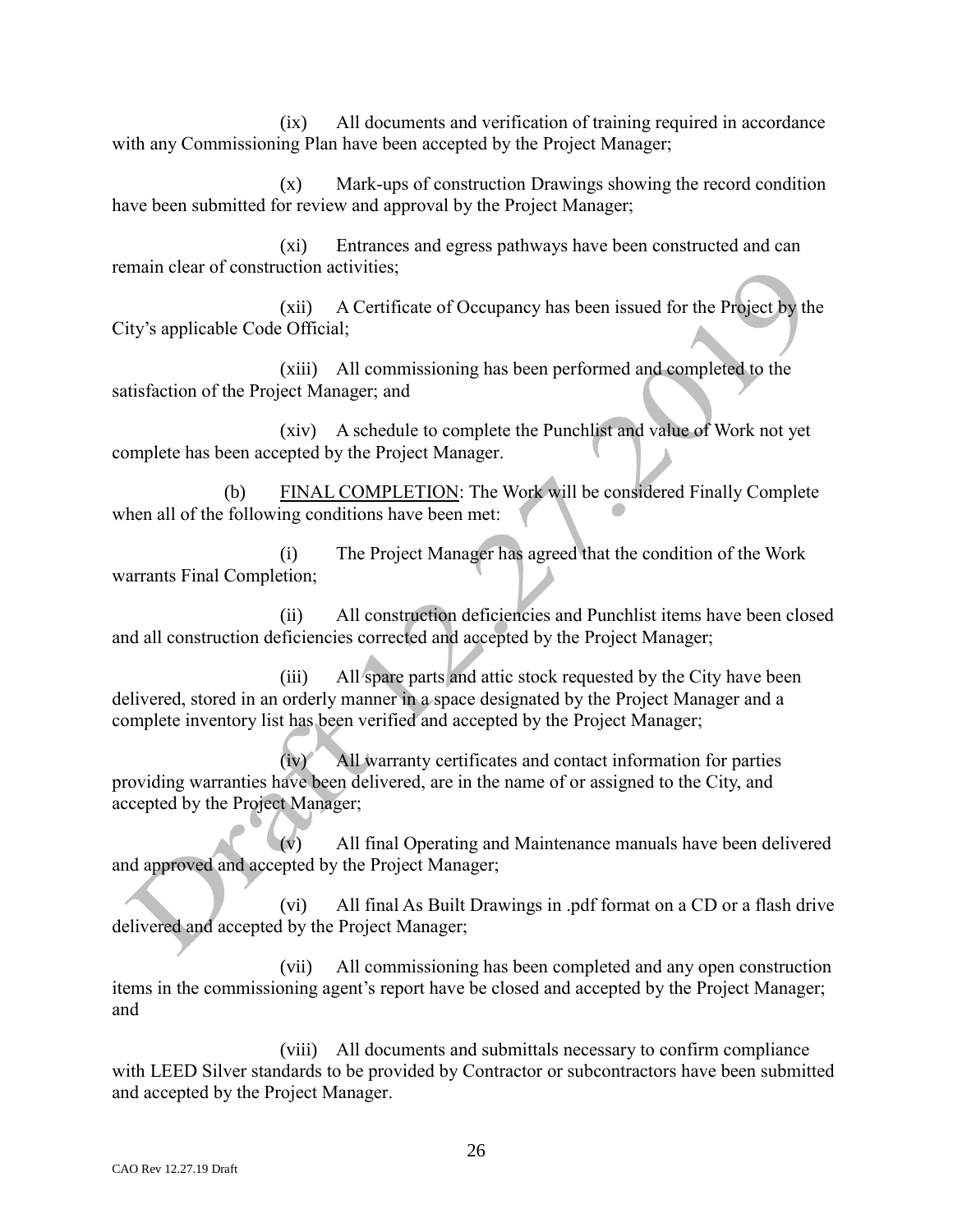#### <span id="page-29-1"></span>6.3 CONSTRUCTION SCHEDULE AND CASH FLOW.

#### (a) CONSTRUCTION SCHEDULE.

<span id="page-29-0"></span>(i) Contractor shall submit as part of the Design Confirmation Phase a cost loaded schedule which shall show the sequence of events and activities in which Contractor proposes to carry on the Work, with dates for starting and completing the various events and activities of the Work (the "*Construction Schedule*"). The Construction Schedule shall be logic based and show the Critical Path. Review and acceptance by the City of Contractor's Construction Schedule shall in no way relieve Contractor of its responsibility to complete the Work within the Time for Completion. Contractor shall submit an updated progress schedule monthly with each monthly request for partial payment. The Construction Schedule shall include, in addition to the elements set forth in this Section 6.3(a), the following elements:

(A) A listing of all long lead time items and a schedule for Contractor's acquisition and delivery of such long lead items;

(B) A schedule for the processing of shop drawings and submittals, providing for appropriate periods of review, which periods shall not be more than twenty-one (21) calendar days, or longer where appropriate or required by the Specifications for the Project;

(C) Itemization of work provided by the City, or others, for Contractor's incorporation into the Work; and

(D) Preparation of a Punchlist, and completion of the Work identified by the Punchlist, delivery of Record Drawings and Operation and Maintenance Manuals to the Project Manager, and commissioning, and completion of all closeout requirements.

(ii) The Construction Schedule shall be in calendar days and shall include weekends and all federal and local holidays. The Construction Schedule shall be used by the Project Manager to monitor the progress of the Project. Contractor shall update the Construction Schedule monthly for review and acceptance by the Project Manager, and without extending the construction period beyond the Time for Completion. Contractor shall give specific notice of any change in the logic of the Construction Schedule or any part thereof, or the removal of any restraints, or the deduction of any duration. The review and acceptance by the Project Manager shall in no way relieve Contractor of its responsibility to complete the Work within the Time for Completion. Time is of the essence. As necessary, adjustments to the sequence of Work must be made due to availability of permits, easements, and other administrative items. These adjustments to the sequence of Work shall not entitle Contractor to additional compensation or time.

(iii) The Construction Schedule shall give due consideration of Code Official availability for regulatory inspections, including those of the City. The City's regulatory inspection services are generally available on week days before 3:00 P.M., with no such inspection services available after 3:00 P.M., on weekends, or on City holidays. Inspections are generally conducted with two (2) business days of any request made. Contractor is to coordinate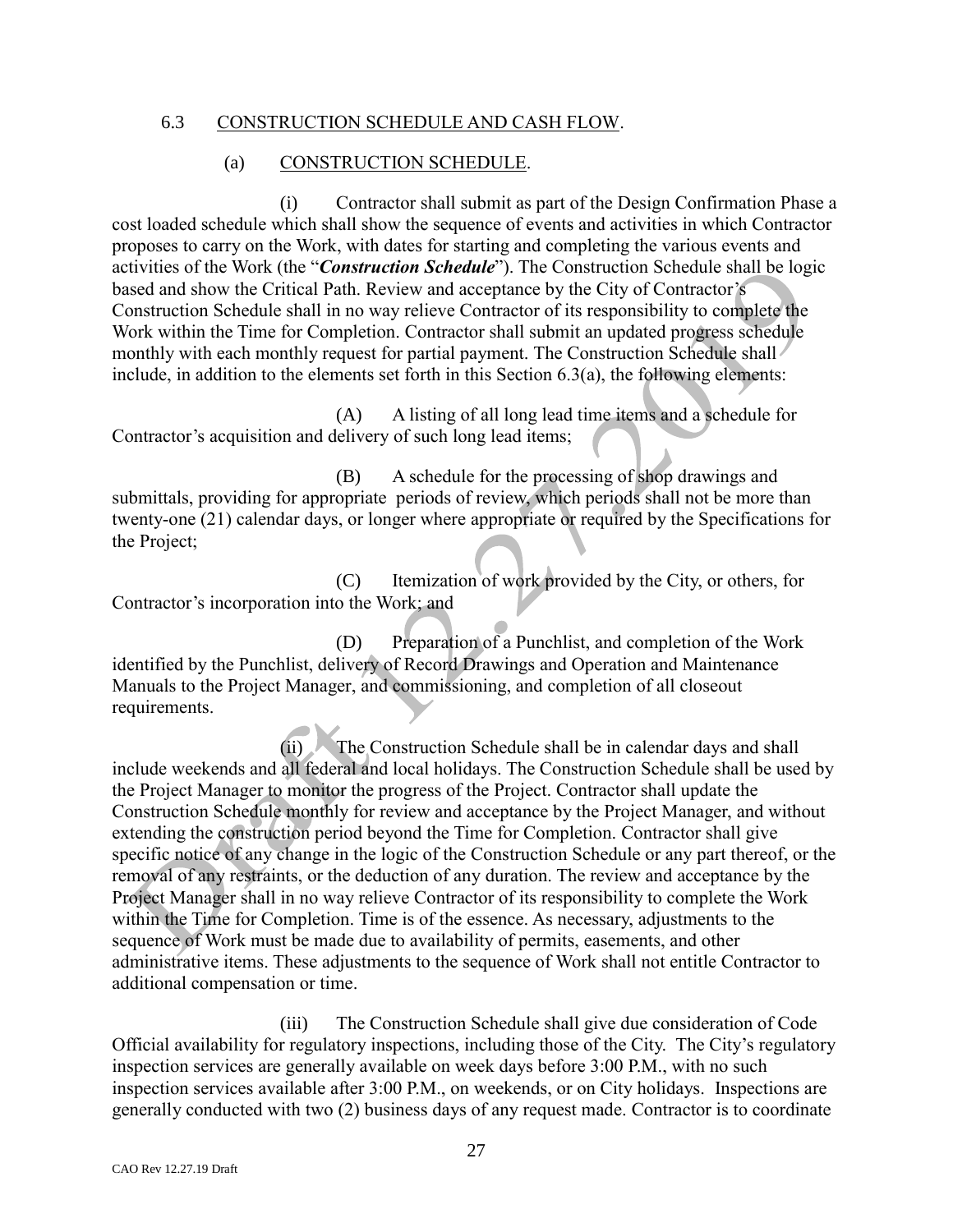its Work and request regulatory inspections during the course of construction, including, but not limited to any necessary special inspections, in such a manner as to minimize the cost to the City without impacting the overall schedule of the Project within reason. All costs associated with reinspection shall be borne by Contractor without reimbursement by the City.

(iv) The Construction Schedule shall include anticipated time lost to adverse weather. The number of lost days anticipated shall be clearly shown on the Construction Schedule. Contractor will use the number of weather days derived in accordance with the Time Extension for Weather paragraph of these General Conditions. The Construction Schedule updates shall include changes in events and activities that will show how Contractor intends to recover from delays.

(v) Contractor shall provide the Project Manager with the electronic files for the initial Construction Schedule, the final Construction Schedule, and all monthly Construction Schedule updates, in a format acceptable to the Project Manager. The electronic file shall include a PDF copy of the schedule and an accessible/working electronic file.

(b) CASH FLOW FORECAST. Concurrent with the Construction Schedule, Contractor shall provide a forecast of cash flow or expected progress payments (the "*Cash Flow Forecast*"), including the retention amount, to be paid within the thirty (30) day period following each month's requested progress payment. The Cash Flow Forecast shall be prepared in an Excel spreadsheet format and indicate both the current and cumulative payment amounts through the scheduled Final Payment date.

<span id="page-30-0"></span>(c) PROGRESS DELAY. When the Work is thirty  $(30)$  calendar days or more behind the Construction Schedule, the City may require Contractor to prepare and submit, at no extra cost to the City, a recovery schedule indicating by what means Contractor intends to regain compliance with the Construction Schedule. The recovery schedule must be submitted to the City for review within seven (7) days of the City's notice of unsatisfactory progress. The recovery schedule shall be reviewed and approved by the Project Manager. If the City and Contractor are unable to agree on the terms of the recovery schedule and the plan upon which it is based, within ten (10) days after the issuance of Contractor's submission of the recovery schedule, the Project Manager shall have the right to direct such acceleration as the Project Manager, in his/her reasonable judgment, deems necessary. Provided the notice provisions of this Section [6.3](#page-29-1)[\(c\)](#page-30-0) are complied with, the cost of any acceleration directed under this Section 6.[3\(c\)](#page-30-0) shall not justify an adjustment to the Guaranteed Maximum Price or the Time for Completion.

6.4 USE OF COMPLETED PORTIONS. The City shall have the right to take possession of and use any completed or partially completed portions of the Work, notwithstanding that the time for completing the entire Work or such portions may not have expired; but taking such possession and use shall not be deemed an acceptance of any Work not done in accordance with the Contract Documents. If Contractor claims that such prior use increases the cost or delays, the completion of remaining Work, or causes refinishing of completed Work, Contractor may submit a claim for compensation or extension of time, or both. However, upon the City occupying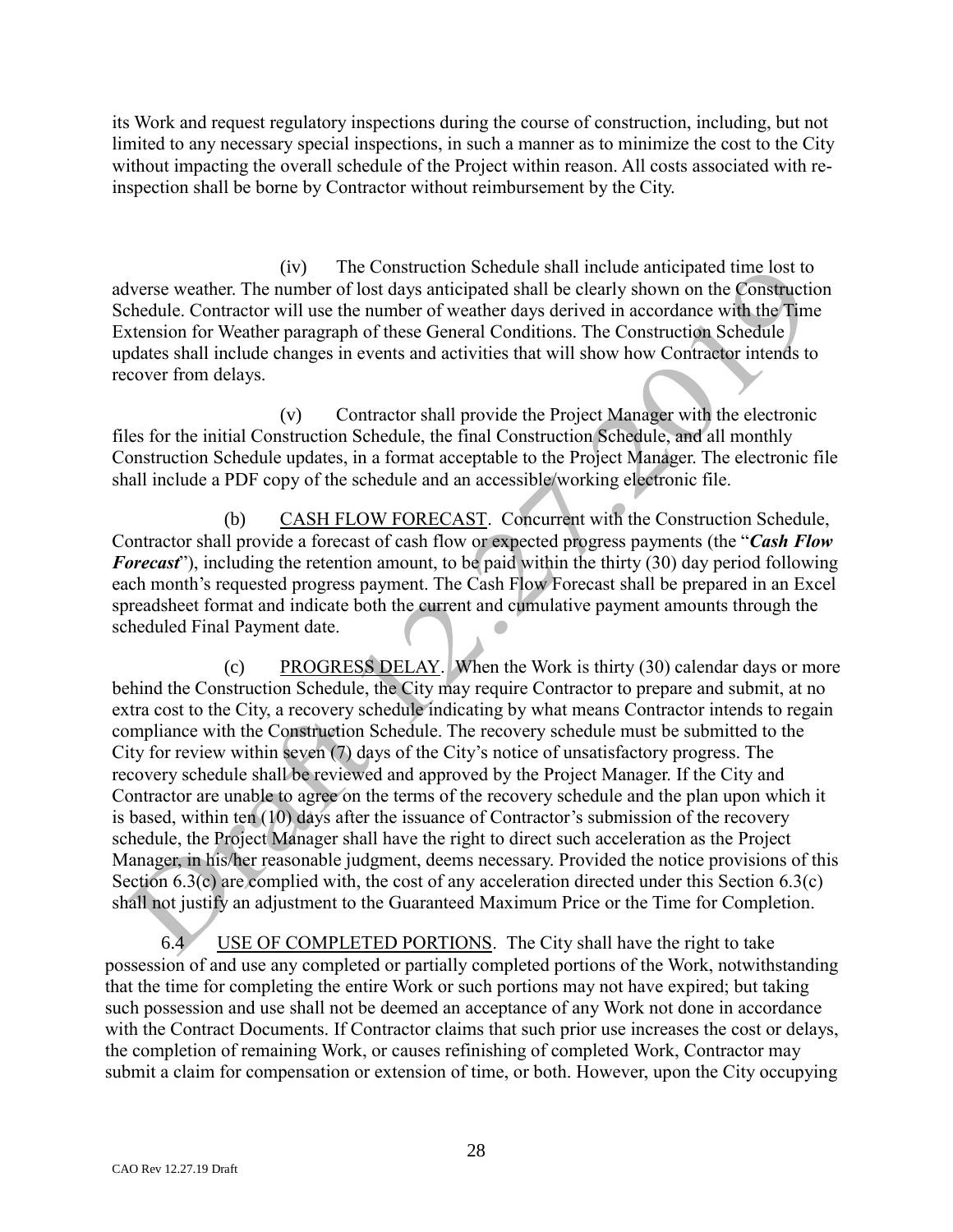or partially occupying the Project, all liability and maintenance of those portions shall transfer to the City.

#### ARTICLE 7 PAYMENT, CHANGES, CLAIMS, AND DELAYS

## 7.1 PAYMENTS TO CONTRACTOR.

(a) Contractor must provide City a complete and accurate Internal Revenue Service Form W-9 in order to receive any and all payments for any purpose under this Agreement. The City shall not be deemed in breach of this Agreement or otherwise liable to Contractor if its failure to pay any amounts that may be owed to Contractor is due to Contractor's failure to comply with this subsection.

(b) Subject to Contractor's regular and timely submission of complete applications for payment, the City will make partial payments not more frequently than monthly, less retainage, to Contractor on the basis of Contractor's written estimate of the Work performed during the preceding calendar month as reviewed and accepted by the Project Manager within thirty (30) days of such acceptance, unless otherwise provided herein. The accepted Schedule of Values shall be used as the basis for preparing the estimates, and each partial payment shall represent the value, proportionate to the amount stated in the approved Schedule of Values less the aggregate of previous payments. Contractor shall submit payment applications using AIA Form G-702 "Application and Certification for Payment" or equivalent form acceptable to the Project Manager. Each application for payment will not be reviewed or processed by the City unless an updated Construction Schedule and Cash Flow Forecast, and a release of liens are also attached. The application shall also contain a certification by Contractor that due and payable amounts and bills have been paid by Contractor, including amounts paid to or withheld from subcontractors in accordance with Section 14 of the Agreement and payments to suppliers, for Work for which previous payment was received by Contractor from the City. Partial waivers from subcontractors and suppliers shall also be provided if requested by the Project Manager.

(c) Contractor shall provide photographs of materials stored offsite, certificates of insurance for the stored material shall be included with the application for payment.

7.2 PAYMENTS WITHHELD. The Project Manager may withhold or, on account of subsequently discovered evidence, nullify the whole or a part of any certificate for payment to the extent necessary to protect the City from loss on account of defective Work not remedied, or withhold payment for violation of any term or condition not remedied after any applicable notice required by the Contract Documents is given to Contractor. Any such withholding shall not result in any liability to Contractor for damages.

## 7.3 CITY ORDERED CHANGES IN WORK.

<span id="page-31-0"></span>(a) The City, without invalidating the Agreement, may order extra Work or make changes by addition, deletion, or revision in the Work, with the total GMP being adjusted accordingly if applicable. Except in an emergency endangering life or property, no extra Work or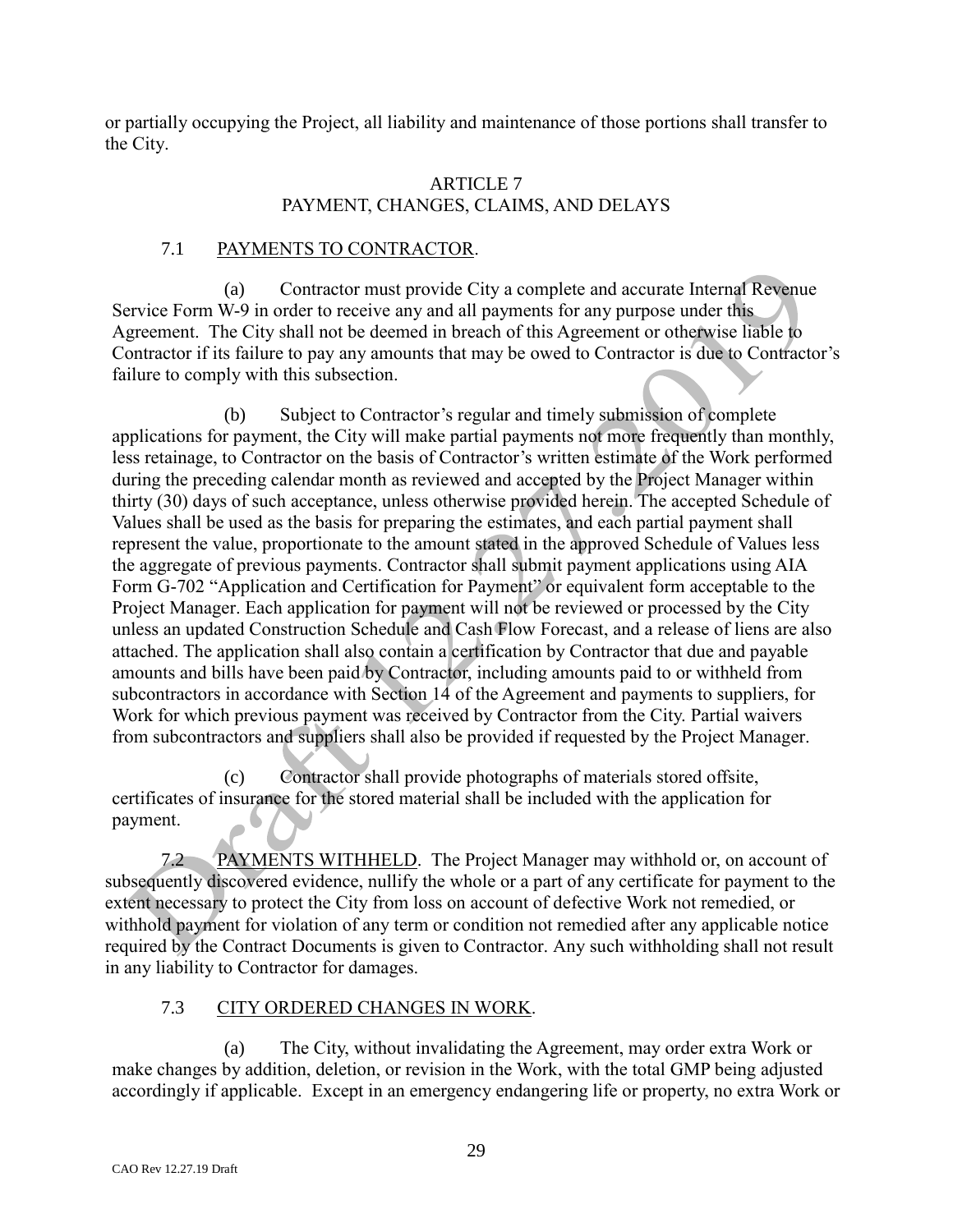change shall be made unless in pursuance of a written Construction Change Directive or written Change Order and no claim for an addition to the GMP or Time for Completion shall be valid unless so ordered.

(b) Any change that will increase the GMP more than ten percent (10%) will require notice to sureties and require that Performance and Payment Bonds then in place for the Project be increased by Contractor. The increased Performance and Payment Bonds must be sent to the City's Office of Consolidated Procurement within fifteen (15) calendar days of the City's approval of such change. All such Work shall be executed under the conditions of the original Contract Documents, except that modification of the Time for Completion caused thereby shall be made at the time of approving such change.

(c) Contractor shall review any City requested or directed change and shall respond in writing within thirty (30) days after receipt of the proposed change stating the effect of the proposed change upon Contractor's Work, including any increase or decrease in Time for Completion and GMP. Contractor shall furnish the City an itemized breakdown of the quantities and prices used in computing the proposed change. Contractor shall also furnish any sketches, drawings, and or pictures to properly explain the change or impact to the Project Manager. It is the sole responsibility of Contractor to provide adequate change order backup to satisfy the Project Manager.

(d) The value of any such extra Work or change shall be proposed by Contractor in one or more of the following ways: (i) by estimate in a lump sum, (ii) by cost and fixed fee, (iii) by unit price additions or deletions of quantities stated in the unit price contract, or (iv) by any other method permitted under the Hampton City Code, as it may be amended from time to time. The Project Manager will determine the method appropriate based on the nature of the changes.

<span id="page-32-0"></span>(e) A cost proposal for a change in the Work shall provide a complete breakdown itemizing the estimated quantities and costs of labor, materials, and equipment (based on Base Cost (as hereinafter defined)) required in addition to any markup used. The allowable percentage markups for overhead and profit for a change to the Work performed by Contractor's own forces or performed by the subcontractor shall be negotiated based on the nature, size, and complexity of the Work involved but shall not exceed the percentages for each category listed below:

(i) Subcontractor's markup for overhead and profit for the Work it performs in a change to the Work shall be a maximum of fifteen percent (15%).

(ii) Contractor's markup for overhead and profit on the subcontractor's Base Cost in a change to the Work shall be a maximum of ten percent (10%).

(iii) Contractor's markup for overhead and profit (including bonds and insurance) for Work it performs in a change to the Work shall be a maximum of fifteen percent  $(15\%)$ .

(iv) The markup for overhead and profit of a sub-subcontractor at any tier on a change to the Work it performs shall be a maximum of fifteen percent (15%). Contractor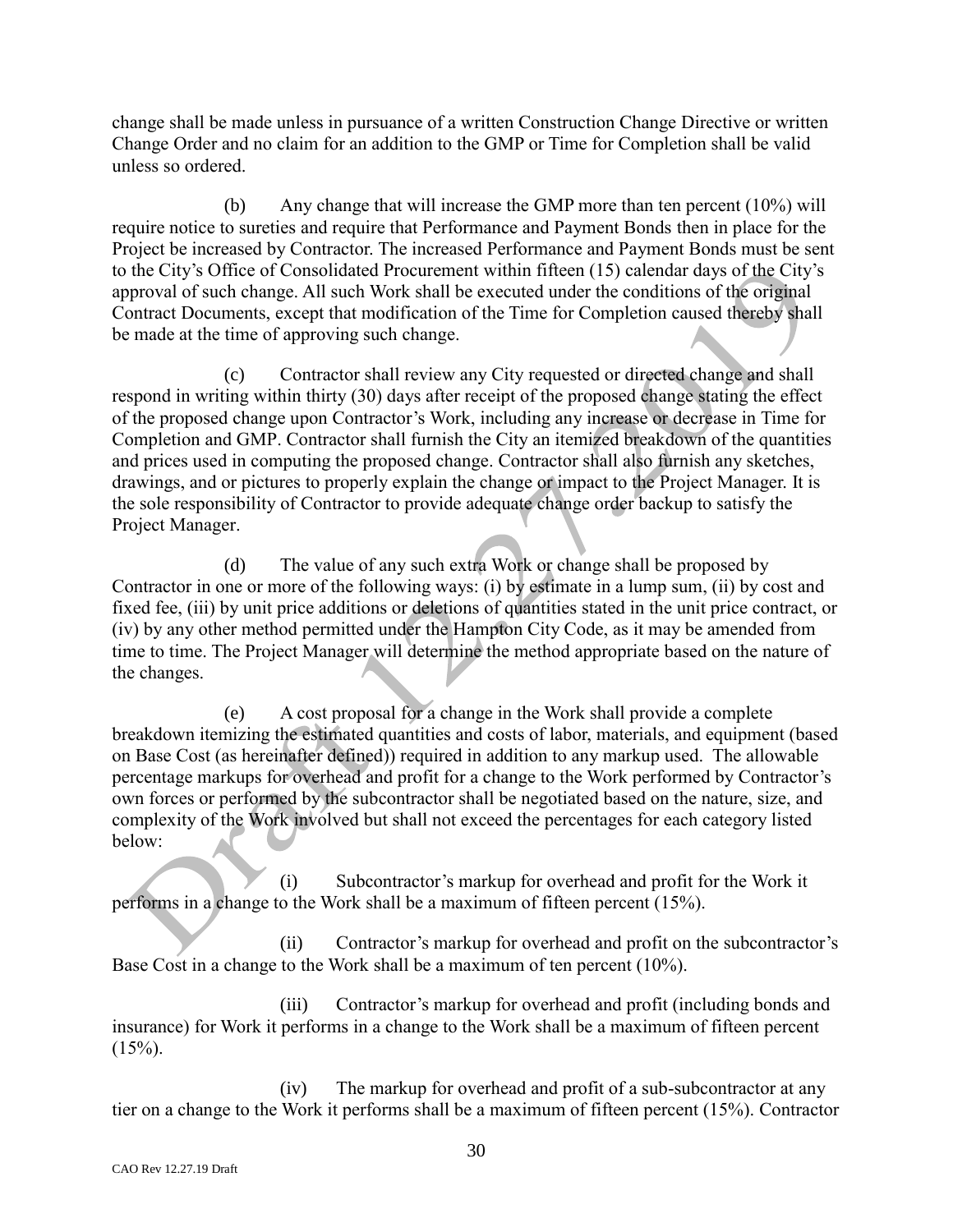and all intervening tiers of subcontractors' markup on such sub-subcontractor's Base Cost in the change to the Work shall not exceed a total of ten percent (10%).

(f) "*Base Cost*" is defined as the total of labor, material, and equipment costs, it does not include markup for overhead and profit. The labor costs include only the costs of employees directly constructing or installing the change in the Work and exclude the costs of employees coordinating or managing the work.

(g) The allowable percentage markups for overhead and profit stated above shall compensate Contractor, subcontractor, and sub-subcontractor for all other costs associated with or relating to the change to the Work including by way of illustration and not limitation, general conditions, supervision, field engineering, coordination, insurance, bond(s), use of small tools, incidental job costs, and all other general and administrative home and field office expenses.

(h) Allowable costs for changes in the Work shall not include home office expenses including payroll costs for Contractor's officers, executives, administrators, project managers, estimators, clerks, timekeepers, and other administrative personnel employed by Contractor, whether at the Site or in Contractor's principal or branch office for general administration of the Work. These costs are deemed overhead included in the percentage markups in Section [7.3](#page-31-0)[\(e\)a](#page-32-0)bove.

(i) If the change to the Work also changes the Time for Completion by adding days to perform the Work, an itemized accounting of the following Site direct overhead expenses for the change to the time may be considered as allowable costs for compensation in addition to the Base Cost indicated above:

(i) the cost of on-site construction staff;

(ii) temporary site office trailer expense; and

(iii) temporary site utilities including basic telephone service, electricity, heat, water, and sanitary/toilet facilities.

All other direct and indirect overhead expenses are considered covered by and included in the Section [7.3](#page-31-0)[\(e\)](#page-32-0) markups above. In no case shall subcontractor extended overhead be submitted or considered. The City does not have a direct contractual relationship with any subcontractor or supplier and therefore will not direct, discuss or negotiate with subcontractors employed by Contractor.

(j) If Contractor requests an extension to the Time for Completion due to changes in the Work it must provide to the Project Manager adequate documentation substantiating its entitlement for the time extension. The documentation must demonstrate an anticipated actual increase in the time required to complete the Work beyond that allowed by the Agreement as adjusted by prior changes to the Work, not just an increase or decrease in the time needed to complete a portion of the total Work. In the event a CPM schedule has been approved, no extension to the Time for Completion shall be granted unless the additional or change to the Work increases the length of the Critical Path beyond the Time for Completion as demonstrated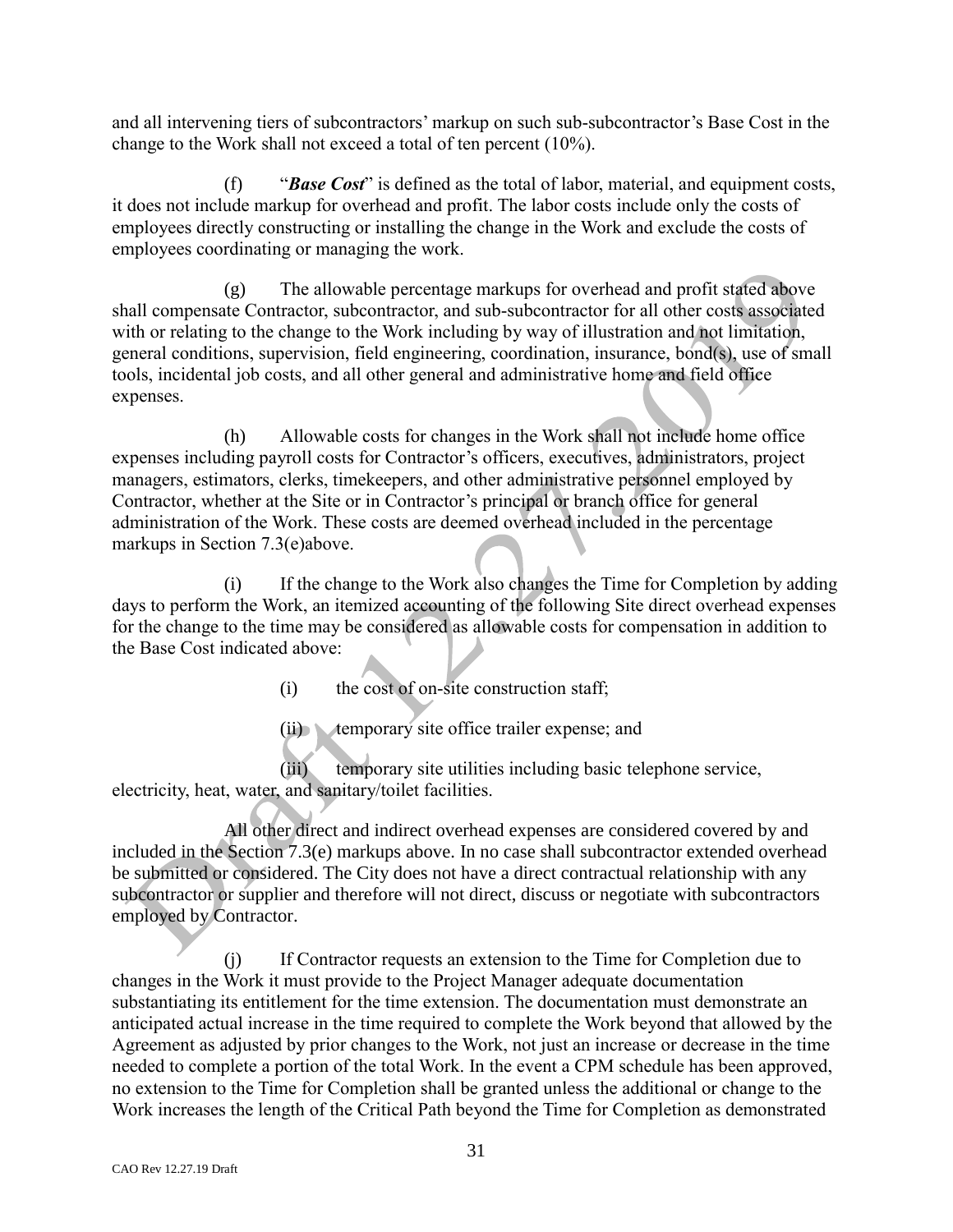on the approved CPM schedule. A written statement in addition to a CPM schedule analysis shall be prepared explaining how no other sequence of Work activities could have been performed to decrease the impact or eliminate the impact altogether. If requested by the Project Manager, Contractor must provide alternate documentation detailing the claim to the City's satisfaction.

(k) If Contractor and City are not able to agree on a Change Order under the terms set forth above, Contractor shall proceed with the Work without delay provided Contractor receives a Construction Change Directive. In such case, Contractor shall keep and present in such form as the Project Manager may direct, a correct account of the cost, together with vouchers. The Project Manager shall be permitted to verify such records on a daily basis and may require such additional records as are necessary to determine the cost of the change to the Work. The Project Manager shall certify to the amount due to Contractor, including a reasonable lump sum allowance for overhead and profit. A complete accounting of the extra cost shall be made within fourteen (14) days after completion of the Work involved in the claim.

<span id="page-34-0"></span>7.4 CLAIMS FOR EXTRA COST. In the absence of a Change Order or Construction Change Directive, if Contractor claims that any event will give rise to a claim for an increase in the GMP or that any instructions from the Project Manager, by drawings or otherwise, will incur Contractor extra cost under the Agreement, then, except in emergencies endangering life or property, Contractor shall give the Project Manager written notice thereof no later than three (3) business days of the event or instruction. Contractor thereafter must provide to the Project Manager a full cost proposal within fourteen (14) days detailing the amount of additional compensation claimed, together with the basis therefore and documentation supporting the claimed amount. No such claims shall be valid unless so made. If the Project Manager agrees that such event or instructions involve extra cost to Contractor, any additional compensation will be determined by one of the methods provided in the Changes in Work paragraph of these General Conditions as selected by the Project Manager. Except as otherwise specifically provided, no claims for extra cost shall be allowed unless timely notice, as required by this Section [7.4,](#page-34-0) is given by Contractor.

## <span id="page-34-1"></span>7.5 DAMAGES FOR DELAY: EXTENSION OF TIME OTHER THAN FOR WEATHER.

(a) Contractor's relief for any claim for delay which is not weather-related and which is unreasonable, or caused by the acts and omissions of the City, or due to causes within the City's control, shall be an extension of the Time for Completion and/or Contractor's direct costs which result from the delay. Contractor must give the Project Manager written notice of such delay and damages at the time they were incurred but in no event later than three (3) business days following the perceived onset of the delay. Contractor's written notice shall specify the nature the delay claimed by Contractor, the cause of the delay, and the anticipated impact of the delay on Contractor's work schedule. Contractor thereafter must provide to the Project Manager a full claim within fourteen (14) days, or such other time period as allowed by the Project Manager, detailing the amount of additional contract time or compensation claimed, together with the basis therefor and documentation supporting the claim.

(b) If Contractor is entitled to compensation for delay which is unreasonable, or caused by the acts and omissions of the City, or due to causes within the City's control, and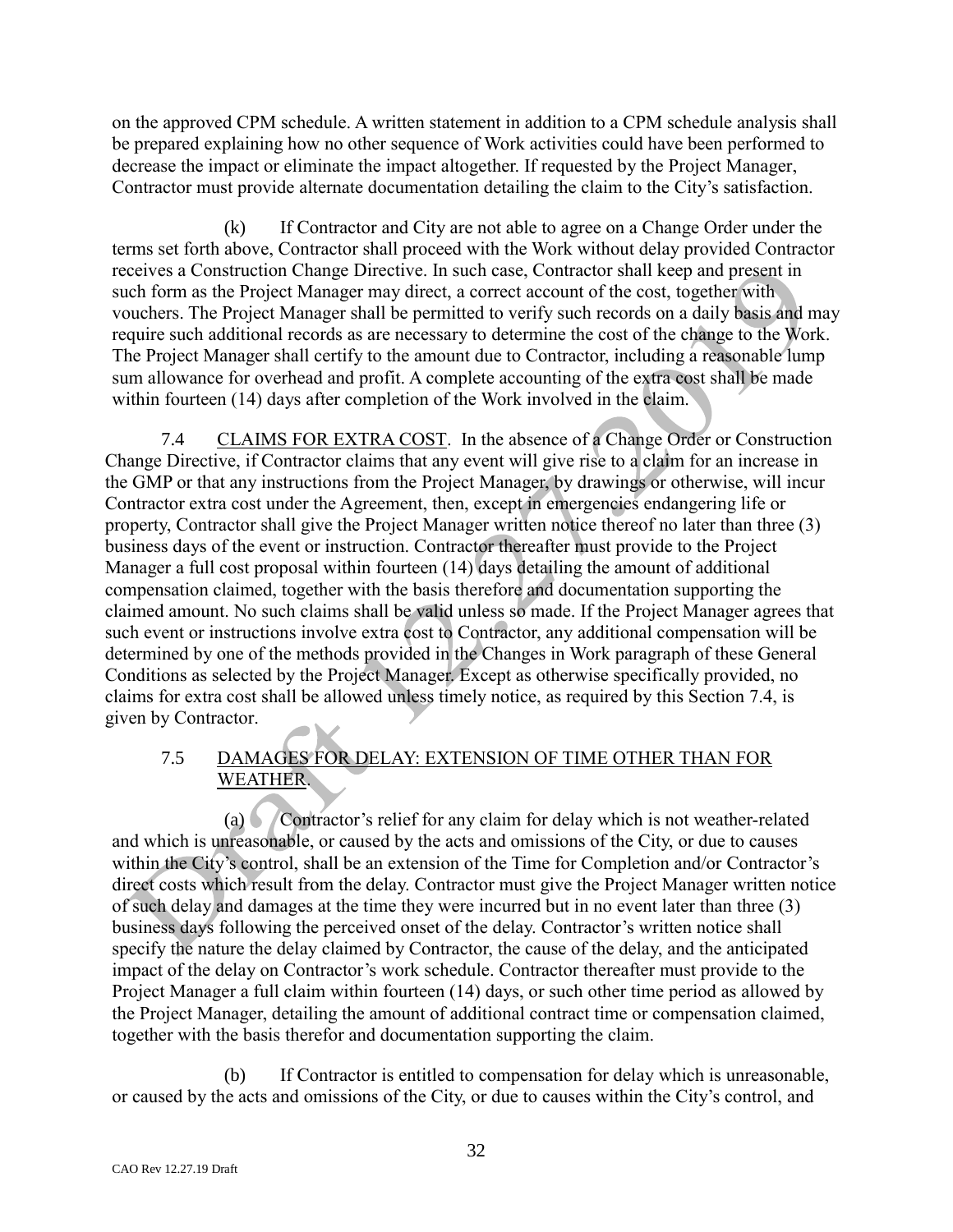where it is not weather-related and there is no change in the Work, an itemized accounting of the following direct Site overhead expenses will be considered as allowable costs to be used in determining the compensation due Contractor: Site superintendent pro rata salary, temporary Site office expense, temporary Site facilities, and temporary Site utilities including basic telephone service, electricity, heat, water, and sanitary/toilets. A fifteen percent (15%) markup of these expenses will be allowed to compensate Contractor for home office and other direct or indirect overhead expenses.

(c) If Contractor submits a claim for damages pursuant to this Section [7.5,](#page-34-1) Contractor shall be liable to the City for a percentage of all costs incurred by the City in investigating, analyzing, negotiating and litigating the claim, which percentage shall be equal to the percentage of Contractor's total delay claim that is determined through litigation to be false or to have no basis in law or fact (consistent with Code of Virginia §2.2-4335).

(d) Contractor's sole relief on any claims for delay pursuant to this Section 7.5 which is reasonable or not caused by the acts or omissions of the City, or due to causes not within the City's control, or a Force Majeure Event, shall be an extension of the Time for Completion provided Contractor gave the Project Manager timely written notice at the inception of such delay and no claim for an increase in GMP will be allowed.

(e) No extension of the Time for Completion or additional compensation, if applicable, will be granted for any delay unless Contractor demonstrates the claimed delay directly impacts the Critical Path of the CPM schedule. Claims for compensation for direct costs which result from delay must be substantiated by adequate documentation clearly showing that the Work delayed was on the Critical Path of the Construction Schedule or on the sequence of Work on the CPM schedule, as modified, and that the additional costs incurred by Contractor are directly attributable to the delay in the Work claimed.

(f) No extension of the Time for Completion shall be granted for any delay if Contractor failed to give timely written notice to the Project Manager at the inception of the delay and at the time the damages were incurred. Contractor's complete submittal for a time extension shall be sub mitted no later than thirty (30) calendar days after cessation of the delay or within such longer period as the City may agree in writing to allow. Contractor's notice to the City shall specify the nature of the delay claimed by Contractor, the cause of the delay, and the impact of the delay on Contractor's Work schedule.

7.6 TIME EXTENSIONS FOR WEATHER.

<span id="page-35-0"></span>(a) The Time for Completion will not be extended due to inclement weather conditions that are not unusual or disruptive to the general locality of the Site.

(b) Contractor's sole relief on any claims for delay which is caused by unusual or disruptive weather shall be an extension of the Time for Completion provided Contractor gave the Project Manager timely written notice at the inception of such delay and provided the weather affected the Critical Path and no claim for an increase in GMP will be allowed. A fully-documented claim for a time extension under this Section [7.6](#page-35-0) must be submitted no later than thirty (30) calendar days after the cessation of the delay. It shall be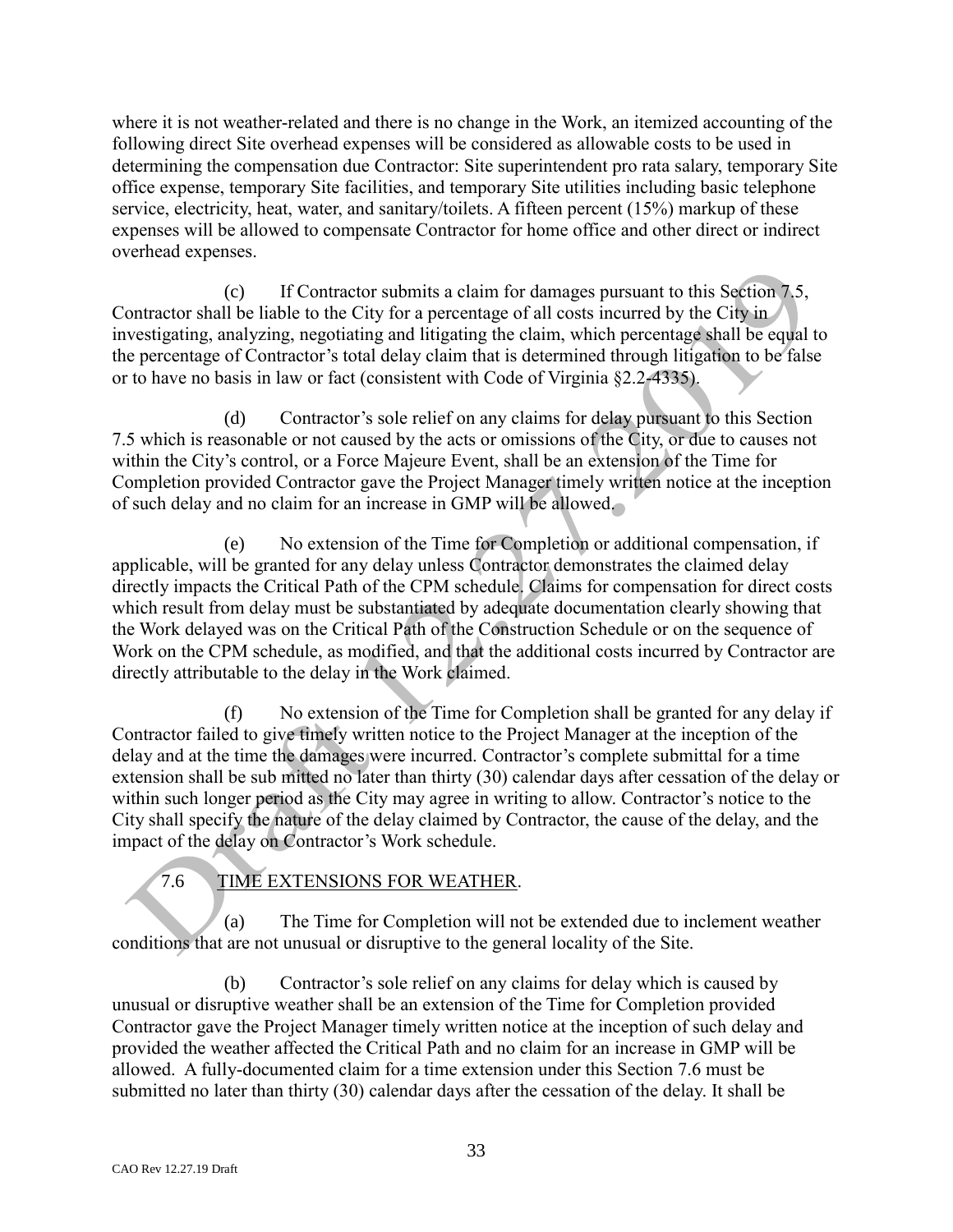Contractor's responsibility to provide the necessary documentation to satisfy the Project Manager that the weather conditions claimed were encountered, which may include daily reports by Contractor, copies of notification of weather days to the Project Manager, NOAA backup, and pictures from each day claimed.

(c) The Time for Completion will not be extended due to inclement weather conditions which are not unusual or disruptive for the City. The Time for Completion includes an allowance for workdays (based on five (5) day workweek) which according to historical data may not be suitable for construction work. Contractor may request extension to the Time for Completion if it can demonstrate unusual and disruptive weather conditions per the requirements below:

(i) That a weather condition listed below was encountered; and,

(ii) The occurrence of the weather condition(s) resulted in an inability to prosecute Work which would have otherwise been performed on the day(s) the weather condition(s) occurred; and

(iii) The Work which was not able to be completed was on the Critical Path and could not be completed **only** due to the weather condition(s) claimed.

(d) Contractor must provide notice of delay to the Project Manager no later than five (5) calendar days after the onset of the delay which satisfies the criteria listed above. A fully documented claim for a time extension under this Section [7.6](#page-35-0) shall be submitted no later than thirty (30) calendar days after the cessation of the delay. It shall be Contractor's responsibility to provide the necessary documentation to satisfy the Project Manager that the weather condition(s) claimed were encountered.

(e) The Project Manager will determine Contractor's entitlement to an extension of the Time for Completion. A time extension of no more than one (1) day will be granted for one (1) day of lost Work which satisfies the requirements above, regardless of the number of weather conditions encountered. Contractor's sole relief shall be an extension of the Time for Completion and no claim for an increase in GMP will be allowed.

(f) Weather shall be considered "unusual and disruptive," and will be considered by the City based on the requirements set forth above as an extension of the Time for Completion only if a weather condition (or any combination of weather conditions) prevents the Contractor from performing Critical Path work for a number of workdays during a calendar month which number exceeds the number of workdays listed below for that calendar month. Delays will only be allowed for the amount of lost workdays in excess of the following:

| January  | July      | 4 |
|----------|-----------|---|
| February | August    | 3 |
| March    | September | 3 |
| April    | October   | 3 |
| May      | November  |   |
| June     | December  | 5 |
|          |           |   |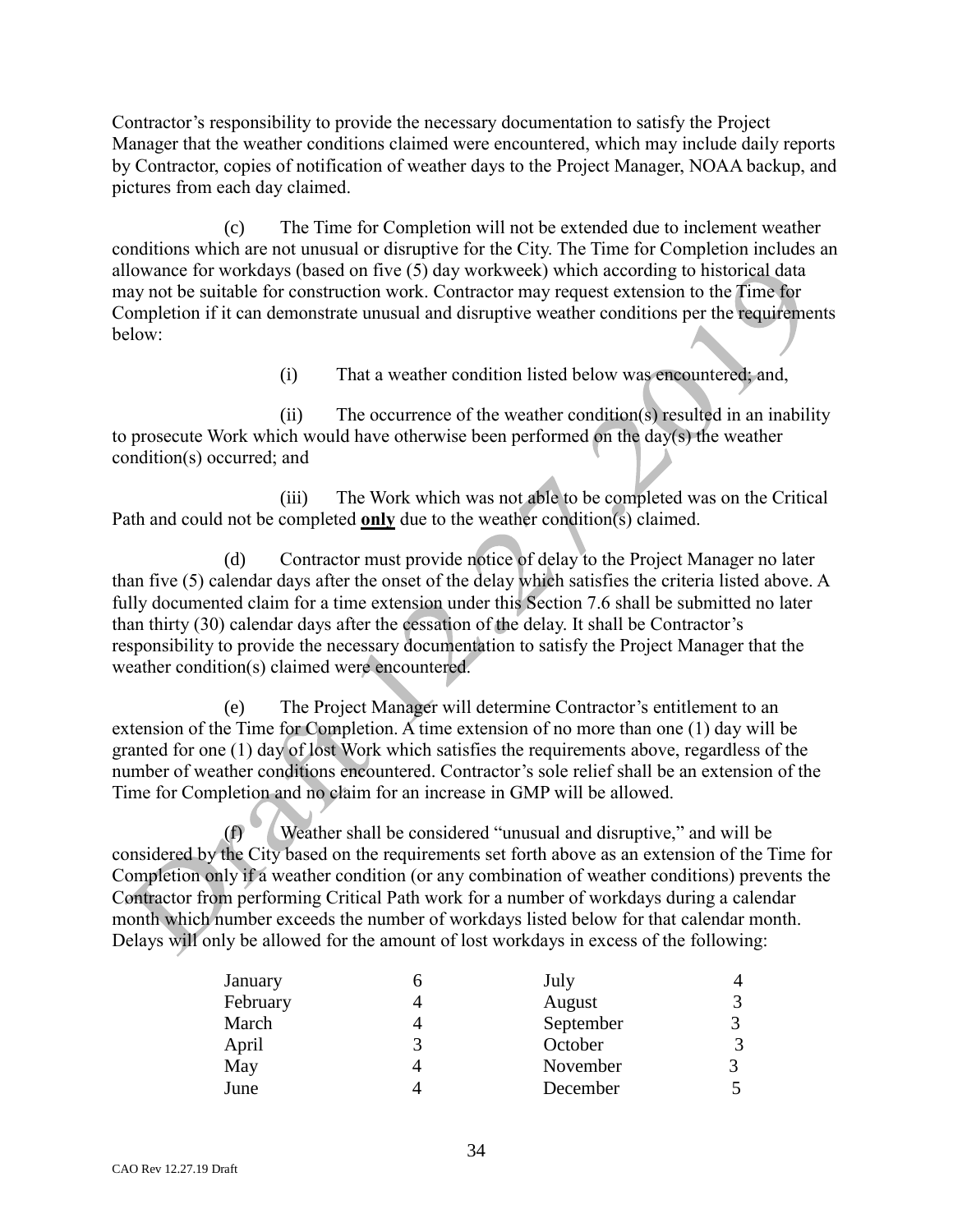The Contractor shall anticipate the potential loss of the number of workdays listed above for each calendar month due to weather, and shall schedule the Work accordingly. Any schedules submitted shall include the above number of days each month as lost days. The City shall determine, upon examination of submitted evidence, whether or not weather prevented the Contractor from performing Work on the days claimed by the Contractor. The City's determination shall be final and binding upon the parties.

7.7 RELEASE OF LIENS. Pursuant to Section 18 of the Agreement, title to the Work, materials, machinery, systems, supplies, or equipment shall pass to the City free and clear of all liens, claims, security interests, and other encumbrances. According, the City, before making any payment, shall require Contractor to furnish a complete release of all liens arising out of the Agreement. Contractor may, if any subcontractor refuses to furnish a release or receipt in full, furnish a bond satisfactory to the City, to indemnify Contractor against any lien. If any lien remains unsatisfied after all payments have been made, Contractor shall refund to the City all money that the latter may be compelled to pay in discharging such lien. However, the City may make payments in part or in full to Contractor without requiring the releases or receipts, and the payments so made shall not impair the obligations of any Surety or Sureties on any bond or bonds furnished under the Agreement.

<span id="page-37-0"></span>7.8 FINAL PAYMENT. After Contractor has completed all Work and corrections to the satisfaction of the Project Manager and delivered all maintenance and operating instructions, schedules, quantities, bonds, certificates of inspection maintenance record documents, and other items required as Final Payment submittal documents, Contractor may make application for Final Payment following the procedure for progress payments. The final Application for Payment shall be accompanied by all documents required in the Agreement, including a complete and signed and notarized copy of the Release and Request for Final Payment in the form as follows:

# RELEASE AND REQUEST FOR FINAL PAYMENT

| <b>CONTRACT NUMBER:</b> | <b>CONTRACTOR NAME:</b> |
|-------------------------|-------------------------|
|                         |                         |

# FINAL PAYMENT AMOUNT:

Contractor hereby requests final payment in the amount indicated on the above-referenced Contract. Contractor agrees that its acceptance of final payment releases and forever discharges the City of Hampton and its officers, employees, servants and agents from any and all actions, claims, demands and liability of whatever nature now existing or which may hereafter arise as a result of or in connection with the above-referenced Contract.

Contractor certifies that all of the debts for labor, materials, and equipment incurred in connection with the above-referenced Contract have been fully paid.

## AUTHORIZED SIGNATURE DATE:

The date of Final Acceptance is the date on which the City issues the final payment for the work performed.